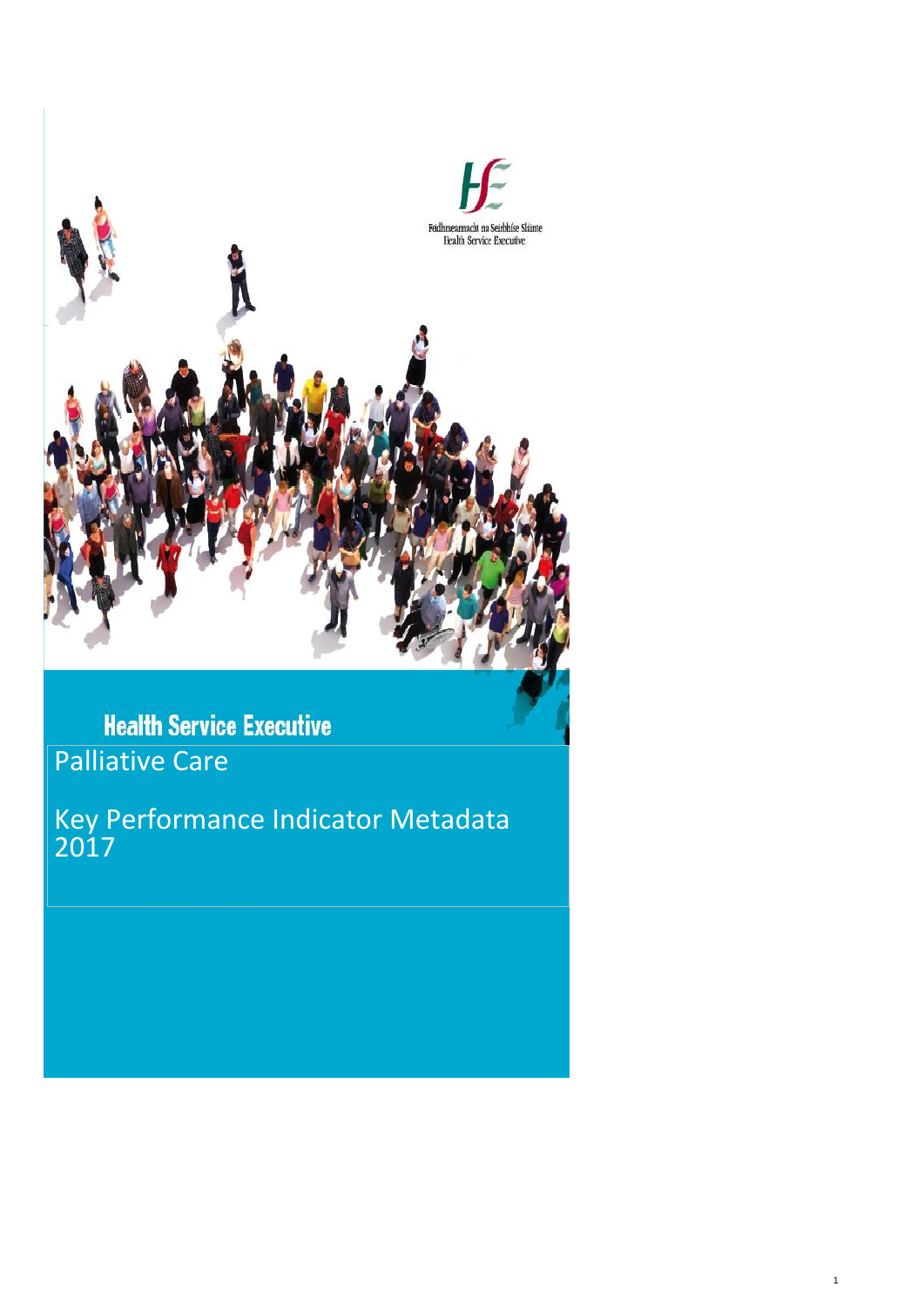|                 |                                                          | <b>Primary Care - Palliative Care Inpatient Palliative Care Services</b>                                                                                                                                                                                                                                                                                                                                                                                                                                                                                      |
|-----------------|----------------------------------------------------------|---------------------------------------------------------------------------------------------------------------------------------------------------------------------------------------------------------------------------------------------------------------------------------------------------------------------------------------------------------------------------------------------------------------------------------------------------------------------------------------------------------------------------------------------------------------|
|                 | <b>KPI Title</b>                                         | Access to specialist inpatient bed within seven days (during the reporting month)                                                                                                                                                                                                                                                                                                                                                                                                                                                                             |
| $\overline{2}$  | <b>KPI Description</b>                                   | This is a calculation of the number of patients who were admitted to a specialist inpatient palliative care bed within seven days of referral or request for transfer expressed as a                                                                                                                                                                                                                                                                                                                                                                          |
|                 |                                                          | proportion of all patients admitted to a specialist inpatient bed in the reporting month multiplied by 100.<br>For the purpose of this metric return, the services submit the relevant numbers with the percentage calculated by the Business Information Unit (BIU).                                                                                                                                                                                                                                                                                         |
|                 |                                                          | A referral is defined as a request for a service to be provided to a specific person. It is usually in writing but not necessarily so.                                                                                                                                                                                                                                                                                                                                                                                                                        |
|                 |                                                          | An enquiry or request for information is not in itself a referral. If an enquiry subsequently leads to a request for service, the latter is the referral.<br>There are two types of referral - 1) Active; 2) Inactive (pending or deferred or prospective).                                                                                                                                                                                                                                                                                                   |
|                 |                                                          | 1) Active: An active patient referral is in respect of a patient who is available to immediately take up the offer of service. The term active is used to distinguish referrals that request a<br>service to start as soon as possible from the common situation in palliative care whereby referrals are made in a prospective manner i.e. made in advance for a service that may be                                                                                                                                                                         |
|                 |                                                          | required at some stage in the future.<br>2) Inactive: An inactive patient referral is in respect of a patient who is not available to take up the offer of service. These referrals should not be considered active until a service has                                                                                                                                                                                                                                                                                                                       |
|                 |                                                          | been formally requested and the patient is available to take up the service.                                                                                                                                                                                                                                                                                                                                                                                                                                                                                  |
|                 |                                                          | Following referral / request for transfer the patient is triaged / assessed by the specialist palliative care clinical lead before suitability for admission is agreed.<br>Wait time (in number of days) to admission is calculated from the date of referral / request for transfer to the date of admission to the specialist palliative care inpatient unit. Each<br>day (inclusive of weekends and bank holidays) that the patient waits to be admitted is counted, with wait times categorised as follows: 0-7 days; 8-14 days; 15-28 days; greater than |
|                 |                                                          | 28 days.<br>Note it is important not to include prospective (ie. inactive, pending, or deferred) referrals as active referrals when wait times are being calculated as the time of initial prospective                                                                                                                                                                                                                                                                                                                                                        |
|                 |                                                          | referral will artificially lengthen wait times.                                                                                                                                                                                                                                                                                                                                                                                                                                                                                                               |
| 3               | <b>KPI Rationale</b>                                     | To determine the proportion (percentage) of patients accessing specialist inpatient beds within seven days.                                                                                                                                                                                                                                                                                                                                                                                                                                                   |
|                 | <b>Indicator Classification</b>                          | Please tick which Indicator Classification this indicator applies to, ideally choose one classification (in some cases you may need to choose two).<br>⊠ Person Centred Care, ⊠ Effective Care, □ Safe Care, □ Better Health and Wellbeing, □ Use of Information,                                                                                                                                                                                                                                                                                             |
|                 |                                                          | □ Workforce, □ Use of Resources, □ Governance, □Leadership and Management                                                                                                                                                                                                                                                                                                                                                                                                                                                                                     |
|                 | <b>KPI Target 2017</b>                                   | NSP 2017 Target - 98%                                                                                                                                                                                                                                                                                                                                                                                                                                                                                                                                         |
| 4<br>5          | <b>KPI Calculation</b>                                   |                                                                                                                                                                                                                                                                                                                                                                                                                                                                                                                                                               |
|                 |                                                          | Count the number of patients admitted to a specialist inpatient bed within seven days of assessment / request for transfer and express it as a proportion of the overall number of<br>patients admitted to specialist inpatient beds in the reporting period and multiply by 100. Example, 200 patients were admitted to specialist inpatient beds in the reporting month                                                                                                                                                                                     |
|                 |                                                          | .e.of these 154 patients waited 0-7 days, 35 patients waited 8-14 days, 5 patients waited 15-28 days & 6 patients waited >28 days for admission.<br>Calculation for access within seven days is as follows: $154/(154+35+5+6) \rightarrow 154/(200) \rightarrow 0.770$ , multiplied by $100 = 77\%$ .                                                                                                                                                                                                                                                         |
|                 |                                                          | For the purpose of this metric return, the services submit the relevant numbers with the percentage calculated by the BIU.                                                                                                                                                                                                                                                                                                                                                                                                                                    |
| 6               | <b>Data Source</b>                                       | Data is sourced by the specialist palliative care units who forward it to their Community Healthcare Organisation (CHO). The CHO submits the validated data to the BIU Community<br>Healthcare Team.                                                                                                                                                                                                                                                                                                                                                          |
|                 | <b>Data Completeness</b><br><b>Data Quality Issues</b>   | Data completeness is expected at 100%.<br>Data quality issues are addressed as they arise along the data pathway.                                                                                                                                                                                                                                                                                                                                                                                                                                             |
|                 |                                                          |                                                                                                                                                                                                                                                                                                                                                                                                                                                                                                                                                               |
| 7               | <b>Data Collection Frequency</b>                         | Indicate how often the data to support the KPI will be collected:<br>: Daily   □ Weekly ☑ Monthly □ Quarterly  □ Bi-annually □ Annually □Other – give details _                                                                                                                                                                                                                                                                                                                                                                                               |
| 8               | <b>Tracer Conditions</b>                                 | The number of people admitted to specialist palliative care inpatient units and wait times for admission in particular wait time 0-7 days.C21                                                                                                                                                                                                                                                                                                                                                                                                                 |
| 9               | <b>Minimum Data Set</b>                                  | The number of people admitted to specialist palliative care inpatient units and wait times for admission in particular wait time 0-7 days.                                                                                                                                                                                                                                                                                                                                                                                                                    |
| 10<br>11        | <b>International Comparison</b><br><b>KPI Monitoring</b> | http://www.ncpc.org.uk/mds<br>KPI will be monitored on a (please indicate below) basis:                                                                                                                                                                                                                                                                                                                                                                                                                                                                       |
|                 |                                                          | □ Daily □ Weekly ZMonthly □ Quarterly □ Bi-annually □ Annually □ Other – give details:                                                                                                                                                                                                                                                                                                                                                                                                                                                                        |
|                 |                                                          | The validated data is monitored by the National Lead for Palliative Care, the CHO Chief Officer and the Primary Care Division Operations Team via performance meetings.                                                                                                                                                                                                                                                                                                                                                                                       |
| 12              | <b>KPI Reporting Frequency</b>                           | Indicate how often the KPI will be reported:<br><b>Daily</b> □ Weekly ☑ Monthly □ Quarterly □ Bi-annually<br>$\Box$ Annually $\Box$ Other – give details:                                                                                                                                                                                                                                                                                                                                                                                                     |
| 13              | <b>KPI report period</b>                                 | Indicate the period to which the data applies:                                                                                                                                                                                                                                                                                                                                                                                                                                                                                                                |
|                 |                                                          | ⊠ Current (e.g. daily data reported on that same day of activity, monthly data reported by the 10th of the following month)<br>Monthly in arrears (June data reported in July)                                                                                                                                                                                                                                                                                                                                                                                |
|                 |                                                          | Quarterly in arrears (quarter 1 data reported in quarter 2)<br>Rolling 12 months (previous 12 month period)                                                                                                                                                                                                                                                                                                                                                                                                                                                   |
|                 | <b>KPI Reporting Aggregation</b>                         | Indicate the level of aggregation - for example over a geographical location:                                                                                                                                                                                                                                                                                                                                                                                                                                                                                 |
|                 |                                                          | ⊠ National ⊠ CHO ⊠ LHO Area □ Hospital<br>$\Box$ Institution $\Box$ Other – give details:<br>□ County                                                                                                                                                                                                                                                                                                                                                                                                                                                         |
| 15 <sub>1</sub> | <b>KPI</b> is reported in which<br>reports?              | Indicate where the KPI will be reported:<br>⊠ Performance Report  □ Other – give details:                                                                                                                                                                                                                                                                                                                                                                                                                                                                     |
| 16              | Web link to data                                         | http://www.hse.ie/eng/services/publications/                                                                                                                                                                                                                                                                                                                                                                                                                                                                                                                  |
| 17              | <b>Additional Information</b>                            |                                                                                                                                                                                                                                                                                                                                                                                                                                                                                                                                                               |
|                 | <b>Contact details for Data Manager</b>                  | Information Analyst: Geraldine Littler, Business Information Unit-Palliative Care & Social Inclusion, Planning and Business Information (PBI) 046 9251330                                                                                                                                                                                                                                                                                                                                                                                                     |
|                 | <b>Specialist Lead</b>                                   | Email:Geraldine.Littler@hse.ie<br>National Lead: Sheilagh Reaper-Reynolds Email: sheilagh.reaper-reynolds@hse.ie                                                                                                                                                                                                                                                                                                                                                                                                                                              |
|                 | <b>National Director and Division</b>                    | John Hennessy, National Director, Primary Care Division, Health Service Executive.                                                                                                                                                                                                                                                                                                                                                                                                                                                                            |
|                 |                                                          |                                                                                                                                                                                                                                                                                                                                                                                                                                                                                                                                                               |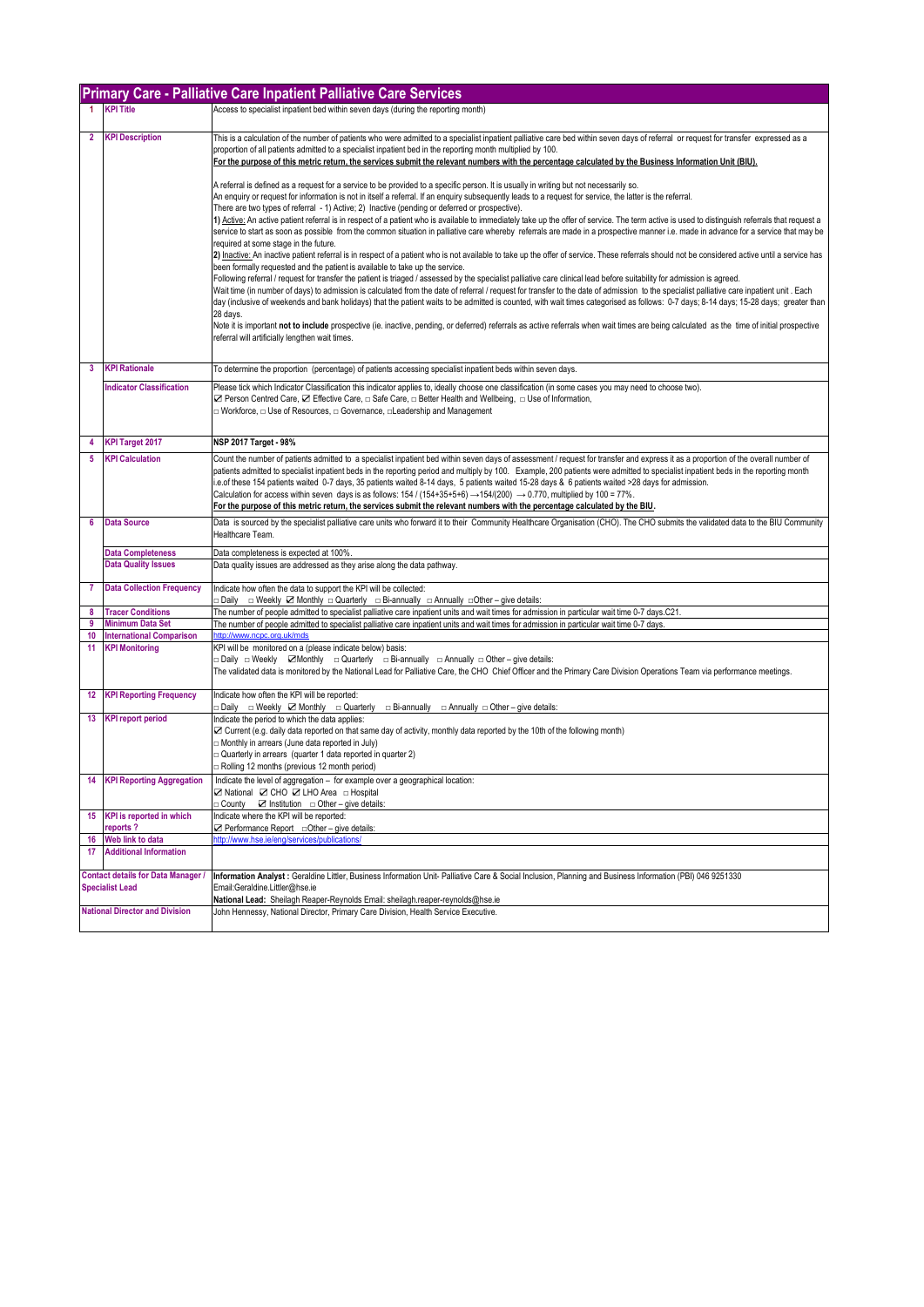|                                                                     |                                         | <b>Primary Care - Palliative Care Inpatient Palliative Care Services</b>                                                                                                                                                                                                                                                                                                                                                                                                          |
|---------------------------------------------------------------------|-----------------------------------------|-----------------------------------------------------------------------------------------------------------------------------------------------------------------------------------------------------------------------------------------------------------------------------------------------------------------------------------------------------------------------------------------------------------------------------------------------------------------------------------|
|                                                                     | <b>KPI Title</b>                        | Number accessing specialist inpatient bed within seven days (during the reporting month)                                                                                                                                                                                                                                                                                                                                                                                          |
| $\overline{2}$                                                      | <b>KPI Description</b>                  | This is a count of the number of patients who were admitted to a specialist palliative care inpatient unit within seven days of referral or request for transfer to the date of admission A<br>referral is defined as a request for a service to be provided to a specific person. It is usually in writing but not necessarily so. There are two types of referral: 1) Active; 2) Inactive<br>(pending or deferred or prospective).                                              |
|                                                                     |                                         | 1) Active: An active patient referral is in respect of a patient who is available to immediately take up the offer of service. The term active is used to distinguish referrals that request a<br>service to start as soon as possible from the common situation in palliative care whereby referrals are made in a prospective manner i.e. made in advance for a service that may be<br>required at some stage in the future.                                                    |
|                                                                     |                                         | 2) Inactive: An inactive patient referral is in respect of a patient who is not available to take up the offer of service straight away. This referral group should not be considered to be<br>active until a service has been formally requested and the patient is available to take up the service.<br>Following referral / request for transfer the patient is triaged / assessed by the specialist palliative care clinical lead before suitability for admission is agreed. |
|                                                                     |                                         | Wait time (in number of days) to admission is calculated from the date of referral / request for transfer to the date of admission to the specialist palliative care inpatient unit. Each day<br>(inclusive of weekends and bank holidays) that the patient waits to be admitted is counted, with wait times categorised as follows: 0-7 days; 8-14 days; 15-28 days; greater than 28<br>days.                                                                                    |
|                                                                     |                                         | Note it is important not to include prospective (ie. inactive, pending, or deferred) referrals as active referrals when wait times are being calculated as the time of initial prospective<br>referral will artificially lengthen wait times.                                                                                                                                                                                                                                     |
| 3                                                                   | <b>KPI Rationale</b>                    | To determine the number of patients accessing specialist inpatient beds within seven days of referral / request for transfer                                                                                                                                                                                                                                                                                                                                                      |
|                                                                     | <b>Indicator Classification</b>         | Please tick which Indicator Classification this indicator applies to, ideally choose one classification (in some cases you may need to choose two).<br>2 Person Centred Care, ⊠ Effective Care, □ Safe Care, □ Better Health and Wellbeing, □ Use of Information, □ Workforce, □ Use of Resources, □ Governance, □ Leadership and<br>Management                                                                                                                                   |
| 4                                                                   | <b>KPI Target 2017</b>                  | NSP 2017 Target National - 3,555<br>CHO 1 - 355, CHO 2 - 333, CHO 3 - 593, CHO 4 - 728, CHO 5 - 92, CHO 6 -152, CHO 7 -679, CHO 8 - (no service), CHO 9 -623                                                                                                                                                                                                                                                                                                                      |
| 5                                                                   | <b>KPI Calculation</b>                  | Count the total number of patients accessing specialist palliative care inpatient beds within seven days of referral / request for transfer.                                                                                                                                                                                                                                                                                                                                      |
| 6                                                                   | <b>Data Source</b>                      | Data is sourced by the specialist palliative care units who forward it to their Community Healthcare Organisation (CHO). The CHO submits the validated data to the BIU Community<br>Healthcare Team.                                                                                                                                                                                                                                                                              |
|                                                                     | <b>Data Completeness</b>                | Data completeness is expected at 100%                                                                                                                                                                                                                                                                                                                                                                                                                                             |
|                                                                     | <b>Data Quality Issues</b>              | Data quality issues are addressed as they arise along the data pathway.                                                                                                                                                                                                                                                                                                                                                                                                           |
| $\overline{7}$                                                      | <b>Data Collection Frequency</b>        | Indicate how often the data to support the KPI will be collected:<br><b>Daily Q</b> Weekly <b>Z</b> Monthly <b>Quarterly Q</b> Bi-annually <b>Q</b> Annually <b>Q</b> Other – give details:                                                                                                                                                                                                                                                                                       |
| 8                                                                   | <b>Tracer Conditions</b>                | The number of people admitted to specialist palliative care inpatient units within seven days of referral / request for transfer.                                                                                                                                                                                                                                                                                                                                                 |
| 9                                                                   | <b>Minimum Data Set</b>                 | The number of people admitted to specialist palliative care inpatient units within seven days of referral / request for transfer.                                                                                                                                                                                                                                                                                                                                                 |
| 10<br>11                                                            | <b>International Comparison</b>         | http://www.ncpc.org.uk/mds                                                                                                                                                                                                                                                                                                                                                                                                                                                        |
|                                                                     | <b>KPI Monitoring</b>                   | KPI will be monitored on a (please indicate below) basis:<br>$\Box$ Daily $\Box$ Weekly $\Box$ Monthly $\Box$ Quarterly $\Box$ Bi-annually $\Box$ Annually $\Box$ Other – give details:                                                                                                                                                                                                                                                                                           |
|                                                                     |                                         | The validated data is monitored by the National Lead for Palliative Care, the CHO Chief Officer and the Primary Care Division Operations Team via performance meetings. A18                                                                                                                                                                                                                                                                                                       |
| 12                                                                  | <b>KPI Reporting Frequency</b>          | Indicate how often the KPI will be reported:<br>□ Daily □ Weekly ■ Monthly □ Quarterly<br>□ Bi-annually<br>$\Box$ Annually $\Box$ Other – give details:                                                                                                                                                                                                                                                                                                                           |
| 13                                                                  | <b>KPI report period</b>                | Indicate the period to which the data applies:<br>☑ Current (e.g. daily data reported on that same day of activity, monthly data reported by the 10th of the following month)<br>Monthly in arrears (June data reported in July)<br>Quarterly in arrears (quarter 1 data reported in quarter 2)                                                                                                                                                                                   |
|                                                                     |                                         | Rolling 12 months (previous 12 month period)                                                                                                                                                                                                                                                                                                                                                                                                                                      |
| 14                                                                  | <b>KPI Reporting Aggregation</b>        | Indicate the level of aggregation - for example over a geographical location:<br>⊠ National ⊠ CHO ⊠ LHO Area □ Hospital                                                                                                                                                                                                                                                                                                                                                           |
|                                                                     |                                         | $\Box$ County $\Box$ Institution $\Box$ Other – give details:                                                                                                                                                                                                                                                                                                                                                                                                                     |
|                                                                     | 15 KPI is reported in which<br>reports? | Indicate where the KPI will be reported:<br>$\boxtimes$ Performance Report $\Box$ Other – give details:                                                                                                                                                                                                                                                                                                                                                                           |
| 16                                                                  | Web link to data                        | http://www.hse.je/eng/services/publications/                                                                                                                                                                                                                                                                                                                                                                                                                                      |
| 17 <sup>2</sup>                                                     | <b>Additional Information</b>           |                                                                                                                                                                                                                                                                                                                                                                                                                                                                                   |
| <b>Contact details for Data Manager /</b><br><b>Specialist Lead</b> |                                         | Information Analyst : Geraldine Littler, Business Information Unit- Palliative Care & Social Inclusion, Planning and Business Information (PBI) 046 9251330<br>Email:Geraldine.Littler@hse.ie<br>National Lead: Sheilagh Reaper-Reynolds Email: sheilagh.reaper-reynolds@hse.ie                                                                                                                                                                                                   |
|                                                                     | <b>National Director and Division</b>   | John Hennessy, National Director, Primary Care Division, Health Service Executive.                                                                                                                                                                                                                                                                                                                                                                                                |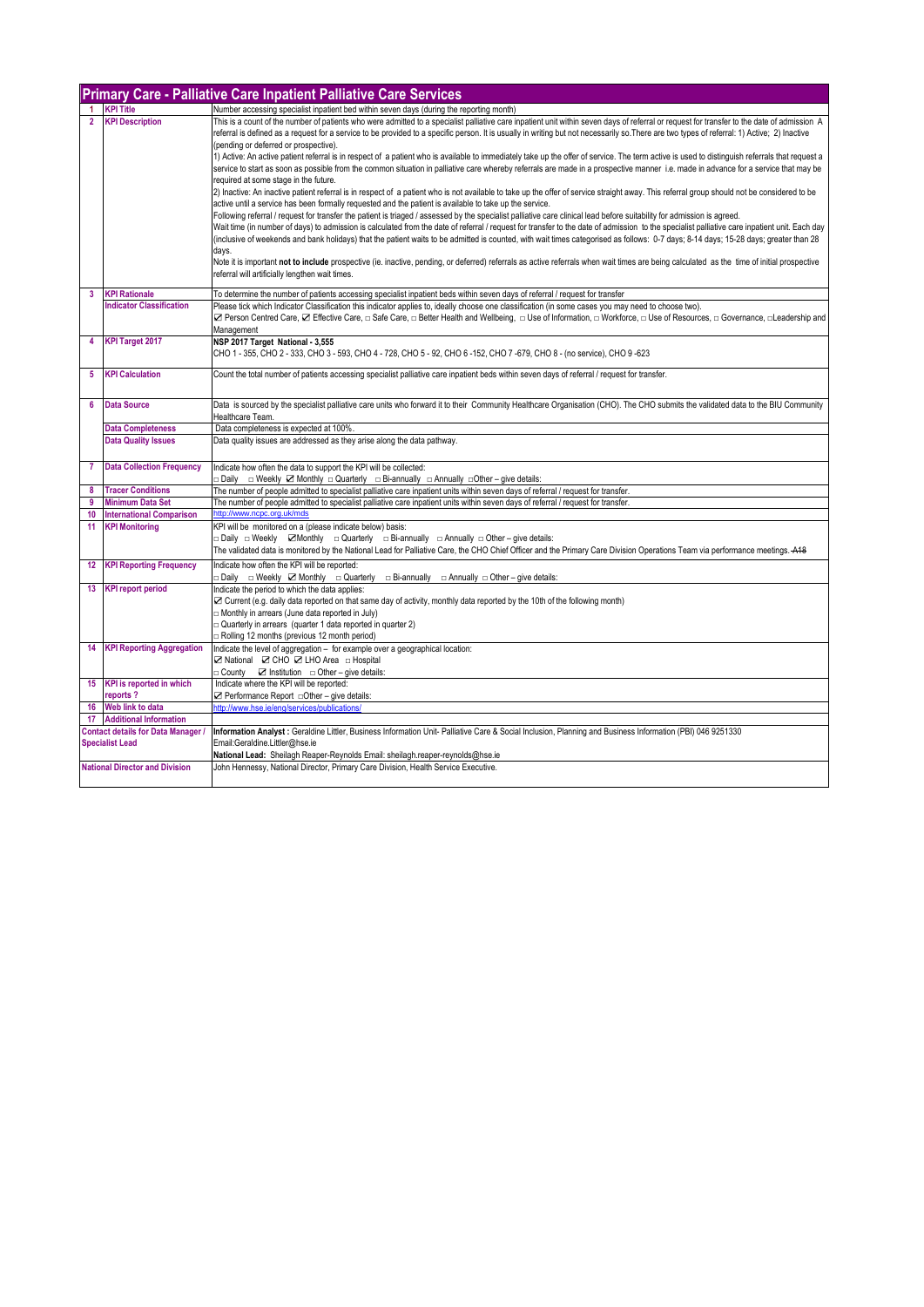|                 |                                           | Primary Care - Palliative Care Inpatient Palliative Care Services                                                                                                                                                                                                                        |
|-----------------|-------------------------------------------|------------------------------------------------------------------------------------------------------------------------------------------------------------------------------------------------------------------------------------------------------------------------------------------|
| $\mathbf{1}$    | <b>KPI Title</b>                          | Access to specialist palliative care inpatient bed from eight to 14 days (during the reporting month)                                                                                                                                                                                    |
| $\overline{2}$  | <b>KPI Description</b>                    | This is a calculation of the number of patients who were admitted to a specialist inpatient palliative care bed within eight to 14 days of referral or request for transfer expressed as a                                                                                               |
|                 |                                           | proportion of all patients admitted to a specialist inpatient bed in the reporting month multiplied by 100.                                                                                                                                                                              |
|                 |                                           | For the purpose of this metric return, the services submit the relevant numbers with the percentage calculated by the Business Information Unit (BIU).                                                                                                                                   |
|                 |                                           | A referral is defined as a request for a service to be provided to a specific person. It is usually in writing but not necessarily so. There are two types of referral: 1) Active; 2) Inactive                                                                                           |
|                 |                                           | (pending or deferred or prospective).                                                                                                                                                                                                                                                    |
|                 |                                           | 1) Active: An active patient referral is in respect of a patient who is available to immediately take up the offer of service. The term active is used to distinguish referrals that request a                                                                                           |
|                 |                                           | service to start as soon as possible from the common situation in palliative care whereby referrals are made in a prospective manner i.e. made in advance for a service that may be<br>required at some stage in the future.                                                             |
|                 |                                           | 2) Inactive: An inactive patient referral is in respect of a patient who is not available to take up the offer of service straight away. This referral group should not be considered to be                                                                                              |
|                 |                                           | active until a service has been formally requested and the patient is available to take up the service.                                                                                                                                                                                  |
|                 |                                           | Following referral / request for transfer the patient is triaged / assessed by the specialist palliative care clinical lead before suitability for admission is agreed.                                                                                                                  |
|                 |                                           | Wait time (in number of days) to admission is calculated from the date of referral / request for transfer to the date of admission to the specialist palliative care inpatient unit. Each                                                                                                |
|                 |                                           | day (inclusive of weekends and bank holidays) that the patient waits to be admitted is counted, with wait times categorised as follows: 0-7 days; 8-14 days; 15-28 days; greater than                                                                                                    |
|                 |                                           | 28 days.                                                                                                                                                                                                                                                                                 |
|                 |                                           | Note it is important not to include prospective (ie. inactive, pending, or deferred) referrals as active referrals when wait times are being calculated as the time of initial prospective                                                                                               |
|                 |                                           | referral will artificially lengthen wait times.                                                                                                                                                                                                                                          |
| 3               | <b>KPI Rationale</b>                      | To determine the proportion (percentage) of patients accessing specialist inpatient beds between eight to 14 days of referral / request for transfer.                                                                                                                                    |
|                 | <b>Indicator Classification</b>           | Please tick which Indicator Classification this indicator applies to, ideally choose one classification (in some cases you may need to choose two).                                                                                                                                      |
|                 |                                           | ⊠ Person Centred Care, ⊠ Effective Care, □ Safe Care, □ Better Health and Wellbeing, □ Use of Information,                                                                                                                                                                               |
|                 |                                           | □ Workforce, □ Use of Resources, □ Governance, □ Leadership and Management                                                                                                                                                                                                               |
| 4               | <b>KPI Target 2017</b>                    | <b>NSP 2017 Target - 2%</b>                                                                                                                                                                                                                                                              |
|                 |                                           |                                                                                                                                                                                                                                                                                          |
| 5               | <b>KPI Calculation</b>                    | Count the number of patients admitted to a specialist inpatient bed within eight to 14 days of referral / request for transfer and express it as a proportion of the overall number of                                                                                                   |
|                 |                                           | patients admitted to specialist inpatient beds in the reporting period and multiply by 100. Example, 200 patients were admitted to specialist inpatient beds in the reporting month, of                                                                                                  |
|                 |                                           | these 154 patients waited 0-7 days, 35 patients waited 8-14 days, 5 patients waited 15-28 days & 6 patients waited >28 days for admission.                                                                                                                                               |
|                 |                                           | Calculation for access between eight to 14 days is as follows: (35) / (154+35+5+6) $\rightarrow$ 35 / (200) $\rightarrow$ 0.175, multiplied by 100 = 17.5%<br>For the purpose of this metric return, the services submit the relevant numbers with the percentage calculated by the BIU. |
|                 |                                           |                                                                                                                                                                                                                                                                                          |
| 6               | <b>Data Source</b>                        | Data is sourced by the specialist palliative care units who forward it to their Community Healthcare Organisation (CHO). The CHO submits the validated data to the BIU Community                                                                                                         |
|                 | <b>Data Completeness</b>                  | Healthcare Team.<br>Data completeness is expected at 100%                                                                                                                                                                                                                                |
|                 | <b>Data Quality Issues</b>                | Data quality issues are addressed as they arise along the data pathway.                                                                                                                                                                                                                  |
| $\overline{7}$  | <b>Data Collection Frequency</b>          | Indicate how often the data to support the KPI will be collected:                                                                                                                                                                                                                        |
|                 |                                           | <b>Daily □ Weekly Z Monthly □ Quarterly □ Bi-annually □ Annually □ Other – give details:</b>                                                                                                                                                                                             |
| 8               | <b>Tracer Conditions</b>                  | The number of people admitted to specialist palliative care inpatient units and wait times for admisssion in particular wait time 8-14 days.                                                                                                                                             |
| 9               | <b>Minimum Data Set</b>                   | The number of people admitted to specialist palliative care inpatient units and wait times for admission in particular wait time 8-14 days.                                                                                                                                              |
| 10              | <b>International Comparison</b>           | http://www.ncpc.org.uk/mds                                                                                                                                                                                                                                                               |
| 11              | <b>KPI Monitoring</b>                     | KPI will be monitored on a (please indicate below) basis:                                                                                                                                                                                                                                |
|                 |                                           | □ Daily □ Weekly ZMonthly □ Quarterly □ Bi-annually □ Annually □ Other – give details:                                                                                                                                                                                                   |
|                 |                                           | The validated data is monitored by the National Lead for Palliative Care, the CHO Chief Officer and the Primary Care Division Operations Team via performance meetings.                                                                                                                  |
|                 |                                           |                                                                                                                                                                                                                                                                                          |
| 12 <sub>2</sub> | <b>KPI Reporting Frequency</b>            | Indicate how often the KPI will be reported:<br>Daily □ Weekly ☑ Monthly □ Quarterly □ Bi-annually □ Annually □ Other – give details:                                                                                                                                                    |
| 13              | <b>KPI report period</b>                  | Indicate the period to which the data applies:                                                                                                                                                                                                                                           |
|                 |                                           | ○ Current (e.g. daily data reported on that same day of activity, monthly data reported by the 10th of the following month)                                                                                                                                                              |
|                 |                                           | Monthly in arrears (June data reported in July)                                                                                                                                                                                                                                          |
|                 |                                           | Quarterly in arrears (quarter 1 data reported in quarter 2)                                                                                                                                                                                                                              |
|                 |                                           | Rolling 12 months (previous 12 month period)                                                                                                                                                                                                                                             |
| 14              | <b>KPI Reporting Aggregation</b>          | Indicate the level of aggregation - for example over a geographical location:                                                                                                                                                                                                            |
|                 |                                           | ⊠ National ⊠ CHO ⊠ LHO Area □ Hospital                                                                                                                                                                                                                                                   |
|                 |                                           | $\Box$ County $\Box$ Institution $\Box$ Other – give details:                                                                                                                                                                                                                            |
|                 | 15 KPI is reported in which               | Indicate where the KPI will be reported:                                                                                                                                                                                                                                                 |
|                 | reports?<br>16 Web link to data           | http://www.hse.je/eng/services/publications/                                                                                                                                                                                                                                             |
|                 | 17 Additional Information                 |                                                                                                                                                                                                                                                                                          |
|                 | <b>Contact details for Data Manager /</b> | Information Analyst: Geraldine Littler, Business Information Unit- Palliative Care & Social Inclusion, Planning and Business Information (PBI) 046 9251330                                                                                                                               |
|                 | <b>Specialist Lead</b>                    | Email:Geraldine.Littler@hse.ie                                                                                                                                                                                                                                                           |
|                 |                                           | National Lead: Sheilagh Reaper-Reynolds Email: sheilagh.reaper-reynolds@hse.ie                                                                                                                                                                                                           |
|                 | <b>National Director and Division</b>     | John Hennessy, National Director, Primary Care Division, Health Service Executive.                                                                                                                                                                                                       |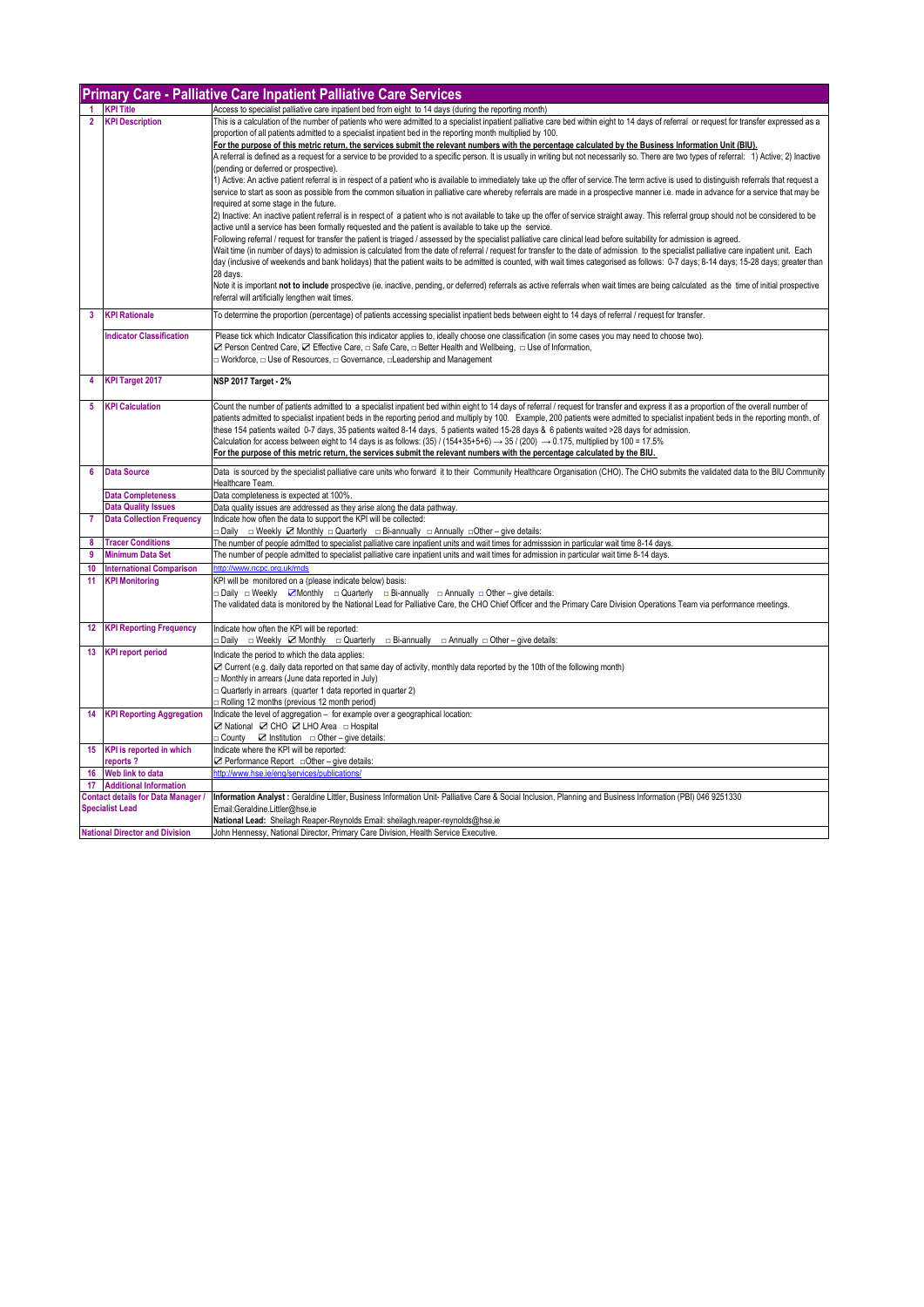|                 | <b>Primary Care - Palliative Care Inpatient Palliative Care Services</b> |                                                                                                                                                                                                                                                                                                                                                                                                                                                                                                                                                                                                                                                                                                           |  |
|-----------------|--------------------------------------------------------------------------|-----------------------------------------------------------------------------------------------------------------------------------------------------------------------------------------------------------------------------------------------------------------------------------------------------------------------------------------------------------------------------------------------------------------------------------------------------------------------------------------------------------------------------------------------------------------------------------------------------------------------------------------------------------------------------------------------------------|--|
|                 | <b>KPI Title</b>                                                         | Percentage of patients triaged within one working day of referral (Inpatient Unit)                                                                                                                                                                                                                                                                                                                                                                                                                                                                                                                                                                                                                        |  |
| $\mathbf{2}$    | <b>KPI Description</b>                                                   | This is a calculation of the number of patients triaged within one working day of referral or request for transfer expressed as a proportion of all patients referred / requesting transfer<br>in the reporting month multiplied by 100.<br>For the purpose of this metric return, the services submit the relevant numbers with the percentage calculated by the Business Information Unit (BIU).<br>A referral is defined as a request for a service to be provided to a specific person. It is usually in writing but not necessarily so. An enquiry or request for information is not in itself a<br>referral. If an enquiry subsequently leads to a request for service, the latter is the referral. |  |
|                 |                                                                          | Triage is defined as the examination of the patient referral form, patient notes, scans and reports to ascertain the appropriate timeframe for delivery of specialist palliative care<br>inpatient services to a patient. All patients are triaged. The triage categories are as follows:                                                                                                                                                                                                                                                                                                                                                                                                                 |  |
|                 |                                                                          | Category 1: This is an urgent referral where the patient is in severe physical, psychosocial or spiritual distress and not responding to current management or standard protocols of<br>care or rapidly deteriorating or imminently dying                                                                                                                                                                                                                                                                                                                                                                                                                                                                 |  |
|                 |                                                                          | Category 2: This is an early referral where the patient has poorly controlled symptoms or a prognosis of only short weeks or acute psychosocial stressors<br>Category 3: This is a routine referral where the patient's current symptoms and available supports or care are such that the situation is reasonably stable. The patient triaged to<br>Category 3 should be visited within 2 weeks from receipt of referral.                                                                                                                                                                                                                                                                                 |  |
|                 |                                                                          | Time to triage is calculated by counting the number of days (working days i.e. Monday to Friday excluding week ends and bank holidays i.e. based on 5/7 days of service<br>provision) from receipt of referral, or request for patient transfer into service, to date of triage.                                                                                                                                                                                                                                                                                                                                                                                                                          |  |
| 3               | <b>KPI Rationale</b>                                                     | To determine the proportion (percentage) of referred patients triaged within a specific and appropriate timeframe of one working day.                                                                                                                                                                                                                                                                                                                                                                                                                                                                                                                                                                     |  |
|                 | <b>Indicator Classification</b>                                          | Please tick which Indicator Classification this indicator applies to, ideally choose one classification (in some cases you may need to choose two).<br><b>Z</b> Person Centred Care, <b>Z</b> Effective Care, □ Safe Care, □ Better Health and Wellbeing, □ Use of Information, □ Workforce,<br>□ Use of Resources, □ Governance, □ Leadership and Management                                                                                                                                                                                                                                                                                                                                             |  |
| 4               | <b>KPI Target 2017</b>                                                   | NSP 2017 Target - 90%                                                                                                                                                                                                                                                                                                                                                                                                                                                                                                                                                                                                                                                                                     |  |
| 5               | <b>KPI Calculation</b>                                                   | Count the number of patients triaged within one working day of referral or request for transfer and express it as a proportion of all patients referred / requesting transfer in the<br>reporting month and multiply by 100.<br>Example: Total number of referrals received = 90,                                                                                                                                                                                                                                                                                                                                                                                                                         |  |
|                 |                                                                          | Total number of these referrals triaged within 1 working day = 78                                                                                                                                                                                                                                                                                                                                                                                                                                                                                                                                                                                                                                         |  |
|                 |                                                                          | Calculation: (78/90) x100 = 86.7%<br>For the purpose of this metric return, the services submit the relevant numbers with the percentage calculated by the BIU.                                                                                                                                                                                                                                                                                                                                                                                                                                                                                                                                           |  |
| 6               | <b>Data Source</b>                                                       | Data is sourced by the specialist palliative care units who forward it to their Community Healthcare Organisation (CHO). The CHO submits the validated data to the BIU Community<br>Healthcare Team.                                                                                                                                                                                                                                                                                                                                                                                                                                                                                                      |  |
|                 | <b>Data Completeness</b><br><b>Data Quality Issues</b>                   | Data completeness is expected at 100%                                                                                                                                                                                                                                                                                                                                                                                                                                                                                                                                                                                                                                                                     |  |
| 7               | <b>Data Collection Frequency</b>                                         | Data quality issues are addressed as they arise along the data pathway.<br>Indicate how often the data to support the KPI will be collected:                                                                                                                                                                                                                                                                                                                                                                                                                                                                                                                                                              |  |
|                 |                                                                          | <b>Daily □ Weekly ☑ Monthly □ Quarterly □ Bi-annually □ Annually □ Other – give details:</b>                                                                                                                                                                                                                                                                                                                                                                                                                                                                                                                                                                                                              |  |
| 8<br>9          | <b>Tracer Conditions</b><br><b>Minimum Data Set</b>                      | The number of people triaged within one working day of referral and the total number of people referred / requesting transfer in the reporting month.<br>The number of people triaged within one working day of referral and the total number of people referred / requesting transfer in the reporting month.                                                                                                                                                                                                                                                                                                                                                                                            |  |
| 10              | <b>International Comparison</b>                                          | http://www.ncpc.org.uk/mds-annual-questionnai                                                                                                                                                                                                                                                                                                                                                                                                                                                                                                                                                                                                                                                             |  |
| 11              | <b>KPI Monitoring</b>                                                    | KPI will be monitored on a (please indicate below) basis:<br>□ Daily □ Weekly ZMonthly □ Quarterly □ Bi-annually □ Annually □ Other – give details:<br>The validated data is monitored by the National Lead for Palliative Care, the CHO Chief Officer and the Primary Care Division Operations Team via performance meetings.                                                                                                                                                                                                                                                                                                                                                                            |  |
| 12 <sup>°</sup> | <b>KPI Reporting Frequency</b>                                           | Indicate how often the KPI will be reported:<br>$\Box$ Daily $\Box$ Weekly $\Box$ Monthly $\Box$ Quarterly $\Box$ Bi-annually $\Box$ Annually $\Box$ Other – give details:                                                                                                                                                                                                                                                                                                                                                                                                                                                                                                                                |  |
| 13              | <b>KPI report period</b>                                                 | Indicate the period to which the data applies:<br>□ Current (e.g. daily data reported on that same day of activity, monthly data reported by the 10th of the following month)<br>Monthly in arrears (June data reported in July)<br>$\Box$ Quarterly in arrears (quarter 1 data reported in quarter 2)<br>Rolling 12 months (previous 12 month period)                                                                                                                                                                                                                                                                                                                                                    |  |
| 14              | <b>KPI Reporting Aggregation</b>                                         | Indicate the level of aggregation - for example over a geographical location:<br>☑ CHO ☑ LHO Area □ Hospital<br><b>⊠</b> National<br>$\Box$ Institution $\Box$ Other – give details:<br>□County                                                                                                                                                                                                                                                                                                                                                                                                                                                                                                           |  |
| 15 <sub>1</sub> | <b>KPI</b> is reported in which<br>reports?                              | Indicate where the KPI will be reported:<br>$\boxtimes$ Performance Report $\Box$ Other – give details:                                                                                                                                                                                                                                                                                                                                                                                                                                                                                                                                                                                                   |  |
| 16              | Web link to data                                                         | http://www.hse.je/eng/services/publications/                                                                                                                                                                                                                                                                                                                                                                                                                                                                                                                                                                                                                                                              |  |
|                 | 17 Additional Information                                                |                                                                                                                                                                                                                                                                                                                                                                                                                                                                                                                                                                                                                                                                                                           |  |
|                 | <b>Contact details for Data Manager /</b><br><b>Specialist Lead</b>      | Information Analyst: Geraldine Littler, Business Information Unit- Palliative Care & Social Inclusion, Planning and Business Information (PBI) 046 9251330<br>Email:Geraldine.Littler@hse.ie<br>National Lead: Sheilagh Reaper-Reynolds Email: sheilagh.reaper-reynolds@hse.ie                                                                                                                                                                                                                                                                                                                                                                                                                            |  |
|                 | <b>National Director and Division</b>                                    | John Hennessy, National Director, Primary Care Division, Health Service Executive.                                                                                                                                                                                                                                                                                                                                                                                                                                                                                                                                                                                                                        |  |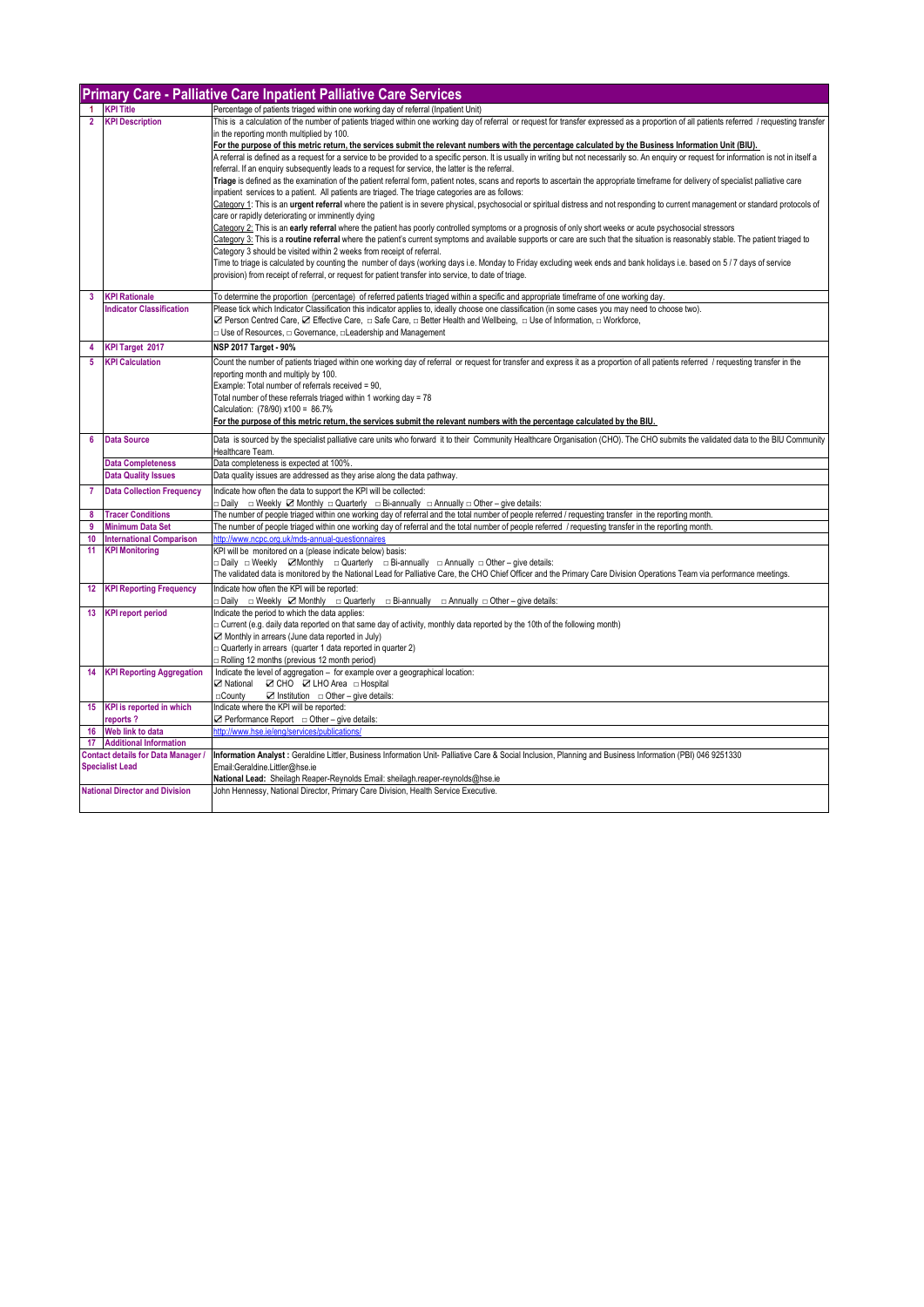|                                       | <b>Primary Care - Palliative Care Inpatient Palliative Care Services</b> |                                                                                                                                                                                                                                                                                                                                                  |  |  |
|---------------------------------------|--------------------------------------------------------------------------|--------------------------------------------------------------------------------------------------------------------------------------------------------------------------------------------------------------------------------------------------------------------------------------------------------------------------------------------------|--|--|
| 1.                                    | <b>KPI Title</b>                                                         | Number of patients in receipt of treatment in specialist palliative care inpatient units (during the reporting month)                                                                                                                                                                                                                            |  |  |
| $\mathbf{2}$                          | <b>KPI Description</b>                                                   | This is a count of the total number of patients who received treatment in a specialist palliative care inpatient unit during the reporting month. All patients are to be counted with each<br>patient counted once only. If a patient is referred twice then they are still counted once only.                                                   |  |  |
| 3                                     | <b>KPI Rationale</b>                                                     | To determine the total number of patients who received a service in a specialist palliative care inpatient unit in the reporting month.                                                                                                                                                                                                          |  |  |
|                                       | <b>Indicator Classification</b>                                          | Please tick which Indicator Classification this indicator applies to, ideally choose one classification (in some cases you may need to choose two).<br>27 Person Centred Care, 2 Effective Care, □ Safe Care, □ Better Health and Wellbeing, □ Use of Information, □ Workforce,<br>□ Use of Resources. □ Governance. □ Leadership and Management |  |  |
| 4                                     | <b>KPI Target 2017</b>                                                   | DOP 2017 Target National - 494<br>CHO 1 - 41, CHO 2 - 45, CHO 3 - 70, CHO 4 - 127, CHO 5 - 7, CHO 6 - 32, CHO 7 - 82, CHO 8 - (no service), CHO 9 - 90                                                                                                                                                                                           |  |  |
| 5                                     | <b>KPI Calculation</b>                                                   | Count the number of patients who received treatment in a specialist palliative care inpatient unit in the reporting month.                                                                                                                                                                                                                       |  |  |
|                                       |                                                                          |                                                                                                                                                                                                                                                                                                                                                  |  |  |
| 6                                     | <b>Data Source</b>                                                       | Data is sourced by the specialist palliative care units who forward it to their Community Healthcare Organisation (CHO). The CHO submits the validated data to the Business<br>Information Unit (BIU) Community Healthcare Team.                                                                                                                 |  |  |
|                                       | <b>Data Completeness</b>                                                 | Data completeness is expected at 100%.                                                                                                                                                                                                                                                                                                           |  |  |
|                                       | <b>Data Quality Issues</b>                                               | Data quality issues are addressed as they arise along the data pathway.                                                                                                                                                                                                                                                                          |  |  |
| $7^{\circ}$                           | <b>Data Collection Frequency</b>                                         | Indicate how often the data to support the KPI will be collected:<br>□ Daily □ Weekly Z Monthly □ Quarterly □ Bi-annually □ Annually □ Other – give details:                                                                                                                                                                                     |  |  |
| 8                                     | <b>Tracer Conditions</b>                                                 | Patients in receipt of specialist palliative inpatient treatment in the reporting month.                                                                                                                                                                                                                                                         |  |  |
|                                       |                                                                          |                                                                                                                                                                                                                                                                                                                                                  |  |  |
| 9                                     | <b>Minimum Data Set</b>                                                  | Patients in receipt of specialist palliative inpatient treatment in the reporting month.                                                                                                                                                                                                                                                         |  |  |
| 10                                    | <b>International Comparison</b>                                          | http://www.ncpc.org.uk/mds                                                                                                                                                                                                                                                                                                                       |  |  |
| 11                                    | <b>KPI Monitoring</b>                                                    | KPI will be monitored on a (please indicate below) basis:                                                                                                                                                                                                                                                                                        |  |  |
|                                       |                                                                          | $\Box$ Daily $\Box$ Weekly $\Box$ Monthly $\Box$ Quarterly $\Box$ Bi-annually $\Box$ Annually $\Box$ Other – give details:                                                                                                                                                                                                                       |  |  |
|                                       |                                                                          | The validated data is monitored by the National Lead for Palliative Care, the CHO Chief Officer and the Primary Care Division Operations Team via performance meetings.                                                                                                                                                                          |  |  |
| 12 <sup>°</sup>                       | <b>KPI Reporting Frequency</b>                                           | Indicate how often the KPI will be reported:                                                                                                                                                                                                                                                                                                     |  |  |
| 13 <sup>°</sup>                       | <b>KPI</b> report period                                                 | $\Box$ Daily $\Box$ Weekly $\Box$ Monthly $\Box$ Quarterly $\Box$ Bi-annually $\Box$ Annually $\Box$ Other – give details:<br>Indicate the period to which the data applies:                                                                                                                                                                     |  |  |
|                                       |                                                                          | ☑ Current (e.g. daily data reported on that same day of activity monthly data reported by the 10th of the following month)                                                                                                                                                                                                                       |  |  |
|                                       |                                                                          | Monthly in arrears (June data reported in July)                                                                                                                                                                                                                                                                                                  |  |  |
|                                       |                                                                          | $\Box$ Quarterly in arrears (quarter 1 data reported in quarter 2)                                                                                                                                                                                                                                                                               |  |  |
|                                       |                                                                          | Rolling 12 months (previous 12 month period)                                                                                                                                                                                                                                                                                                     |  |  |
|                                       | <b>14 KPI Reporting Aggregation</b>                                      | Indicate the level of aggregation - for example over a geographical location:                                                                                                                                                                                                                                                                    |  |  |
|                                       |                                                                          | ⊠ National ⊠ CHO ⊠ LHO Area □ Hospital                                                                                                                                                                                                                                                                                                           |  |  |
|                                       |                                                                          | $\Box$ County $\Box$ Institution $\Box$ Other – give details:                                                                                                                                                                                                                                                                                    |  |  |
|                                       | 15 KPI is reported in which                                              | Indicate where the KPI will be reported:                                                                                                                                                                                                                                                                                                         |  |  |
|                                       | reports?                                                                 | $\boxtimes$ Performance Report $\Box$ Other - give details:                                                                                                                                                                                                                                                                                      |  |  |
|                                       | 16 Web link to data                                                      | http://www.hse.ie/eng/services/publications/                                                                                                                                                                                                                                                                                                     |  |  |
|                                       | 17 Additional Information                                                |                                                                                                                                                                                                                                                                                                                                                  |  |  |
|                                       | <b>Contact details for Data Manager /</b>                                | Information Analyst: Geraldine Littler, Business Information Unit-Palliative Care & Social Inclusion, Planning and Business Information (PBI) 046 9251330                                                                                                                                                                                        |  |  |
| <b>Specialist Lead</b>                |                                                                          | Email:Geraldine.Littler@hse.ie<br>National Lead: Sheilagh Reaper-Reynolds Email: sheilagh.reaper-reynolds@hse.ie                                                                                                                                                                                                                                 |  |  |
| <b>National Director and Division</b> |                                                                          | John Hennessy, National Director, Primary Care Division, Health Service Executive.                                                                                                                                                                                                                                                               |  |  |
|                                       |                                                                          |                                                                                                                                                                                                                                                                                                                                                  |  |  |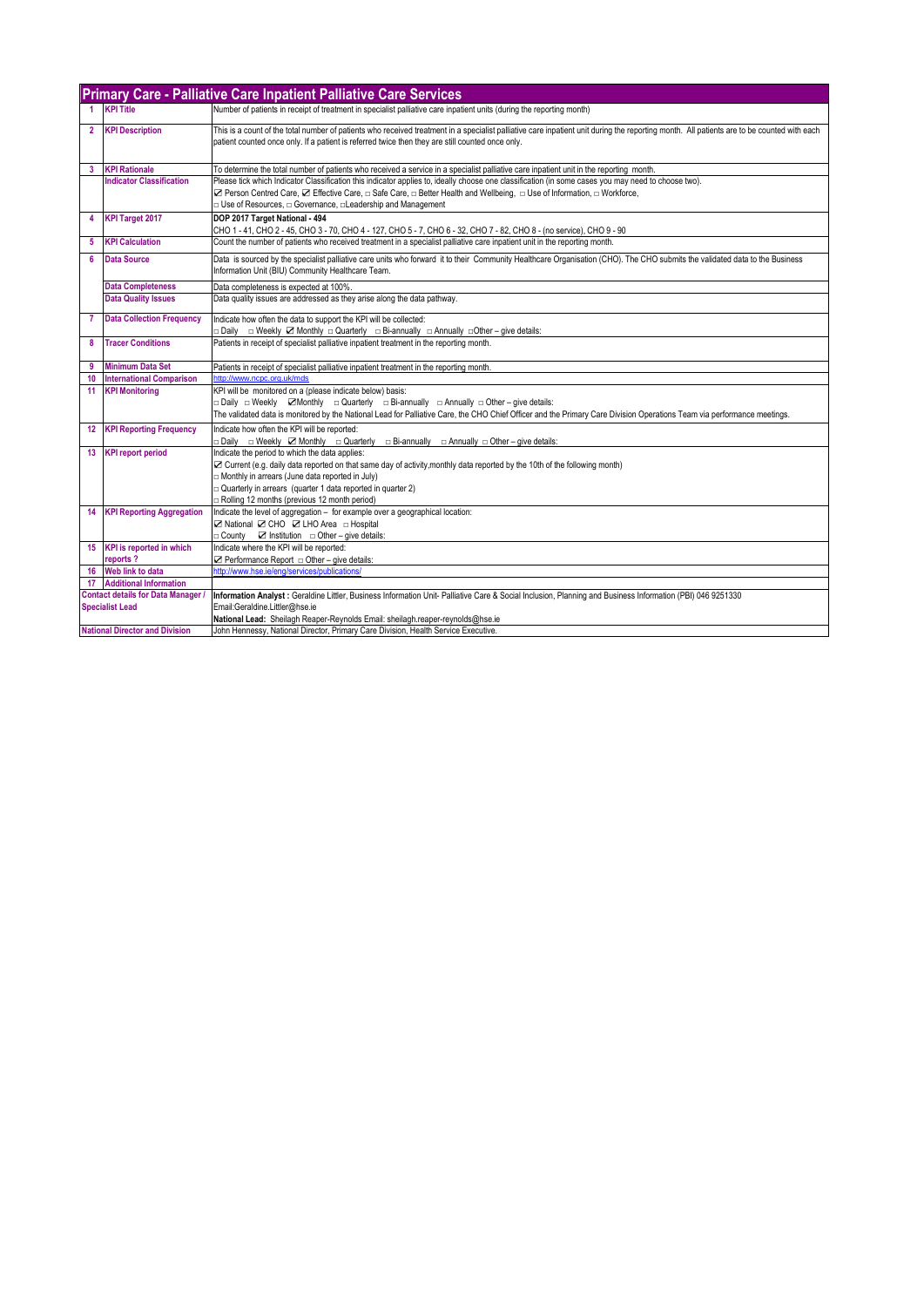|                 | <b>Primary Care - Palliative Care Inpatient Palliative Care Services</b>                                                    |                                                                                                                                                                                                                                                                                                                                                                                              |  |
|-----------------|-----------------------------------------------------------------------------------------------------------------------------|----------------------------------------------------------------------------------------------------------------------------------------------------------------------------------------------------------------------------------------------------------------------------------------------------------------------------------------------------------------------------------------------|--|
|                 | <b>KPI Title</b>                                                                                                            | Number of new patients seen or admitted to the specialist palliative care service (monthly cumulative)                                                                                                                                                                                                                                                                                       |  |
| $\overline{2}$  | <b>KPI Description</b>                                                                                                      | This is a count of the total number of new (first time ever) patients who received (i.e. were seen in or admitted to) a specialist inpatient palliative care service during the reporting<br>month. A patient can only be 'new' on the first time referred. Patients discharged and then re-referred, regardless of timeframe, are not to be considered a new patient but a re-<br>referral. |  |
| 3               | <b>KPI Rationale</b>                                                                                                        | To determine the number of new patients accessing the service. This will inform service delivery and decisions going forward especially with regard to service provision / prediction<br>of service provision.                                                                                                                                                                               |  |
|                 | <b>Indicator Classification</b>                                                                                             | Please tick which Indicator Classification this indicator applies to, ideally choose one classification (in some cases you may need to choose two).<br>2 Person Centred Care, 2 Effective Care, □ Safe Care, □ Better Health and Wellbeing, □ Use of Information, □ Workforce,<br>□ Use of Resources, □ Governance, □ Leadership and Management                                              |  |
|                 | 4 KPI Target 2017                                                                                                           | DOP 2017 Target National - 3,110<br>CHO 1 - 270, CHO 2 - 304, CHO 3 - 400, CHO 4 - 790, CHO 5 - 40, CHO 6 - 200, CHO 7 - 496, CHO 8 - (no service), CHO 9 - 610                                                                                                                                                                                                                              |  |
| 5               | <b>KPI Calculation</b>                                                                                                      | Count all new (first time ever) patients who received a service in the specialist palliative care inpatient unit during the reporting month.                                                                                                                                                                                                                                                 |  |
| 6               | <b>Data Source</b>                                                                                                          | Data is sourced by the specialist palliative care units who forward it to their Community Healthcare Organisation (CHO). The CHO submits the validated data to the Business<br>Information Unit (BIU) Community Healthcare Team.                                                                                                                                                             |  |
|                 | <b>Data Completeness</b>                                                                                                    | Data completeness is expected at 100%                                                                                                                                                                                                                                                                                                                                                        |  |
|                 | <b>Data Quality Issues</b>                                                                                                  | Data quality issues are addressed as they arise along the data pathway.                                                                                                                                                                                                                                                                                                                      |  |
| $\mathbf{7}$    | <b>Data Collection Frequency</b>                                                                                            | Indicate how often the data to support the KPI will be collected:<br>$\square$ Daily $\square$<br>Weekly $\boxtimes$ Monthly $\Box$ Quarterly $\Box$ Bi-annually $\Box$ Annually $\Box$ Other – give details:                                                                                                                                                                                |  |
| 8               | <b>Tracer Conditions</b>                                                                                                    | New patients seen or admitted to specialist palliative care inpatient services for the first time ever in the reporting period.                                                                                                                                                                                                                                                              |  |
| 9               | <b>Minimum Data Set</b>                                                                                                     | New patients seen or admitted to specialist palliative care inpatient services for the first time ever in the reporting period.                                                                                                                                                                                                                                                              |  |
| 10              | <b>International Comparison</b>                                                                                             | http://www.ncpc.org.uk/mds                                                                                                                                                                                                                                                                                                                                                                   |  |
| 11              | <b>KPI Monitoring</b>                                                                                                       | KPI will be monitored on a (please indicate below) basis:                                                                                                                                                                                                                                                                                                                                    |  |
|                 |                                                                                                                             | □ Daily □ Weekly ZMonthly □ Quarterly □ Bi-annually □ Annually □ Other – give details:                                                                                                                                                                                                                                                                                                       |  |
|                 |                                                                                                                             | The validated data is monitored by the National Lead for Palliative Care, the CHO Chief Officer and the Primary Care Division Operations Team via performance meetings.                                                                                                                                                                                                                      |  |
| 12 <sub>2</sub> | <b>KPI Reporting Frequency</b>                                                                                              | Indicate how often the KPI will be reported:<br>□ Daily □ Weekly Z Monthly □ Quarterly □ Bi-annually<br>$\Box$ Annually $\Box$ Other – give details:                                                                                                                                                                                                                                         |  |
|                 | 13 KPI report period                                                                                                        | Indicate the period to which the data applies:                                                                                                                                                                                                                                                                                                                                               |  |
|                 |                                                                                                                             | ○ Current (e.g. daily data reported on that same day of activity, monthly data reported by the 10th of the following month)                                                                                                                                                                                                                                                                  |  |
|                 |                                                                                                                             | m Monthly in arrears (June data reported in July)                                                                                                                                                                                                                                                                                                                                            |  |
|                 |                                                                                                                             | Quarterly in arrears (quarter 1 data reported in quarter 2)                                                                                                                                                                                                                                                                                                                                  |  |
|                 |                                                                                                                             | Rolling 12 months (previous 12 month period)                                                                                                                                                                                                                                                                                                                                                 |  |
| 14              | <b>KPI Reporting Aggregation</b>                                                                                            | Indicate the level of aggregation - for example over a geographical location:                                                                                                                                                                                                                                                                                                                |  |
|                 |                                                                                                                             | ⊠ National ⊠ CHO ⊠ LHO Area □ Hospital                                                                                                                                                                                                                                                                                                                                                       |  |
|                 |                                                                                                                             | $\Box$ County $\Box$ Institution $\Box$ Other – give details:                                                                                                                                                                                                                                                                                                                                |  |
|                 | 15 KPI is reported in which                                                                                                 | Indicate where the KPI will be reported:                                                                                                                                                                                                                                                                                                                                                     |  |
|                 | reports?<br>16 Web link to data                                                                                             | $\boxtimes$ Performance Report $\Box$ Other – give details:<br>http://www.hse.ie/eng/services/publications/                                                                                                                                                                                                                                                                                  |  |
|                 | 17 Additional Information                                                                                                   |                                                                                                                                                                                                                                                                                                                                                                                              |  |
|                 | <b>Contact details for Data Manager</b>                                                                                     | Information Analyst: Geraldine Littler, Business Information Unit- Palliative Care & Social Inclusion, Planning and Business Information (PBI) 046 9251330                                                                                                                                                                                                                                   |  |
|                 | <b>Specialist Lead</b>                                                                                                      | Email:Geraldine.Littler@hse.ie                                                                                                                                                                                                                                                                                                                                                               |  |
|                 |                                                                                                                             | National Lead: Sheilagh Reaper-Reynolds Email: sheilagh.reaper-reynolds@hse.ie                                                                                                                                                                                                                                                                                                               |  |
|                 | <b>National Director and Division</b><br>John Hennessy, National Director, Primary Care Division, Health Service Executive. |                                                                                                                                                                                                                                                                                                                                                                                              |  |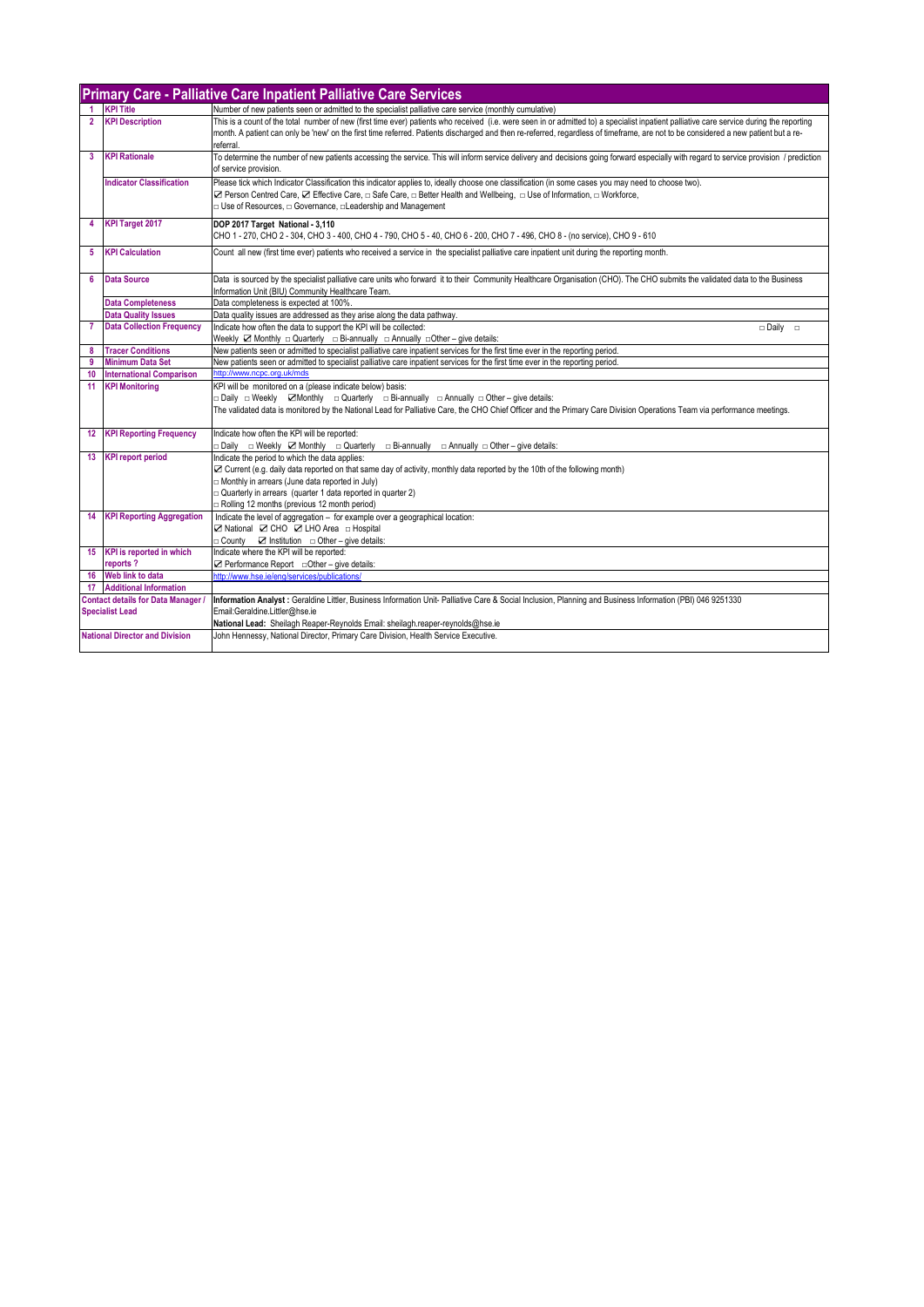|                                                                     | <b>Primary Care - Palliative Care Inpatient Palliative Care Services</b> |                                                                                                                                                                                                                                                                                                                                                      |  |
|---------------------------------------------------------------------|--------------------------------------------------------------------------|------------------------------------------------------------------------------------------------------------------------------------------------------------------------------------------------------------------------------------------------------------------------------------------------------------------------------------------------------|--|
| -1                                                                  | <b>KPI Title</b>                                                         | Number of admissions to specialist palliative care inpatient units (monthly cumulative)                                                                                                                                                                                                                                                              |  |
| $\overline{2}$                                                      | <b>KPI Description</b>                                                   | This is a count of the total number of admissions of patients who were deemed appropiate for admission and to receive treatment in a specialist palliative care inpatient unit /<br>service / hospice during the reporting month. Each admission is counted. If a patient is admitted twice during the reporting period then they are counted twice. |  |
| $\mathbf{3}$                                                        | <b>KPI Rationale</b>                                                     | To determine the total number of admissions to specialist palliative care inpatient units during the month.                                                                                                                                                                                                                                          |  |
|                                                                     | <b>Indicator Classification</b>                                          | Please tick which Indicator Classification this indicator applies to, ideally choose one classification (in some cases you may need to choose two).<br>2 Person Centred Care, 2 Effective Care, □ Safe Care, □ Better Health and Wellbeing, □ Use of Information, □ Workforce,<br>□ Use of Resources, □ Governance, □ Leadership and Management      |  |
| 4                                                                   | <b>KPI Target 2017</b>                                                   | DOP 2017 Target National - 3,815<br>CHO 1 - 360, CHO 2 - 350, CHO 3 - 580, CHO 4 - 910, CHO 5 - 75, CHO 6 - 250, CHO 7 - 620, CHO 8 - (no service), CHO 9 - 670                                                                                                                                                                                      |  |
| $5^{\circ}$                                                         | <b>KPI Calculation</b>                                                   | Count the total number of admissions for specialist palliative care inpatient stays during the reporting month.                                                                                                                                                                                                                                      |  |
| 6                                                                   | <b>Data Source</b>                                                       | Data is sourced by the specialist palliative care units who forward it to their Community Healthcare Organisation (CHO). The CHO submits the validated data to the Business<br>Information Unit (BIU) Community Healthcare Team.                                                                                                                     |  |
|                                                                     | <b>Data Completeness</b>                                                 | Data completeness is expected at 100%.                                                                                                                                                                                                                                                                                                               |  |
|                                                                     | <b>Data Quality Issues</b>                                               | Data quality issues are addressed as they arise along the data pathway.                                                                                                                                                                                                                                                                              |  |
| $7^{\circ}$                                                         | <b>Data Collection Frequency</b>                                         | Indicate how often the data to support the KPI will be collected:<br><b>Daily</b> a Weekly <b>Ø</b> Monthly a Quarterly a Bi-annually a Annually a Other – give details:                                                                                                                                                                             |  |
| 8                                                                   | <b>Tracer Conditions</b>                                                 | New patients seen or admitted to specialist palliative care inpatient services for the first time ever in the reporting period.                                                                                                                                                                                                                      |  |
| 9                                                                   | <b>Minimum Data Set</b>                                                  | New patients seen or admitted to specialist palliative care inpatient services for the first time ever in the reporting period                                                                                                                                                                                                                       |  |
| 10                                                                  | <b>International Comparison</b>                                          | Yes. E.g. http://www.ncpc.org.uk/mds                                                                                                                                                                                                                                                                                                                 |  |
| 11                                                                  | <b>KPI Monitoring</b>                                                    | KPI will be monitored on a (please indicate below) basis:<br>□ Daily □ Weekly ZMonthly □ Quarterly □ Bi-annually □ Annually □ Other – give details:<br>The validated data is monitored by the National Lead for Palliative Care, the CHO Chief Officer and the Primary Care Division Operations Team via performance meetings.                       |  |
|                                                                     | 12 KPI Reporting Frequency                                               | Indicate how often the KPI will be reported:<br>□ Daily □ Weekly ☑ Monthly □ Quarterly □ Bi-annually □ Annually □ Other – give details:                                                                                                                                                                                                              |  |
|                                                                     | 13 KPI report period                                                     | Indicate the period to which the data applies:<br>○ Current (e.g. daily data reported on that same day of activity, monthly data reported by the 10th of the following month)<br>Monthly in arrears (June data reported in July)<br>Quarterly in arrears (quarter 1 data reported in quarter 2)<br>Rolling 12 months (previous 12 month period)      |  |
|                                                                     | <b>14 KPI Reporting Aggregation</b>                                      | Indicate the level of aggregation - for example over a geographical location:<br>⊠ National ⊠ CHO ⊠ LHO Area □ Hospital<br>$\Box$ County $\Box$ Institution $\Box$ Other – give details:                                                                                                                                                             |  |
|                                                                     | 15 KPI is reported in which                                              | Indicate where the KPI will be reported:                                                                                                                                                                                                                                                                                                             |  |
|                                                                     | reports?                                                                 | $\boxtimes$ Performance Report $\Box$ Other – give details:                                                                                                                                                                                                                                                                                          |  |
|                                                                     | 16 Web link to data                                                      | http://www.hse.je/eng/services/publications/                                                                                                                                                                                                                                                                                                         |  |
|                                                                     | <b>17</b> Additional Information                                         |                                                                                                                                                                                                                                                                                                                                                      |  |
| <b>Contact details for Data Manager /</b><br><b>Specialist Lead</b> |                                                                          | Information Analyst: Geraldine Littler, Business Information Unit- Palliative Care & Social Inclusion, Planning and Business Information (PBI) 046 9251330<br>Email:Geraldine.Littler@hse.ie<br>National Lead: Sheilagh Reaper-Reynolds Email: sheilagh.reaper-reynolds@hse.ie                                                                       |  |
|                                                                     | <b>National Director and Division</b>                                    | John Hennessy, National Director, Primary Care Division, Health Service Executive.                                                                                                                                                                                                                                                                   |  |
|                                                                     |                                                                          |                                                                                                                                                                                                                                                                                                                                                      |  |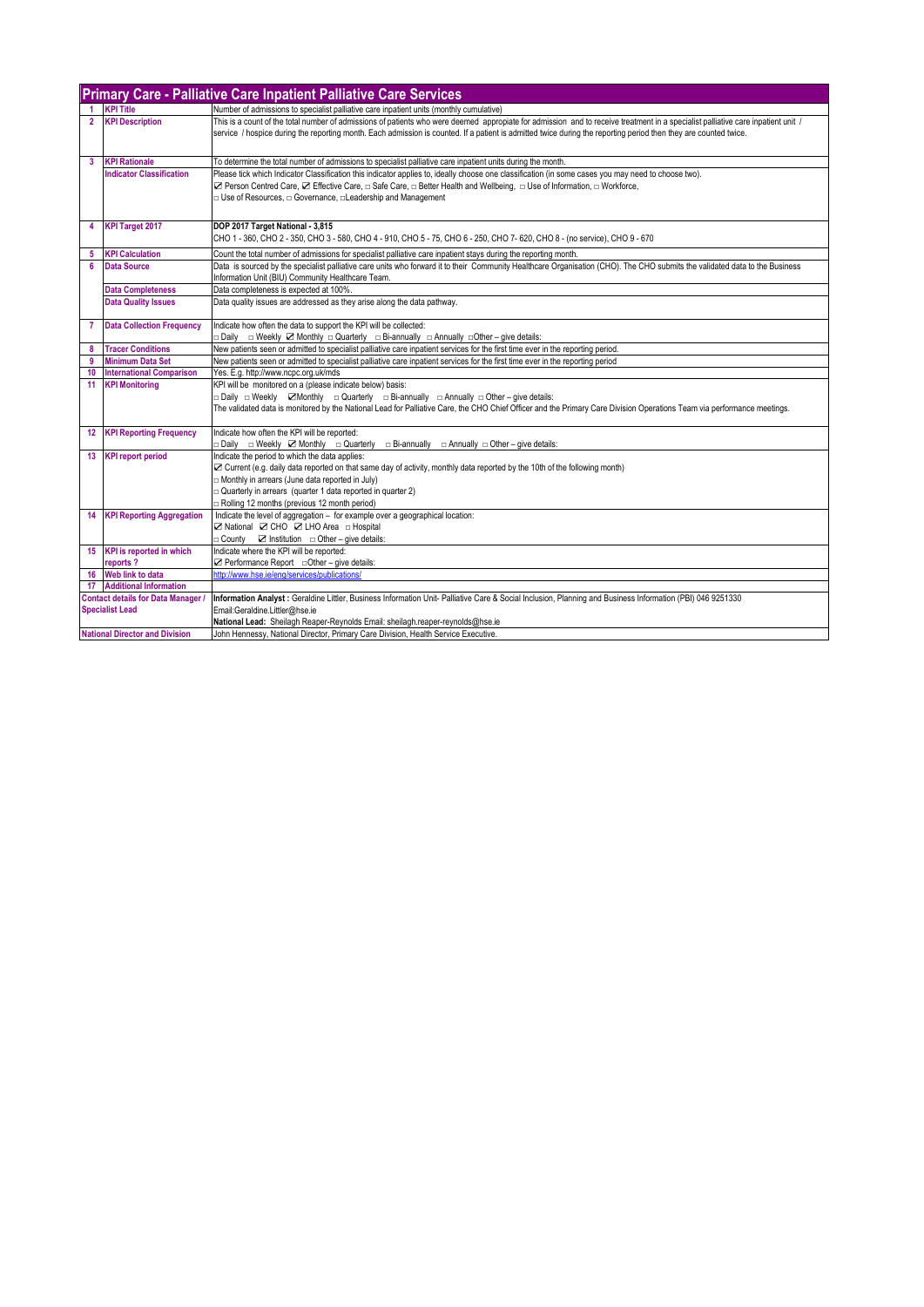|                                                                     | <b>Primary Care - Palliative Care Inpatient Palliative Care Services</b> |                                                                                                                                                                                                                                                                                                                                                                                                                                                                                                                                                                                                                                                                                                                                                              |  |  |
|---------------------------------------------------------------------|--------------------------------------------------------------------------|--------------------------------------------------------------------------------------------------------------------------------------------------------------------------------------------------------------------------------------------------------------------------------------------------------------------------------------------------------------------------------------------------------------------------------------------------------------------------------------------------------------------------------------------------------------------------------------------------------------------------------------------------------------------------------------------------------------------------------------------------------------|--|--|
|                                                                     | <b>KPI Title</b>                                                         | Percentage of patients with a multidisciplinary care plan documented within five working days of initial assessment (Inpatient Unit)                                                                                                                                                                                                                                                                                                                                                                                                                                                                                                                                                                                                                         |  |  |
| $\overline{2}$                                                      | <b>KPI Description</b>                                                   | This is a calculation of the number of patients in receipt of specialist palliative care inpatient services who having been discussed at a multidisciplinary team meeting within five days<br>of initial assessment have a documented multidisciplinary care plan as a result of this discussion expressed as a proportion of all patients admitted to a specialist palliative care<br>inpatient unit during the reporting period multiplied by 100. For the purpose of this metric return, the services submit the relevant numbers with the percentage calculated by<br>the Business Information Unit (BIU). It does not include patients who are waiting for services or patients who are refusing a service or are deemed inappropriate for the service. |  |  |
|                                                                     |                                                                          | The constitution of multi disciplinary teams (mdts) vary across services. A mdt is any group of health care workers who are members of different disciplines each providing specific<br>services to the patient. The gold standard mdt is described in the 2001 NACPC report but this comprehensive mdt model is not compulsory to fulfil this metric. A multidisciplinary care<br>plan is defined as: a comprehensive plan required to meet the needs of the individual and based on a holistic needs assessment covering the four domains of palliative care:                                                                                                                                                                                              |  |  |
|                                                                     |                                                                          | (a) physical well-being<br>(b) social and occupational well-being<br>(c) psychological well-being<br>(d) spiritual well-being                                                                                                                                                                                                                                                                                                                                                                                                                                                                                                                                                                                                                                |  |  |
|                                                                     |                                                                          | This plan is a reflection of the discussions held during the mdt meeting and is not filled out independently by disciplines. A sample template care plan form is available<br>at.https://www.hse.ie/eng/about/Who/clinical/natclinprog/palliativecareprogramme/Resources/a3poster.pdf<br>Time to documentation of the care plan is calculated by counting the number of working days (Monday to Friday excluding weekends and bank holidays, and is based on 5/7 days of<br>service provision) from initial assessment to documentation of the multidisciplinary care plan.                                                                                                                                                                                  |  |  |
| $\overline{3}$                                                      | <b>KPI Rationale</b>                                                     | To determine the proportion (percentage) of patients who have been discussed at a multidisciplinary team meeting within a specified timeframe of five working days from initial<br>assessment and have a documented multidisciplinary care plan as a result of this discussion.                                                                                                                                                                                                                                                                                                                                                                                                                                                                              |  |  |
|                                                                     | <b>Indicator Classification</b>                                          | Please tick which Indicator Classification this indicator applies to, ideally choose one classification (in some cases you may need to choose two).<br>⊠ Person Centred Care, ⊠ Effective Care, □ Safe Care, □ Better Health and Wellbeing, □ Use of Information, □ Workforce,<br>□ Use of Resources, □ Governance, □ Leadership and Management                                                                                                                                                                                                                                                                                                                                                                                                              |  |  |
|                                                                     | <b>KPI Target 2017</b>                                                   | NSP 2017 Target - 90%                                                                                                                                                                                                                                                                                                                                                                                                                                                                                                                                                                                                                                                                                                                                        |  |  |
| 5                                                                   | <b>KPI Calculation</b>                                                   | Count the number of patients in an specialist palliative care inpatient unit discussed at a mdt meeting within five working days of initial assessment who have a documented<br>multidisciplinary care plan as a result of this discussion and express it as a proportion of all patients admitted to a specialist palliative care inpatient unit in the reporting period and<br>multiply by 100.<br>Example: Total number of patients admitted to a specialist palliative care inpatient unit = 90<br>Total number of these who have been discussed at a mdt meeting within five working days of admission and have a documented multidisciplinary care plan as a result of this                                                                            |  |  |
|                                                                     |                                                                          | discussion = 78<br>Calculation: (78 / 90) x100 = 86.7%<br>For the purpose of this metric return, the services submit the relevant numbers with the percentage calculated by the BIU.                                                                                                                                                                                                                                                                                                                                                                                                                                                                                                                                                                         |  |  |
| 6                                                                   | <b>Data Source</b>                                                       | Data is sourced by the specialist palliative care units who forward it to their Community Healthcare Organisation (CHO). The CHO submits the validated data to the BIU Community<br>Healthcare Team.                                                                                                                                                                                                                                                                                                                                                                                                                                                                                                                                                         |  |  |
|                                                                     | <b>Data Completeness</b>                                                 | Data completeness is expected at 100%                                                                                                                                                                                                                                                                                                                                                                                                                                                                                                                                                                                                                                                                                                                        |  |  |
|                                                                     | <b>Data Quality Issues</b>                                               | Data quality issues are addressed as they arise along the data pathway.                                                                                                                                                                                                                                                                                                                                                                                                                                                                                                                                                                                                                                                                                      |  |  |
| 7                                                                   | <b>Data Collection Frequency</b>                                         | Indicate how often the data to support the KPI will be collected: □ Daily □ Weekly Ø Monthly □ Quarterly □ Bi-annually □ Annually □ Other – give details:                                                                                                                                                                                                                                                                                                                                                                                                                                                                                                                                                                                                    |  |  |
| 8                                                                   | <b>Tracer Conditions</b>                                                 | The number of patients admitted to specialist palliative care inpatient units who have a documented multidisciplinary care plan within five working days of initial assessment as a<br>result of discussion at a mdt meeting and the overall number of patients admitted to a specialist palliative care inpatient unit.                                                                                                                                                                                                                                                                                                                                                                                                                                     |  |  |
| 9                                                                   | <b>Minimum Data Set</b>                                                  | The number of patients discussed at a mdt within five working days of initial assessment in an in-patient unit with a documented multidisciplinary care plan as a result of this<br>discussion and the overall number of patients admitted to a specialist palliative care inpatient unit.                                                                                                                                                                                                                                                                                                                                                                                                                                                                   |  |  |
| 10                                                                  | <b>International Comparison</b>                                          | http://www.ncpc.org.uk/mds-annual-questionnaires                                                                                                                                                                                                                                                                                                                                                                                                                                                                                                                                                                                                                                                                                                             |  |  |
| 11                                                                  | <b>KPI Monitoring</b>                                                    | KPI will be monitored on a (please indicate below) basis:<br>□ Daily □ Weekly ZMonthly □ Quarterly □ Bi-annually □ Annually □ Other – give details:<br>The validated data is monitored by the National Lead for Palliative Care, the CHO Chief Officer and the Primary Care Division Operations Team via performance meetings.                                                                                                                                                                                                                                                                                                                                                                                                                               |  |  |
| 12                                                                  | <b>KPI Reporting Frequency</b>                                           | Indicate how often the KPI will be reported:<br>□ Daily □ Weekly ☑ Monthly □ Quarterly □ Bi-annually □ Annually □ Other – give details:                                                                                                                                                                                                                                                                                                                                                                                                                                                                                                                                                                                                                      |  |  |
| 13                                                                  | <b>KPI report period</b>                                                 | Indicate the period to which the data applies:<br>○ Current (e.g. daily data reported on that same day of activity, monthly data reported by the 10th of the following month)<br>□ Monthly in arrears (June data reported in July)<br>Quarterly in arrears (quarter 1 data reported in quarter 2)<br>Rolling 12 months (previous 12 month period)                                                                                                                                                                                                                                                                                                                                                                                                            |  |  |
| 14                                                                  | <b>KPI Reporting Aggregation</b>                                         | Indicate the level of aggregation - for example over a geographical location:<br>⊠ National ⊠ CHO ⊠ LHO Area □ Hospital<br>□ County Z Institution □ Other – give details:                                                                                                                                                                                                                                                                                                                                                                                                                                                                                                                                                                                    |  |  |
| 15 <sub>15</sub>                                                    | <b>KPI</b> is reported in which<br>reports?                              | Indicate where the KPI will be reported:<br>⊡ Performance Report  □ Other - give details:                                                                                                                                                                                                                                                                                                                                                                                                                                                                                                                                                                                                                                                                    |  |  |
| 16                                                                  | Web link to data                                                         | http://www.hse.ie/eng/services/publications/                                                                                                                                                                                                                                                                                                                                                                                                                                                                                                                                                                                                                                                                                                                 |  |  |
|                                                                     | 17 Additional Information                                                |                                                                                                                                                                                                                                                                                                                                                                                                                                                                                                                                                                                                                                                                                                                                                              |  |  |
| <b>Contact details for Data Manager /</b><br><b>Specialist Lead</b> |                                                                          | Information Analyst: Geraldine Littler, Business Information Unit- Palliative Care & Social Inclusion, Planning and Business Information (PBI) 046 9251330<br>Email:Geraldine.Littler@hse.ie<br>National Lead: Sheilagh Reaper-Reynolds Email: sheilagh.reaper-reynolds@hse.ie                                                                                                                                                                                                                                                                                                                                                                                                                                                                               |  |  |
|                                                                     | <b>National Director and Division</b>                                    | John Hennessy, National Director, Primary Care Division, Health Service Executive.                                                                                                                                                                                                                                                                                                                                                                                                                                                                                                                                                                                                                                                                           |  |  |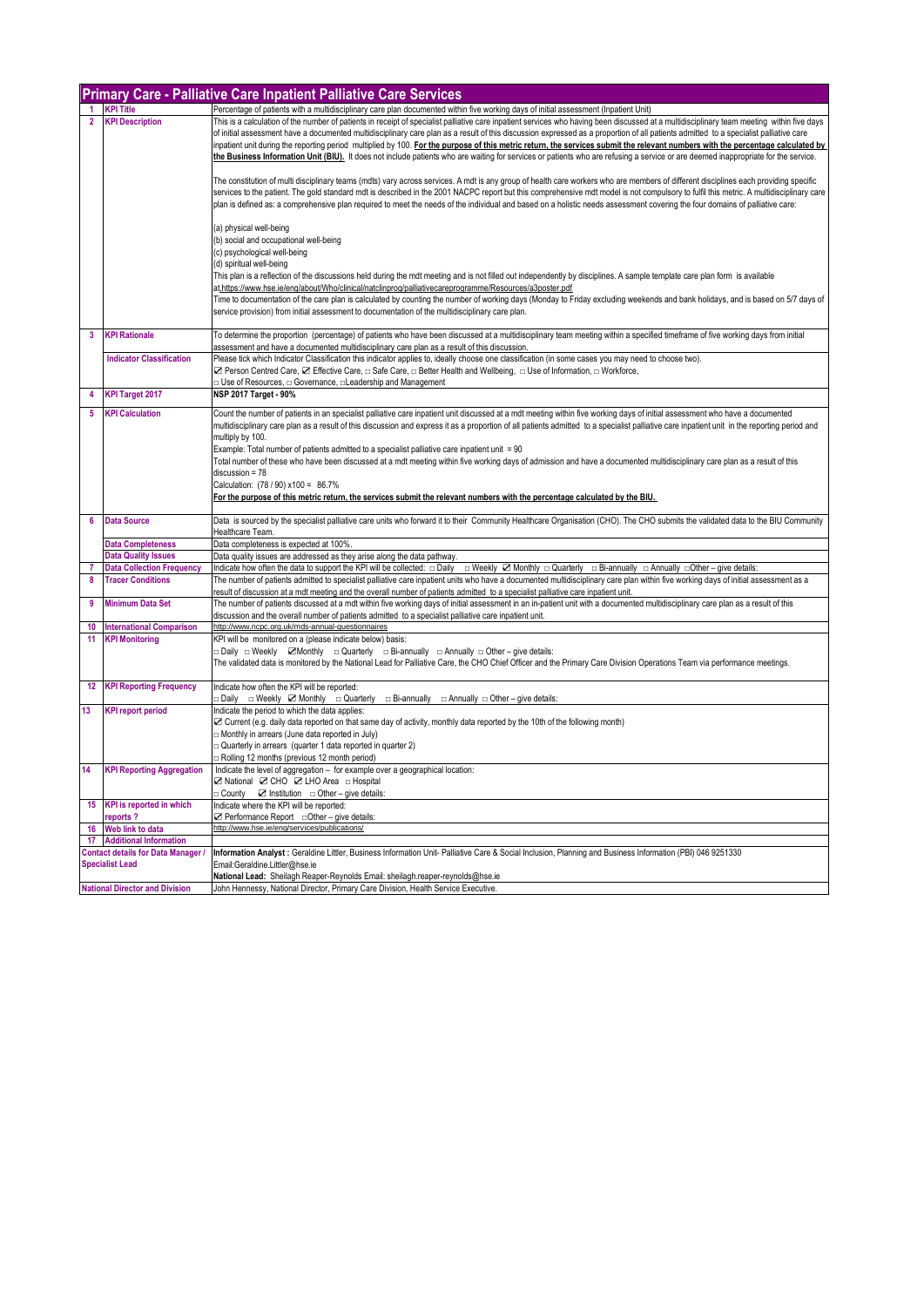| <b>Primary Care - Palliative Care Intermediate Care</b>             |                                             |                                                                                                                                                                                                                                                                                                                                                                                                                                                                                                                                                                 |
|---------------------------------------------------------------------|---------------------------------------------|-----------------------------------------------------------------------------------------------------------------------------------------------------------------------------------------------------------------------------------------------------------------------------------------------------------------------------------------------------------------------------------------------------------------------------------------------------------------------------------------------------------------------------------------------------------------|
|                                                                     | <b>KPI Title</b>                            | Number of patients in receipt of care in designated palliative care support beds (during the reporting month)                                                                                                                                                                                                                                                                                                                                                                                                                                                   |
| $\mathbf{2}$                                                        | <b>KPI Description</b>                      | This is a count of the number of patients in receipt of care in a designated palliative care support bed in the reporting month. A palliative<br>care support bed (Level 2 or Intermediate Care bed) is a bed / service providing an intermediate level of inpatient palliative care for<br>patients in a local environment. A person who requires respite, control of symptoms or end of life care (cancer and non-cancer) may be<br>deemed suitable for admission to a palliative care support bed. Each patient is counted once only in the reporting month. |
| 3                                                                   | <b>KPI Rationale</b>                        | To determine and monitor the total number of patients who received care in designated palliative care support beds during the month.                                                                                                                                                                                                                                                                                                                                                                                                                            |
|                                                                     | <b>Indicator Classification</b>             | Please tick which Indicator Classification this indicator applies to, ideally choose one classification (in some cases you may need to<br>choose two).<br>Use of Resources, $\Box$ Governance, $\Box$ Leadership and Management                                                                                                                                                                                                                                                                                                                                 |
| 4                                                                   | <b>KPI Target 2017</b>                      | DOP 2017 Target National - 176<br>CHO 1 - 21, CHO 2 - 4, CHO 3 - 19, CHO 4 - 31, CHO 5 - 33, CHO 6 - 13, CHO 7- 40, CHO 8 - 15, CHO 9 - 0                                                                                                                                                                                                                                                                                                                                                                                                                       |
| 5                                                                   | <b>KPI Calculation</b>                      | Count the total number of patients who received care in a designated palliative care support bed in the reporting month.                                                                                                                                                                                                                                                                                                                                                                                                                                        |
| 6                                                                   | <b>Data Source</b>                          | Data in relation to specialist palliative care units and designated beds is submitted to the Community Healthcare Organisation (CHO).<br>The CHO submits the validated data to the Business Information Unit (BIU) Community Healthcare Team.                                                                                                                                                                                                                                                                                                                   |
|                                                                     | <b>Data Completeness</b>                    | Data completeness is expected at 100%.                                                                                                                                                                                                                                                                                                                                                                                                                                                                                                                          |
|                                                                     | <b>Data Quality Issues</b>                  | Data quality issues are addressed as they arise along the data pathway.                                                                                                                                                                                                                                                                                                                                                                                                                                                                                         |
| 7                                                                   | <b>Data Collection Frequency</b>            | Indicate how often the data to support the KPI will be collected:<br>$\Box$ Weekly $\Box$ Monthly $\Box$ Quarterly $\Box$ Bi-annually $\Box$ Annually $\Box$ Other – give details:<br>⊟ Daily                                                                                                                                                                                                                                                                                                                                                                   |
| 8                                                                   | <b>Tracer Conditions</b>                    | Number of patients who received care in designated palliative care support beds in the reporting month.                                                                                                                                                                                                                                                                                                                                                                                                                                                         |
| 9                                                                   | <b>Minimum Data Set</b>                     | Number of patients who received care in designated palliative care support beds in the reporting month.                                                                                                                                                                                                                                                                                                                                                                                                                                                         |
| 10                                                                  | <b>International Comparison</b>             | No                                                                                                                                                                                                                                                                                                                                                                                                                                                                                                                                                              |
| 11                                                                  | <b>KPI Monitoring</b>                       | KPI will be monitored on a (please indicate below) basis:<br>□ Daily □ Weekly ☑ Monthly □ Quarterly □ Bi-annually □ Annually ☑ Other – give details<br>The validated data is monitored by the National Lead for Palliative Care, the CHO Chief Officer and the Primary Care Division Operations<br>Team via performance meetings.                                                                                                                                                                                                                               |
| 12                                                                  | <b>KPI Reporting Frequency</b>              | Indicate how often the KPI will be reported:<br>□ Weekly ☑ Monthly<br>$\Box$ Bi-annually<br>□ Daily<br>$\Box$ Quarterly<br>$\Box$ Annually<br>$\Box$ Other – give details:                                                                                                                                                                                                                                                                                                                                                                                      |
| 13                                                                  | <b>KPI report period</b>                    | Indicate the period to which the data applies:<br>☑ Current (e.g. daily data reported on that same day of activity, monthly data reported by the 10th of the following month)<br>mMonthly in arrears (June data reported in July)<br>$\Box$ Quarterly in arrears (quarter 1 data reported in quarter 2)<br>□ Rolling 12 months (previous 12 month period)                                                                                                                                                                                                       |
| 14                                                                  | <b>KPI Reporting Aggregation</b>            | Indicate the level of aggregation - for example over a geographical location:<br>☑ CHO ☑ LHO Area □ Hospital<br>⊠ National<br>$\Box$ Institution $\Box$ Other – give details:<br>$\Box$ County                                                                                                                                                                                                                                                                                                                                                                  |
| 15                                                                  | <b>KPI</b> is reported in which<br>reports? | Indicate where the KPI will be reported:<br>$\blacktriangleright$ Performance Report (NSP) $\Box$ Other – give details:                                                                                                                                                                                                                                                                                                                                                                                                                                         |
| 16                                                                  | Web link to data                            | http://www.hse.ie/eng/services/publications/                                                                                                                                                                                                                                                                                                                                                                                                                                                                                                                    |
| 17                                                                  | <b>Additional Information</b>               |                                                                                                                                                                                                                                                                                                                                                                                                                                                                                                                                                                 |
| <b>Contact details for Data Manager /</b><br><b>Specialist Lead</b> |                                             | Information Analyst : Geraldine Littler, Business Information Unit- Palliative Care & Social Inclusion, Planning and Business Information<br>(PBI) 046 9251330 Email:Geraldine.Littler@hse.ie<br>National Lead: Sheilagh Reaper-Reynolds Email: sheilagh.reaper-reynolds@hse.ie                                                                                                                                                                                                                                                                                 |
|                                                                     | <b>National Director and Division</b>       | John Hennessy, National Director, Primary Care Division, Health Service Executive.                                                                                                                                                                                                                                                                                                                                                                                                                                                                              |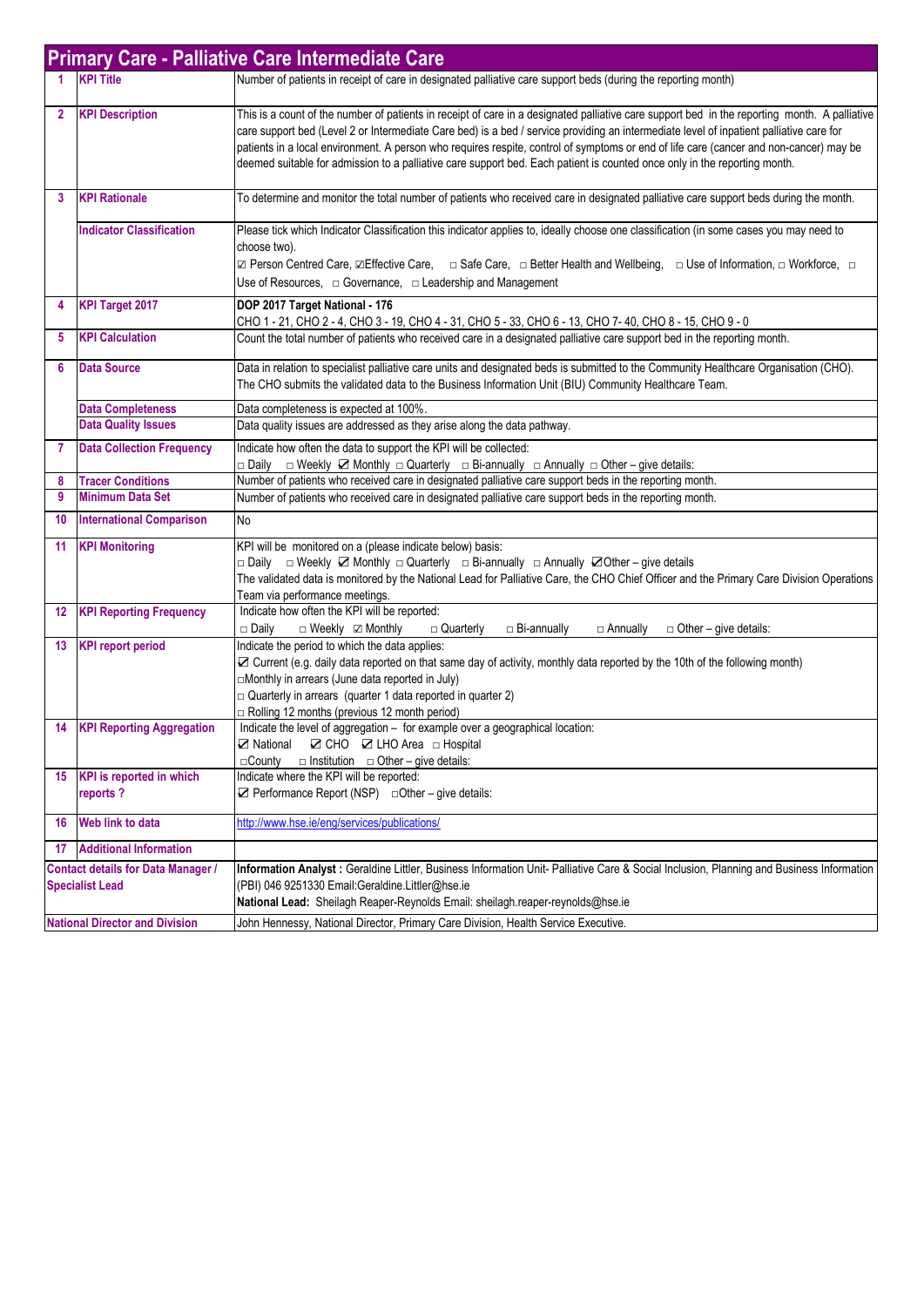|                                                                     | <b>Primary Care - Palliative Care Day Care</b> |                                                                                                                                                                                                                                                                                                                                                                                                                                                                                                                        |
|---------------------------------------------------------------------|------------------------------------------------|------------------------------------------------------------------------------------------------------------------------------------------------------------------------------------------------------------------------------------------------------------------------------------------------------------------------------------------------------------------------------------------------------------------------------------------------------------------------------------------------------------------------|
|                                                                     | 1 KPI Title                                    | Number of patients in receipt of specialist palliative day care services (during the reporting month)                                                                                                                                                                                                                                                                                                                                                                                                                  |
|                                                                     | 2 KPI Description                              | The is a count of the number of patients (each patient is counted once only) in receipt of specialist palliative day care / day hospice<br>services during the reporting month. Specialist palliative day care / day hospice services are provided to patients in a day care / day<br>hospice setting. All patients in receipt of specialist palliative day care / day hospice services on the first day of the month and all new<br>patients who attend specialist palliative day care during the month are included. |
| 3                                                                   | <b>KPI Rationale</b>                           | To determine the total number of patients who received specialist palliative day care / day hospice services during the reporting month.                                                                                                                                                                                                                                                                                                                                                                               |
|                                                                     | <b>Indicator Classification</b>                | Please tick which Indicator Classification this indicator applies to, ideally choose one classification (in some cases you may need to<br>choose two).<br>Z Person Centred Care, Z Effective Care, □ Safe Care, □ Better Health and Wellbeing, □ Use of Information, □ Workforce, □ Use of<br>Resources, $\Box$ Governance, $\Box$ Leadership and Management                                                                                                                                                           |
|                                                                     | 4 KPI Target 2017                              | DOP 2017 Target National - 355<br>CHO 1 - 15, CHO 2 - 35, CHO 3 - 40, CHO 4 - 120, CHO 5 - 0, CHO 6 - 40, CHO 7 - 40, CHO 8 - 0, CHO 9 - 65                                                                                                                                                                                                                                                                                                                                                                            |
| 5                                                                   | <b>KPI Calculation</b>                         | Count the total number of patients (each patient is counted once only) who received specialist palliative day care / day hospice services<br>during the reporting month.                                                                                                                                                                                                                                                                                                                                               |
| 6                                                                   | <b>Data Source</b>                             | Data is sourced by the specialist palliative care units who forward it C19to their Community Healthcare Organisation (CHO). The CHO<br>submits the validated data to the Business Information Unit (BIU) Community Healthcare Team.                                                                                                                                                                                                                                                                                    |
|                                                                     | <b>Data Completeness</b>                       | Data completeness is expected at 100%.                                                                                                                                                                                                                                                                                                                                                                                                                                                                                 |
|                                                                     | <b>Data Quality Issues</b>                     | Data quality issues are addressed as they arise along the data pathway.                                                                                                                                                                                                                                                                                                                                                                                                                                                |
|                                                                     | <b>7</b> Data Collection Frequency             | Indicate how often the data to support the KPI will be collected:<br>□ Daily □ Weekly ☑ Monthly □ Quarterly □ Bi-annually □ Annually □ Other – give details:                                                                                                                                                                                                                                                                                                                                                           |
| 8                                                                   | <b>Tracer Conditions</b>                       | The number of patients in receipt of specialist palliative care services in a day care / day hospice setting.                                                                                                                                                                                                                                                                                                                                                                                                          |
| 9                                                                   | <b>Minimum Data Set</b>                        | The number of patients (people) in receipt of specialist palliative care services in a day care / day hospice setting.                                                                                                                                                                                                                                                                                                                                                                                                 |
| 10                                                                  | <b>International Comparison</b>                | http://www.ncpc.org.uk/mds                                                                                                                                                                                                                                                                                                                                                                                                                                                                                             |
|                                                                     | <b>11 KPI Monitoring</b>                       | KPI will be monitored on a (please indicate below) basis:<br>□ Daily □ Weekly ☑ Monthly □ Quarterly □ Bi-annually □ Annually ☑ Other – give details<br>The validated data is monitored by the National Lead for Palliative Care, the CHO Chief Officer and the Primary Care Division<br>Operations Team via performance meetings.                                                                                                                                                                                      |
|                                                                     | <b>12 KPI Reporting Frequency</b>              | Indicate how often the KPI will be reported:<br>□ Daily □ Weekly ☑ Monthly □ Quarterly □ Bi-annually □ Annually □ Other – give details:                                                                                                                                                                                                                                                                                                                                                                                |
|                                                                     | 13 KPI report period                           | Indicate the period to which the data applies:<br>☑ Current (e.g. daily data reported on that same day of activity, monthly data reported by the 10th of the following month)<br>□ Monthly in arrears (June data reported in July)<br>$\Box$ Quarterly in arrears (quarter 1 data reported in quarter 2)<br>$\Box$ Rolling 12 months (previous 12 month period)                                                                                                                                                        |
|                                                                     | <b>14 KPI Reporting Aggregation</b>            | Indicate the level of aggregation - for example over a geographical location:<br>⊠ National ⊠ CHO ⊠ LHO Area □ Hospital<br>$\Box$ Institution $\Box$ Other – give details:<br>□ County                                                                                                                                                                                                                                                                                                                                 |
|                                                                     | 15 KPI is reported in which                    | Indicate where the KPI will be reported:                                                                                                                                                                                                                                                                                                                                                                                                                                                                               |
|                                                                     | reports?                                       | $\boxtimes$ Performance Report $\Box$ Other – give details:                                                                                                                                                                                                                                                                                                                                                                                                                                                            |
|                                                                     | 16 Web link to data                            | http://www.hse.ie/eng/services/publications/                                                                                                                                                                                                                                                                                                                                                                                                                                                                           |
|                                                                     | 17 Additional Information                      |                                                                                                                                                                                                                                                                                                                                                                                                                                                                                                                        |
| <b>Contact details for Data Manager /</b><br><b>Specialist Lead</b> |                                                | Information Analyst : Geraldine Littler, Business Information Unit- Palliative Care & Social Inclusion, Planning and Business<br>Information (PBI) 046 9251330 Email: Geraldine. Littler@hse.ie<br>National Lead: Sheilagh Reaper-Reynolds Email: sheilagh.reaper-reynolds@hse.ie                                                                                                                                                                                                                                      |
| <b>National Lead and Division</b>                                   |                                                | John Hennessy, National Director, Primary Care Division, Health Service Executive.                                                                                                                                                                                                                                                                                                                                                                                                                                     |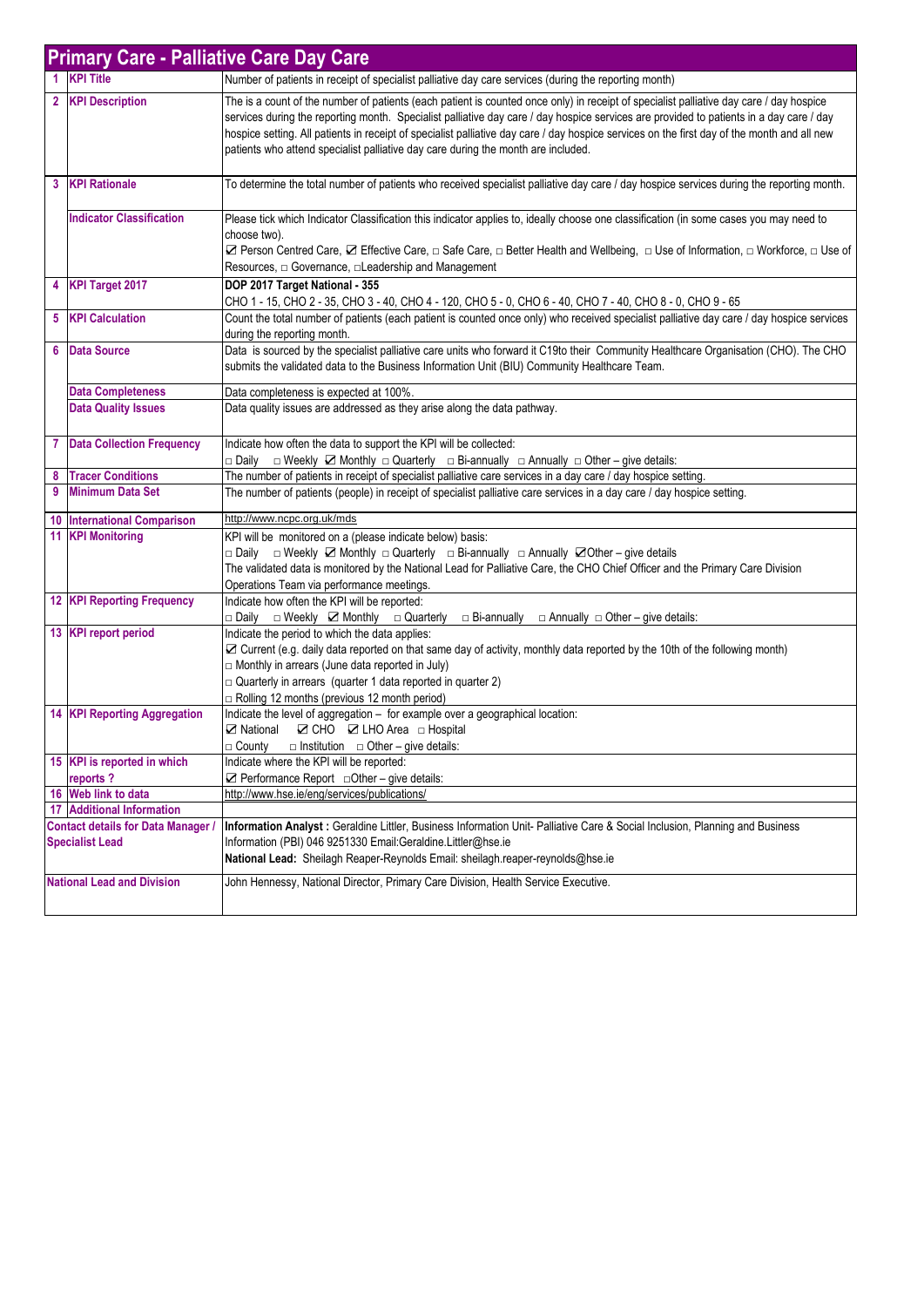|   | <b>Primary Care - Palliative Care Day Care</b>                      |                                                                                                                                                                                                                                                                                                                                                                                                                                                                                                                                                                                                                                                        |  |  |
|---|---------------------------------------------------------------------|--------------------------------------------------------------------------------------------------------------------------------------------------------------------------------------------------------------------------------------------------------------------------------------------------------------------------------------------------------------------------------------------------------------------------------------------------------------------------------------------------------------------------------------------------------------------------------------------------------------------------------------------------------|--|--|
|   | <b>KPI Title</b>                                                    | Number of new patients who received specialist palliative day care services (monthly cumulative)                                                                                                                                                                                                                                                                                                                                                                                                                                                                                                                                                       |  |  |
|   | 2 KPI Description                                                   | This is a count of the number of new patients (each patient is counted once only) in receipt of specialist palliative day care / day hospice<br>services, for the first time ever, during the reporting month. A patient can only be 'new' on the first time referred. Patients discharged<br>and then re-referred, regardless of timeframe, are not to be considered a new patient but a re-referral. All new patients who attend<br>specialist palliative day care services for the first time ever during the month are included. Specialist palliative day care / day hospice is<br>care provided to patients in a day care / day hospice setting. |  |  |
| 3 | <b>KPI Rationale</b>                                                | To determine the total number of new patients who received specialist palliative day care / day hospice during the month.                                                                                                                                                                                                                                                                                                                                                                                                                                                                                                                              |  |  |
|   | <b>Indicator Classification</b>                                     | Please tick which Indicator Classification this indicator applies to, ideally choose one classification (in some cases you may need to<br>choose two).<br><b><math>\Box</math></b> Person Centred Care, $\Box$ Effective Care, □ Safe Care, □ Better Health and Wellbeing, □ Use of Information, □ Workforce, □ Use of<br>Resources, $\Box$ Governance, $\Box$ Leadership and Management                                                                                                                                                                                                                                                               |  |  |
|   | 4 KPI Target 2017                                                   | DOP 2017 Target National - 1,010                                                                                                                                                                                                                                                                                                                                                                                                                                                                                                                                                                                                                       |  |  |
|   | <b>5</b> KPI Calculation                                            | CHO 1-C6490, CHO 2 - 65, CHO 3 - 120, CHO 4 - 375, CHO 5 - 0, CHO 6 - 120, CHO 7 - 120, CHO 8 - 0, CHO 9 - 120<br>Count the total number of new patients who received specialist palliative day care / day hospice services during the reporting month.                                                                                                                                                                                                                                                                                                                                                                                                |  |  |
| 6 | <b>Data Source</b>                                                  | Data is sourced by the specialist palliative care units who forward it to their Community Healthcare Organisation (CHO). The CHO<br>submits the validated data to the Business Information Unit (BIU) Community Healthcare Team.                                                                                                                                                                                                                                                                                                                                                                                                                       |  |  |
|   | <b>Data Completeness</b>                                            | Data completeness is expected at 100%.C40                                                                                                                                                                                                                                                                                                                                                                                                                                                                                                                                                                                                              |  |  |
|   | <b>Data Quality Issues</b>                                          | Data quality issues are addressed as they arise along the data pathway.                                                                                                                                                                                                                                                                                                                                                                                                                                                                                                                                                                                |  |  |
|   | <b>7</b> Data Collection Frequency                                  | Indicate how often the data to support the KPI will be collected:<br>□ Daily □ Weekly ☑ Monthly □ Quarterly □ Bi-annually □ Annually □ Other – give details:                                                                                                                                                                                                                                                                                                                                                                                                                                                                                           |  |  |
| 8 | <b>Tracer Conditions</b>                                            | The number of new people in receipt of specialist palliative care services in a day care / day hospice setting for the first time ever.                                                                                                                                                                                                                                                                                                                                                                                                                                                                                                                |  |  |
| 9 | <b>Minimum Data Set</b>                                             | The number of new people in receipt of specialist palliative care services in a day care / day hospice setting for the first time ever.                                                                                                                                                                                                                                                                                                                                                                                                                                                                                                                |  |  |
|   | <b>10 International Comparison</b>                                  | http://www.ncpc.org.uk/mds                                                                                                                                                                                                                                                                                                                                                                                                                                                                                                                                                                                                                             |  |  |
|   | <b>11 KPI Monitoring</b>                                            | KPI will be monitored on a (please indicate below) basis:<br>□ Daily □ Weekly ☑ Monthly □ Quarterly □ Bi-annually □ Annually ☑ Other – give details<br>The validated data is monitored by the National Lead for Palliative Care, the CHO Chief Officer and the Primary Care Division<br>Operations Team via performance meetings.                                                                                                                                                                                                                                                                                                                      |  |  |
|   | <b>12 KPI Reporting Frequency</b>                                   | Indicate how often the KPI will be reported:<br>□ Daily □ Weekly ■ Monthly □ Quarterly<br>□ Bi-annually<br>$\Box$ Annually $\Box$ Other – give details:                                                                                                                                                                                                                                                                                                                                                                                                                                                                                                |  |  |
|   | 13 KPI report period                                                | Indicate the period to which the data applies:<br>⊠Current (e.g. daily data reported on that same day of activity, monthly data reported by the 10th of the following month)<br>Monthly in arrears (June data reported in July)<br>$\Box$ Quarterly in arrears (quarter 1 data reported in quarter 2)<br>$\Box$ Rolling 12 months (previous 12 month period)                                                                                                                                                                                                                                                                                           |  |  |
|   | <b>14 KPI Reporting Aggregation</b>                                 | Indicate the level of aggregation - for example over a geographical location:<br>⊠ National ⊠ CHO ⊠ LHO Area □ Hospital<br>$\Box$ County $\Box$ Institution $\Box$ Other - give details:                                                                                                                                                                                                                                                                                                                                                                                                                                                               |  |  |
|   | 15 KPI is reported in which                                         | Indicate where the KPI will be reported:                                                                                                                                                                                                                                                                                                                                                                                                                                                                                                                                                                                                               |  |  |
|   | reports?                                                            | $\Box$ Performance Report $\Box$ Other – give details:                                                                                                                                                                                                                                                                                                                                                                                                                                                                                                                                                                                                 |  |  |
|   | 16 Web link to data                                                 | http://www.hse.ie/eng/services/publications/                                                                                                                                                                                                                                                                                                                                                                                                                                                                                                                                                                                                           |  |  |
|   | <b>17 Additional Information</b>                                    |                                                                                                                                                                                                                                                                                                                                                                                                                                                                                                                                                                                                                                                        |  |  |
|   | <b>Contact details for Data Manager /</b><br><b>Specialist Lead</b> | Information Analyst : Geraldine Littler, Business Information Unit- Palliative Care & Social Inclusion, Planning and Business<br>Information (PBI) 046 9251330 Email: Geraldine. Littler@hse.ie<br>National Lead: Sheilagh Reaper-Reynolds Email: sheilagh.reaper-reynolds@hse.ie                                                                                                                                                                                                                                                                                                                                                                      |  |  |
|   | <b>National Director and Division</b>                               | John Hennessy, National Director, Primary Care Division, Health Service Executive.                                                                                                                                                                                                                                                                                                                                                                                                                                                                                                                                                                     |  |  |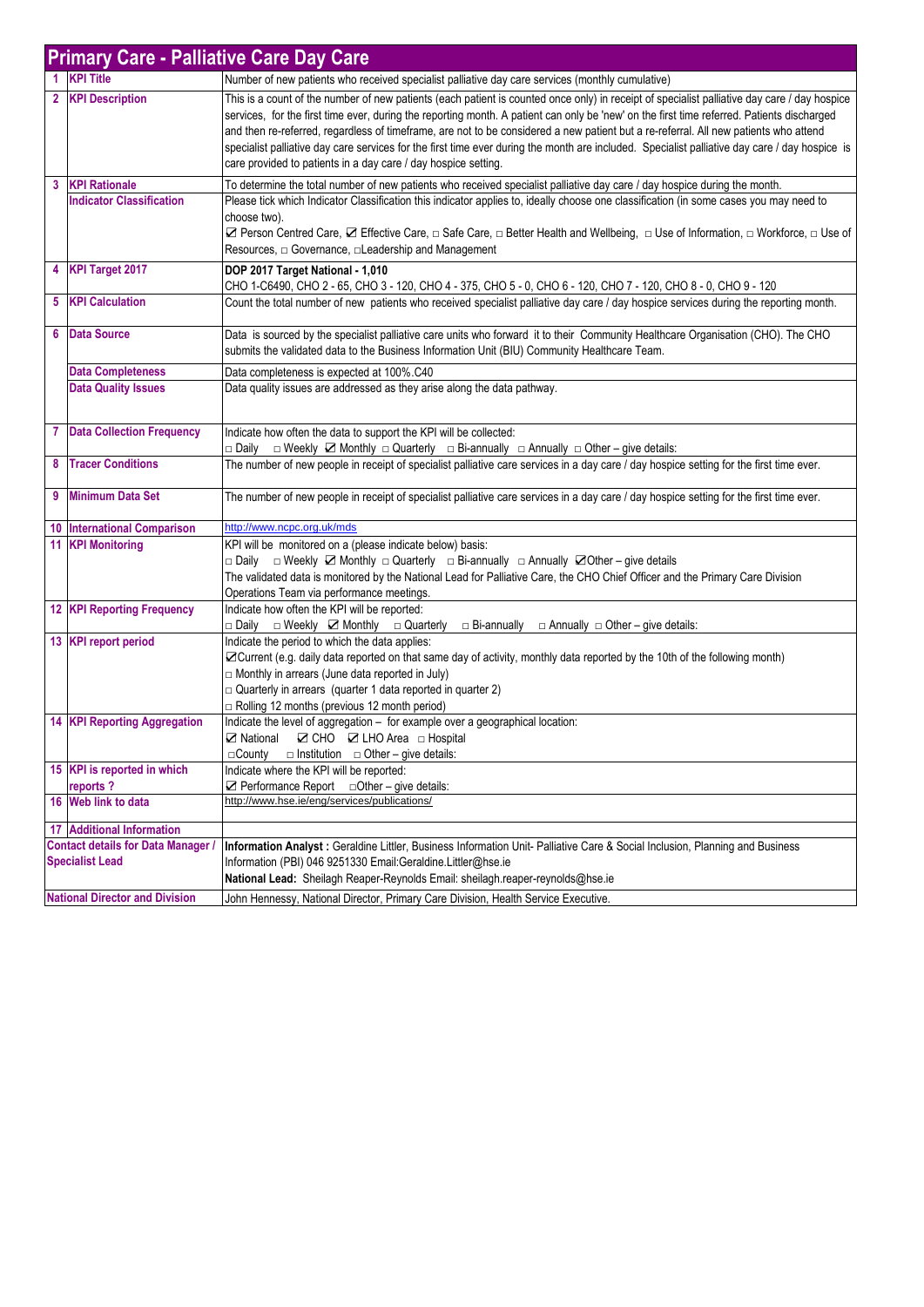|                                                                     |                                                              | <b>Primary Care - Palliative Care Community Palliative Care Services</b>                                                                                                                                                                                                                                                                                                                                                                                                                                                                                                                                                                                                                                                                                                                                                                                                                                                                                                                                                                                                                                                                                                                                                                                                                                                                                                                                                                                                                                                                                                                                                                                                                                                                                                                                                                                                                                                                                                                                                                                                                                                                                                                                                                                                                                                                                                                                                                                                                                                                                                                                                    |
|---------------------------------------------------------------------|--------------------------------------------------------------|-----------------------------------------------------------------------------------------------------------------------------------------------------------------------------------------------------------------------------------------------------------------------------------------------------------------------------------------------------------------------------------------------------------------------------------------------------------------------------------------------------------------------------------------------------------------------------------------------------------------------------------------------------------------------------------------------------------------------------------------------------------------------------------------------------------------------------------------------------------------------------------------------------------------------------------------------------------------------------------------------------------------------------------------------------------------------------------------------------------------------------------------------------------------------------------------------------------------------------------------------------------------------------------------------------------------------------------------------------------------------------------------------------------------------------------------------------------------------------------------------------------------------------------------------------------------------------------------------------------------------------------------------------------------------------------------------------------------------------------------------------------------------------------------------------------------------------------------------------------------------------------------------------------------------------------------------------------------------------------------------------------------------------------------------------------------------------------------------------------------------------------------------------------------------------------------------------------------------------------------------------------------------------------------------------------------------------------------------------------------------------------------------------------------------------------------------------------------------------------------------------------------------------------------------------------------------------------------------------------------------------|
|                                                                     | 1 KPI Title                                                  | Access to specialist palliative care services in the community provided within seven days (normal place of residence) (during the reporting<br>month)                                                                                                                                                                                                                                                                                                                                                                                                                                                                                                                                                                                                                                                                                                                                                                                                                                                                                                                                                                                                                                                                                                                                                                                                                                                                                                                                                                                                                                                                                                                                                                                                                                                                                                                                                                                                                                                                                                                                                                                                                                                                                                                                                                                                                                                                                                                                                                                                                                                                       |
| $\overline{2}$                                                      | <b>KPI Description</b>                                       | This is a calculation of the number of patients accessing specialist palliative care services in their normal place of residence, in the<br>community, within seven days of referral or request for transfer expressed as a proportion of the overall number of patients accessing these<br>services within the reporting month multiplied by 100. For the purpose of this metric return, the services submit the relevant numbers<br>with the percentage calculated by the Business Information Unit (BIU).<br>Home is defined as the patient's normal place of residence i.e. where he / she lives, and may include his / her home, carers home, nursing<br>home, community nursing unit, community hospital, district hospital etc.<br>A referral is defined as a request for a service to be provided to a specific person. It is usually in writing but not necessarily so. An enquiry<br>or request for information is not in itself a referral. If an enquiry subsequently leads to a request for service, the latter is the referral.<br>There are two types of referral - 1) Active; 2) Inactive (pending or deferred or prospective).<br>1) Active: An active patient referral is in respect of a patient who is available to immediately take up the offer of service. The term active is<br>used to distinguish referrals that request a service to start as soon as possible from the common situation in palliative care whereby referrals<br>are made in a prospective manner i.e. made in advance for a service that may be required at some stage in the future.<br>2) Inactive: An inactive patient referral is in respect of a patient who is not available to take up the offer of service straight away. This referral<br>group should not be considered to be active until a service has been formally requested and the patient is available to take up the service.<br>Following referral /<br>request for transfer the patient is triaged / assessed by the specialist palliative care clinical lead before suitability for services in the<br>community is agreed.<br>Time to<br>access services is counted as the number of days (all days) from referral, or request for transfer, to the date of the first face to face home<br>care visit. There are four wait time categories i.e. 0-7 days; 8-14 days; 15-28 days; greater than 28 days.<br>Note it is<br>important not to include prospective (ie.inactive, pending, or deferred) referrals as active referrals when wait times are being calculated as<br>the time of initial prospective referral will artificially lengthen wait times. |
| 3                                                                   | <b>KPI Rationale</b>                                         | To determine the proportion (percentage) of patients accessing specialist palliative care services in the community within seven days of<br>referral / request for transfer.                                                                                                                                                                                                                                                                                                                                                                                                                                                                                                                                                                                                                                                                                                                                                                                                                                                                                                                                                                                                                                                                                                                                                                                                                                                                                                                                                                                                                                                                                                                                                                                                                                                                                                                                                                                                                                                                                                                                                                                                                                                                                                                                                                                                                                                                                                                                                                                                                                                |
|                                                                     | <b>Indicator Classification</b>                              | Please tick which Indicator Classification this indicator applies to, ideally choose one classification (in some cases you may need to choose<br>Person Centred Care.<br>two).<br>$\Box$ Effective Care, $\Box$ Safe Care, $\Box$ Better Health and Wellbeing, $\Box$ Use of Information, $\Box$ Workforce,<br>□ Use of Resources, □ Governance, □ Leadership and Management                                                                                                                                                                                                                                                                                                                                                                                                                                                                                                                                                                                                                                                                                                                                                                                                                                                                                                                                                                                                                                                                                                                                                                                                                                                                                                                                                                                                                                                                                                                                                                                                                                                                                                                                                                                                                                                                                                                                                                                                                                                                                                                                                                                                                                                |
| 4                                                                   | <b>KPI Target 2017</b>                                       | <b>NSP 2017 Target - 95%</b>                                                                                                                                                                                                                                                                                                                                                                                                                                                                                                                                                                                                                                                                                                                                                                                                                                                                                                                                                                                                                                                                                                                                                                                                                                                                                                                                                                                                                                                                                                                                                                                                                                                                                                                                                                                                                                                                                                                                                                                                                                                                                                                                                                                                                                                                                                                                                                                                                                                                                                                                                                                                |
| 5                                                                   | <b>KPI Calculation</b>                                       | Count the number of patients who accessed specialist palliative care services in their normal place of residence, in the community, within<br>seven days of referral and express it as a proportion of the overall number of patients accessing these services within the reporting period<br>and multiply by 100.<br>Example 200 patients accessed specialist palliative care services in the community in the reporting month, of these 154 patients waited 0-7<br>days, 35 patients waited 8-14 days, 5 patients waited 15-28 days & 6 patients waited >28 days for first face to face visit.<br>Calculation for access within seven days is as follows: $154 / (154+35+5+6) \rightarrow 154 / (200) \rightarrow 0.770$ , multiplied by 100 = 77%.<br>For the purpose of this metric return, the services submit the relevant numbers with the percentage calculated by the BIU.                                                                                                                                                                                                                                                                                                                                                                                                                                                                                                                                                                                                                                                                                                                                                                                                                                                                                                                                                                                                                                                                                                                                                                                                                                                                                                                                                                                                                                                                                                                                                                                                                                                                                                                                         |
|                                                                     | <b>Data Source</b>                                           | Data is sourced by the specialist palliative care units who forward it to their Community Healthcare Organisation (CHO). The CHO submits<br>the validated data to the BIU Community Healthcare Team.                                                                                                                                                                                                                                                                                                                                                                                                                                                                                                                                                                                                                                                                                                                                                                                                                                                                                                                                                                                                                                                                                                                                                                                                                                                                                                                                                                                                                                                                                                                                                                                                                                                                                                                                                                                                                                                                                                                                                                                                                                                                                                                                                                                                                                                                                                                                                                                                                        |
|                                                                     | <b>Data Completeness</b>                                     | Data completeness is expected at 100%.                                                                                                                                                                                                                                                                                                                                                                                                                                                                                                                                                                                                                                                                                                                                                                                                                                                                                                                                                                                                                                                                                                                                                                                                                                                                                                                                                                                                                                                                                                                                                                                                                                                                                                                                                                                                                                                                                                                                                                                                                                                                                                                                                                                                                                                                                                                                                                                                                                                                                                                                                                                      |
|                                                                     | <b>Data Quality Issues</b>                                   | Data quality issues are addressed as they arise along the data pathway.                                                                                                                                                                                                                                                                                                                                                                                                                                                                                                                                                                                                                                                                                                                                                                                                                                                                                                                                                                                                                                                                                                                                                                                                                                                                                                                                                                                                                                                                                                                                                                                                                                                                                                                                                                                                                                                                                                                                                                                                                                                                                                                                                                                                                                                                                                                                                                                                                                                                                                                                                     |
| 7<br>8                                                              | <b>Data Collection Frequency</b><br><b>Tracer Conditions</b> | Indicate how often the data to support the KPI will be collected:<br>$\Box$ Weekly $\Box$ Monthly $\Box$ Quarterly $\Box$ Bi-annually $\Box$ Annually $\Box$ Other – give details:<br>⊟ Dailv<br>The overall number of people accessing specialist palliative care services in the community and wait times to access these services in                                                                                                                                                                                                                                                                                                                                                                                                                                                                                                                                                                                                                                                                                                                                                                                                                                                                                                                                                                                                                                                                                                                                                                                                                                                                                                                                                                                                                                                                                                                                                                                                                                                                                                                                                                                                                                                                                                                                                                                                                                                                                                                                                                                                                                                                                     |
|                                                                     | <b>Minimum Data Set</b>                                      | particular wait time 0 - 7 days.                                                                                                                                                                                                                                                                                                                                                                                                                                                                                                                                                                                                                                                                                                                                                                                                                                                                                                                                                                                                                                                                                                                                                                                                                                                                                                                                                                                                                                                                                                                                                                                                                                                                                                                                                                                                                                                                                                                                                                                                                                                                                                                                                                                                                                                                                                                                                                                                                                                                                                                                                                                            |
| 9                                                                   |                                                              | The overall number of people accessing specialist palliative care services in the community and wait times to access these services in<br>particular wait time 0 - 7 days.                                                                                                                                                                                                                                                                                                                                                                                                                                                                                                                                                                                                                                                                                                                                                                                                                                                                                                                                                                                                                                                                                                                                                                                                                                                                                                                                                                                                                                                                                                                                                                                                                                                                                                                                                                                                                                                                                                                                                                                                                                                                                                                                                                                                                                                                                                                                                                                                                                                  |
| 10                                                                  | <b>International Comparison</b><br>11 KPI Monitoring         | http://www.ncpc.org.uk/mds<br>KPI will be monitored on a (please indicate below) basis:                                                                                                                                                                                                                                                                                                                                                                                                                                                                                                                                                                                                                                                                                                                                                                                                                                                                                                                                                                                                                                                                                                                                                                                                                                                                                                                                                                                                                                                                                                                                                                                                                                                                                                                                                                                                                                                                                                                                                                                                                                                                                                                                                                                                                                                                                                                                                                                                                                                                                                                                     |
|                                                                     |                                                              | □ Daily □ Weekly Z Monthly □ Quarterly □ Bi-annually □ Annually ZOther – give details<br>The validated data is monitored by the National Lead for Palliative Care, the CHO Chief Officer and the Primary Care Division Operations<br>Team via performance meetings.                                                                                                                                                                                                                                                                                                                                                                                                                                                                                                                                                                                                                                                                                                                                                                                                                                                                                                                                                                                                                                                                                                                                                                                                                                                                                                                                                                                                                                                                                                                                                                                                                                                                                                                                                                                                                                                                                                                                                                                                                                                                                                                                                                                                                                                                                                                                                         |
|                                                                     | <b>12 KPI Reporting Frequency</b>                            | Indicate how often the KPI will be reported:<br>⊟ Daily<br>$\Box$ Weekly $\Box$ Monthly $\Box$ Quarterly<br>$\Box$ Bi-annually $\Box$ Annually $\Box$ Other – give details:                                                                                                                                                                                                                                                                                                                                                                                                                                                                                                                                                                                                                                                                                                                                                                                                                                                                                                                                                                                                                                                                                                                                                                                                                                                                                                                                                                                                                                                                                                                                                                                                                                                                                                                                                                                                                                                                                                                                                                                                                                                                                                                                                                                                                                                                                                                                                                                                                                                 |
|                                                                     | 13 KPI report period                                         | Indicate the period to which the data applies:<br>⊠ Current (e.g. daily data reported on that same day of activity, monthly data reported by the 10th of the following month)<br>Monthly in arrears (June data reported in July)<br>$\Box$ Quarterly in arrears (quarter 1 data reported in quarter 2)<br>□ Rolling 12 months (previous 12 month period)                                                                                                                                                                                                                                                                                                                                                                                                                                                                                                                                                                                                                                                                                                                                                                                                                                                                                                                                                                                                                                                                                                                                                                                                                                                                                                                                                                                                                                                                                                                                                                                                                                                                                                                                                                                                                                                                                                                                                                                                                                                                                                                                                                                                                                                                    |
|                                                                     | <b>14 KPI Reporting Aggregation</b>                          | Indicate the level of aggregation - for example over a geographical location:<br>⊠ National ⊠ CHO ⊠ LHO Area □ Hospital<br>$\Box$ County $\Box$ Institution $\Box$ Other – give details:                                                                                                                                                                                                                                                                                                                                                                                                                                                                                                                                                                                                                                                                                                                                                                                                                                                                                                                                                                                                                                                                                                                                                                                                                                                                                                                                                                                                                                                                                                                                                                                                                                                                                                                                                                                                                                                                                                                                                                                                                                                                                                                                                                                                                                                                                                                                                                                                                                    |
|                                                                     | 15 KPI is reported in which<br>reports?                      | Indicate where the KPI will be reported:<br>$\Box$ Performance Report $\Box$ Other – give details:                                                                                                                                                                                                                                                                                                                                                                                                                                                                                                                                                                                                                                                                                                                                                                                                                                                                                                                                                                                                                                                                                                                                                                                                                                                                                                                                                                                                                                                                                                                                                                                                                                                                                                                                                                                                                                                                                                                                                                                                                                                                                                                                                                                                                                                                                                                                                                                                                                                                                                                          |
| 17                                                                  | 16 Web link to data<br><b>Additional Information</b>         | http://www.hse.ie/eng/services/publications/                                                                                                                                                                                                                                                                                                                                                                                                                                                                                                                                                                                                                                                                                                                                                                                                                                                                                                                                                                                                                                                                                                                                                                                                                                                                                                                                                                                                                                                                                                                                                                                                                                                                                                                                                                                                                                                                                                                                                                                                                                                                                                                                                                                                                                                                                                                                                                                                                                                                                                                                                                                |
| <b>Contact details for Data Manager /</b><br><b>Specialist Lead</b> |                                                              | Information Analyst: Geraldine Littler, Business Information Unit- Palliative Care & Social Inclusion, Planning and Business Information<br>(PBI) 046 9251330 Email:Geraldine.Littler@hse.ie<br>National Lead: Sheilagh Reaper-Reynolds Email: sheilagh.reaper-reynolds@hse.ie                                                                                                                                                                                                                                                                                                                                                                                                                                                                                                                                                                                                                                                                                                                                                                                                                                                                                                                                                                                                                                                                                                                                                                                                                                                                                                                                                                                                                                                                                                                                                                                                                                                                                                                                                                                                                                                                                                                                                                                                                                                                                                                                                                                                                                                                                                                                              |
| <b>National Director and Division</b>                               |                                                              | John Hennessy, National Director, Primary Care Division, Health Service Executive.                                                                                                                                                                                                                                                                                                                                                                                                                                                                                                                                                                                                                                                                                                                                                                                                                                                                                                                                                                                                                                                                                                                                                                                                                                                                                                                                                                                                                                                                                                                                                                                                                                                                                                                                                                                                                                                                                                                                                                                                                                                                                                                                                                                                                                                                                                                                                                                                                                                                                                                                          |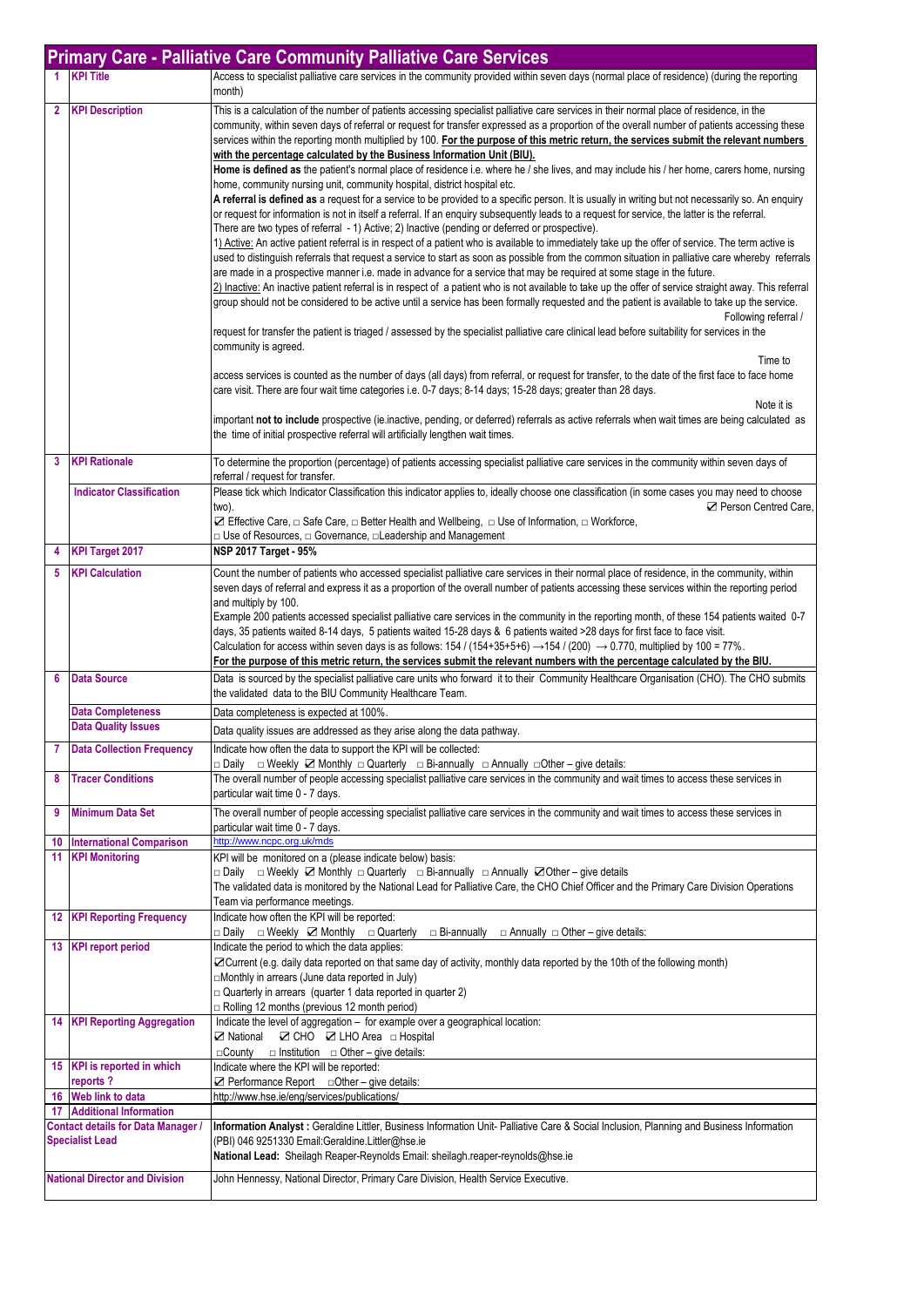|                     | <b>Primary Care - Palliative Care Community Palliative Care Services</b>                                                    |                                                                                                                                                                                                                                                                                                                                                                                                                                                                                                                                                                                                                                                                                                                                                                                                                                                                                                                                                                                                                                                                                                                                                                                                                                                                                                                                                                                                                                                                                                                                                                                                                                                                                                                                                                                                                                                                                                                                                                                                                                                                                                                                                                                                                                                                                                                                                                                                                                                                                                                                                                                                                                        |  |
|---------------------|-----------------------------------------------------------------------------------------------------------------------------|----------------------------------------------------------------------------------------------------------------------------------------------------------------------------------------------------------------------------------------------------------------------------------------------------------------------------------------------------------------------------------------------------------------------------------------------------------------------------------------------------------------------------------------------------------------------------------------------------------------------------------------------------------------------------------------------------------------------------------------------------------------------------------------------------------------------------------------------------------------------------------------------------------------------------------------------------------------------------------------------------------------------------------------------------------------------------------------------------------------------------------------------------------------------------------------------------------------------------------------------------------------------------------------------------------------------------------------------------------------------------------------------------------------------------------------------------------------------------------------------------------------------------------------------------------------------------------------------------------------------------------------------------------------------------------------------------------------------------------------------------------------------------------------------------------------------------------------------------------------------------------------------------------------------------------------------------------------------------------------------------------------------------------------------------------------------------------------------------------------------------------------------------------------------------------------------------------------------------------------------------------------------------------------------------------------------------------------------------------------------------------------------------------------------------------------------------------------------------------------------------------------------------------------------------------------------------------------------------------------------------------------|--|
|                     | <b>KPI Title</b>                                                                                                            | Access to specialist palliative care services in the community provided to patients in their place of residence within 8 - 14 days (normal place<br>of residence) (during the reporting month)                                                                                                                                                                                                                                                                                                                                                                                                                                                                                                                                                                                                                                                                                                                                                                                                                                                                                                                                                                                                                                                                                                                                                                                                                                                                                                                                                                                                                                                                                                                                                                                                                                                                                                                                                                                                                                                                                                                                                                                                                                                                                                                                                                                                                                                                                                                                                                                                                                         |  |
| $\overline{2}$      | <b>KPI Description</b>                                                                                                      | This is a calculation of the number of patients accessing specialist palliative care services in their normal place of residence, in the<br>community, within eight to 14 days of referral or request for transfer expressed as a proportion of the overall number of patients accessing<br>these services within the reporting month multiplied by 100. For the purpose of this metric return, the services submit the relevant<br>numbers with the percentage calculated by the Business Information Unit (BIU).<br>Home is defined as the patient's normal place of residence i.e. where he / she lives, and may include his / her home, a carers home, nursing<br>home, community nursing unit, community hospital, district hospital etc.<br>A referral is defined as a request for a service to be provided to a specific person. It is usually in writing but not necessarily so. An enquiry or<br>request for information is not in itself a referral. If an enquiry subsequently leads to a request for service, the latter is the referral.<br>There are two types of referral - 1) Active; 2) Inactive (pending or deferred or prospective).<br>1) Active: An active patient referral is in respect of a patient who is available to immediately take up the offer of service. The term active is<br>used to distinguish referrals that request a service to start as soon as possible based on the common situation in palliative care whereby<br>referrals are made in a prospective manner i.e. made in advance for a service that may be required at some stage in the future.<br>[2] Inactive: An inactive patient referral is in respect of a patient who is not available to take up the offer of service straight away. This referral<br>group should not be considered to be active until a service has been formally requested and the patient is available to take up the service.<br>Following referral / request for transfer the patient is triaged / assessed by the specialist palliative care clinical lead before suitability for<br>services in the community is agreed.<br>Time to access<br>services is counted as the number of days (all days) from referral, or request for transfer, to the date of the first face to face home care visit.<br>There are four wait time categories i.e. 0-7 days; 8-14 days; 15-28 days; greater than 28 days.<br>Note it is<br>important not to include prospective (ie. inactive, pending, or deferred) referrals as active referrals when wait times are being calculated as<br>the time of initial prospective referral will artificially lengthen wait times. |  |
| 3                   | <b>KPI Rationale</b>                                                                                                        | To determine the proportion (percentage) of patients having a first face to face specialist palliative care visit in the community within eight to                                                                                                                                                                                                                                                                                                                                                                                                                                                                                                                                                                                                                                                                                                                                                                                                                                                                                                                                                                                                                                                                                                                                                                                                                                                                                                                                                                                                                                                                                                                                                                                                                                                                                                                                                                                                                                                                                                                                                                                                                                                                                                                                                                                                                                                                                                                                                                                                                                                                                     |  |
|                     | <b>Indicator Classification</b>                                                                                             | 14 days of referral / request for transfer.<br>Please tick which Indicator Classification this indicator applies to, ideally choose one classification (in some cases you may need to choose                                                                                                                                                                                                                                                                                                                                                                                                                                                                                                                                                                                                                                                                                                                                                                                                                                                                                                                                                                                                                                                                                                                                                                                                                                                                                                                                                                                                                                                                                                                                                                                                                                                                                                                                                                                                                                                                                                                                                                                                                                                                                                                                                                                                                                                                                                                                                                                                                                           |  |
|                     |                                                                                                                             | two).<br><b>⊠</b> Person Centred Care, ⊠ Effective Care, □ Safe Care, □ Better Health and Wellbeing, □ Use of Information, □ Workforce,<br>□ Use of Resources, □ Governance, □ Leadership and Management                                                                                                                                                                                                                                                                                                                                                                                                                                                                                                                                                                                                                                                                                                                                                                                                                                                                                                                                                                                                                                                                                                                                                                                                                                                                                                                                                                                                                                                                                                                                                                                                                                                                                                                                                                                                                                                                                                                                                                                                                                                                                                                                                                                                                                                                                                                                                                                                                               |  |
| 4                   | <b>KPI Target 2017</b>                                                                                                      | DOP 2017 Target - 3%                                                                                                                                                                                                                                                                                                                                                                                                                                                                                                                                                                                                                                                                                                                                                                                                                                                                                                                                                                                                                                                                                                                                                                                                                                                                                                                                                                                                                                                                                                                                                                                                                                                                                                                                                                                                                                                                                                                                                                                                                                                                                                                                                                                                                                                                                                                                                                                                                                                                                                                                                                                                                   |  |
|                     |                                                                                                                             | Count the number of patients who accessed specialist palliative care services in their normal place of residence, in the community, within<br>eight to 14 days of referral or request to transfer and express it as a proportion of the overall number of patients accessing these services<br>within the reporting period and multiply by 100.<br>Example 200 patients accessed specialist palliative care services in the community in the reporting month, of these 154 patients waited 0-7<br>days, 35 patients waited 8-14 days, 5 patients waited 15-28 days & 6 patients waited >28 days for first face to face visit.<br>Calculation for access within 8-14 days is as follows: (35) / (154+35+5+6) $\rightarrow$ 35 / (200) $\rightarrow$ 0.175, multiplied by 100 = 17.5%<br>For the purpose of this metric return, the services submit the relevant numbers with the percentage calculated by the BIU.                                                                                                                                                                                                                                                                                                                                                                                                                                                                                                                                                                                                                                                                                                                                                                                                                                                                                                                                                                                                                                                                                                                                                                                                                                                                                                                                                                                                                                                                                                                                                                                                                                                                                                                      |  |
| 6                   | <b>Data Source</b>                                                                                                          | Data is sourced by the specialist palliative care units who forward it to their Community Healthcare Organisation (CHO). The CHO submits<br>the validated data to the BIU Community Healthcare Team.                                                                                                                                                                                                                                                                                                                                                                                                                                                                                                                                                                                                                                                                                                                                                                                                                                                                                                                                                                                                                                                                                                                                                                                                                                                                                                                                                                                                                                                                                                                                                                                                                                                                                                                                                                                                                                                                                                                                                                                                                                                                                                                                                                                                                                                                                                                                                                                                                                   |  |
|                     | <b>Data Completeness</b><br><b>Data Quality Issues</b>                                                                      | Data completeness is expected at 100%.<br>Data quality issues are addressed as they arise along the data pathway.                                                                                                                                                                                                                                                                                                                                                                                                                                                                                                                                                                                                                                                                                                                                                                                                                                                                                                                                                                                                                                                                                                                                                                                                                                                                                                                                                                                                                                                                                                                                                                                                                                                                                                                                                                                                                                                                                                                                                                                                                                                                                                                                                                                                                                                                                                                                                                                                                                                                                                                      |  |
| $\overline{7}$<br>8 | <b>Data Collection Frequency</b><br><b>Tracer Conditions</b>                                                                | Indicate how often the data to support the KPI will be collected:<br>□ Daily □ Weekly ☑ Monthly □ Quarterly □ Bi-annually □ Annually □ Other – give details:<br>The overall number of people accessing specialist palliative care services in the community and wait times to access these services in                                                                                                                                                                                                                                                                                                                                                                                                                                                                                                                                                                                                                                                                                                                                                                                                                                                                                                                                                                                                                                                                                                                                                                                                                                                                                                                                                                                                                                                                                                                                                                                                                                                                                                                                                                                                                                                                                                                                                                                                                                                                                                                                                                                                                                                                                                                                 |  |
|                     |                                                                                                                             | particular wait time 8 - 14 days.                                                                                                                                                                                                                                                                                                                                                                                                                                                                                                                                                                                                                                                                                                                                                                                                                                                                                                                                                                                                                                                                                                                                                                                                                                                                                                                                                                                                                                                                                                                                                                                                                                                                                                                                                                                                                                                                                                                                                                                                                                                                                                                                                                                                                                                                                                                                                                                                                                                                                                                                                                                                      |  |
| 9                   | <b>Minimum Data Set</b>                                                                                                     | The overall number of people accessing specialist palliative care services in the community and wait times to access these services in<br>particular wait time 8 -14 days.                                                                                                                                                                                                                                                                                                                                                                                                                                                                                                                                                                                                                                                                                                                                                                                                                                                                                                                                                                                                                                                                                                                                                                                                                                                                                                                                                                                                                                                                                                                                                                                                                                                                                                                                                                                                                                                                                                                                                                                                                                                                                                                                                                                                                                                                                                                                                                                                                                                             |  |
| 10<br>11            | <b>International Comparison</b><br><b>KPI Monitoring</b>                                                                    | http://www.ncpc.org.uk/mds<br>KPI will be monitored on a (please indicate below) basis:                                                                                                                                                                                                                                                                                                                                                                                                                                                                                                                                                                                                                                                                                                                                                                                                                                                                                                                                                                                                                                                                                                                                                                                                                                                                                                                                                                                                                                                                                                                                                                                                                                                                                                                                                                                                                                                                                                                                                                                                                                                                                                                                                                                                                                                                                                                                                                                                                                                                                                                                                |  |
|                     |                                                                                                                             | □ Daily □ Weekly ☑ Monthly □ Quarterly □ Bi-annually □ Annually ☑ Other – give details<br>The validated data is monitored by the National Lead for Palliative Care, the CHO Chief Officer and the Primary Care Division Operations<br>Team via performance meetings.                                                                                                                                                                                                                                                                                                                                                                                                                                                                                                                                                                                                                                                                                                                                                                                                                                                                                                                                                                                                                                                                                                                                                                                                                                                                                                                                                                                                                                                                                                                                                                                                                                                                                                                                                                                                                                                                                                                                                                                                                                                                                                                                                                                                                                                                                                                                                                   |  |
|                     | <b>12 KPI Reporting Frequency</b>                                                                                           | Indicate how often the KPI will be reported:<br>$\Box$ Daily $\Box$ Weekly $\Box$ Monthly $\Box$ Quarterly<br>$\Box$ Bi-annually $\Box$ Annually $\Box$ Other – give details:                                                                                                                                                                                                                                                                                                                                                                                                                                                                                                                                                                                                                                                                                                                                                                                                                                                                                                                                                                                                                                                                                                                                                                                                                                                                                                                                                                                                                                                                                                                                                                                                                                                                                                                                                                                                                                                                                                                                                                                                                                                                                                                                                                                                                                                                                                                                                                                                                                                          |  |
| 13                  | <b>KPI report period</b>                                                                                                    | Indicate the period to which the data applies:<br>⊠ Current (e.g. daily data reported on that same day of activity, monthly data reported by the 10th of the following month)<br>Monthly in arrears (June data reported in July)<br>$\Box$ Quarterly in arrears (quarter 1 data reported in quarter 2)<br>Rolling 12 months (previous 12 month period)                                                                                                                                                                                                                                                                                                                                                                                                                                                                                                                                                                                                                                                                                                                                                                                                                                                                                                                                                                                                                                                                                                                                                                                                                                                                                                                                                                                                                                                                                                                                                                                                                                                                                                                                                                                                                                                                                                                                                                                                                                                                                                                                                                                                                                                                                 |  |
|                     | <b>14 KPI Reporting Aggregation</b>                                                                                         | Indicate the level of aggregation - for example over a geographical location:<br><b>⊠</b> National<br>☑ CHO ☑ LHO Area □ Hospital<br>⊟County<br>$\Box$ Institution $\Box$ Other – give details:                                                                                                                                                                                                                                                                                                                                                                                                                                                                                                                                                                                                                                                                                                                                                                                                                                                                                                                                                                                                                                                                                                                                                                                                                                                                                                                                                                                                                                                                                                                                                                                                                                                                                                                                                                                                                                                                                                                                                                                                                                                                                                                                                                                                                                                                                                                                                                                                                                        |  |
|                     | 15 KPI is reported in which<br>reports?                                                                                     | Indicate where the KPI will be reported:<br>$\Box$ Performance Report $\Box$ Other – give details:                                                                                                                                                                                                                                                                                                                                                                                                                                                                                                                                                                                                                                                                                                                                                                                                                                                                                                                                                                                                                                                                                                                                                                                                                                                                                                                                                                                                                                                                                                                                                                                                                                                                                                                                                                                                                                                                                                                                                                                                                                                                                                                                                                                                                                                                                                                                                                                                                                                                                                                                     |  |
| 16<br>17            | Web link to data<br><b>Additional Information</b>                                                                           | http://www.hse.ie/eng/services/publications/                                                                                                                                                                                                                                                                                                                                                                                                                                                                                                                                                                                                                                                                                                                                                                                                                                                                                                                                                                                                                                                                                                                                                                                                                                                                                                                                                                                                                                                                                                                                                                                                                                                                                                                                                                                                                                                                                                                                                                                                                                                                                                                                                                                                                                                                                                                                                                                                                                                                                                                                                                                           |  |
|                     | <b>Contact details for Data Manager /</b><br><b>Specialist Lead</b>                                                         | Information Analyst: Geraldine Littler, Business Information Unit- Palliative Care & Social Inclusion, Planning and Business Information<br>(PBI) 046 9251330 Email:Geraldine.Littler@hse.ie<br>National Lead: Sheilagh Reaper-Reynolds Email: sheilagh.reaper-reynolds@hse.ie                                                                                                                                                                                                                                                                                                                                                                                                                                                                                                                                                                                                                                                                                                                                                                                                                                                                                                                                                                                                                                                                                                                                                                                                                                                                                                                                                                                                                                                                                                                                                                                                                                                                                                                                                                                                                                                                                                                                                                                                                                                                                                                                                                                                                                                                                                                                                         |  |
|                     | <b>National Director and Division</b><br>John Hennessy, National Director, Primary Care Division, Health Service Executive. |                                                                                                                                                                                                                                                                                                                                                                                                                                                                                                                                                                                                                                                                                                                                                                                                                                                                                                                                                                                                                                                                                                                                                                                                                                                                                                                                                                                                                                                                                                                                                                                                                                                                                                                                                                                                                                                                                                                                                                                                                                                                                                                                                                                                                                                                                                                                                                                                                                                                                                                                                                                                                                        |  |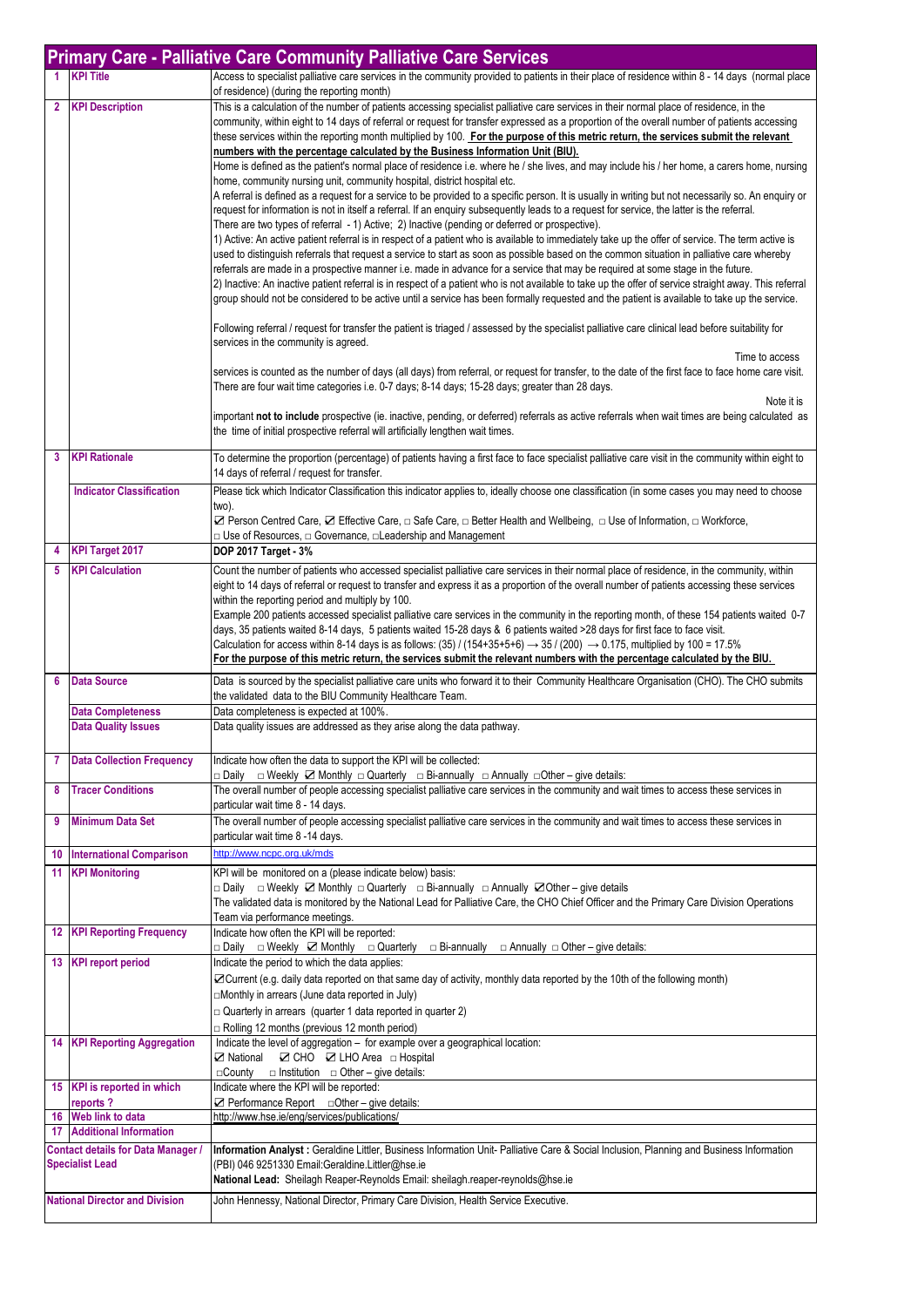|                                                                     |                                                         | <b>Primary Care - Palliative Care Community Palliative Care Services</b>                                                                                                                                                                                                                                                                                                                                                                                                                                                                                                                                                                                                                                                                                                                                                                                                                                                                                                                                                                                                                                                                              |
|---------------------------------------------------------------------|---------------------------------------------------------|-------------------------------------------------------------------------------------------------------------------------------------------------------------------------------------------------------------------------------------------------------------------------------------------------------------------------------------------------------------------------------------------------------------------------------------------------------------------------------------------------------------------------------------------------------------------------------------------------------------------------------------------------------------------------------------------------------------------------------------------------------------------------------------------------------------------------------------------------------------------------------------------------------------------------------------------------------------------------------------------------------------------------------------------------------------------------------------------------------------------------------------------------------|
|                                                                     | <b>KPI Title</b>                                        | Access to specialist palliative care services in the community provided to patients in their place of residence within 15+ days (normal place of<br>residence) (during the reporting month)                                                                                                                                                                                                                                                                                                                                                                                                                                                                                                                                                                                                                                                                                                                                                                                                                                                                                                                                                           |
| $\overline{2}$                                                      | <b>KPI Description</b>                                  | This is a calculation of the number of patients accessing specialist palliative care services in their normal place of residence, in the<br>community, within 15+ days of referral, or request for transfer, expressed as a proportion of the overall number of patients accessing these<br>services within the reporting month multiplied by 100. For the purpose of this metric return, the services submit the relevant numbers<br>with the percentage calculated by the Business Information Unit (BIU).<br>Home is defined as the patient's normal place of residence i.e. where he / she lives, and may include his / her home, a carers home, nursing<br>home, community nursing unit, community hospital, district hospital etc.                                                                                                                                                                                                                                                                                                                                                                                                              |
|                                                                     |                                                         | A referral is defined as a request for a service to be provided to a specific person. It is usually in writing but not necessarily so. An enquiry or<br>request for information is not in itself a referral. If an enquiry subsequently leads to a request for service, the latter is the referral.<br>There are two types of referral - 1) Active; 2) Inactive (pending or deferred or prospective).<br>1) Active: An active patient referral is in respect of a patient who is available to immediately take up the offer of service. The term active is<br>used to distinguish referrals that request a service to start as soon as possible based on the common situation in palliative care whereby<br>referrals are made in a prospective manner i.e. made in advance for a service that may be required at some stage in the future.<br>2) Inactive: An inactive patient referral is in respect of a patient who is not available to take up the offer of service straight away. This referral<br>group should not be considered to be active until a service has been formally requested and the patient is available to take up the service. |
|                                                                     |                                                         | Following referral / request for transfer the patient is triaged / assessed by the specialist palliative care clinical lead before suitability for<br>services in the community is agreed.<br>Time to                                                                                                                                                                                                                                                                                                                                                                                                                                                                                                                                                                                                                                                                                                                                                                                                                                                                                                                                                 |
|                                                                     |                                                         | access services is counted as the number of days (all days) from referral, or request for transfer, to the date of the first face to face home<br>care visit. There are four wait time categories i.e. 0-7 days; 8-14 days; 15-28 days; greater than 28 days.                                                                                                                                                                                                                                                                                                                                                                                                                                                                                                                                                                                                                                                                                                                                                                                                                                                                                         |
|                                                                     |                                                         | Note it is important not to include prospective (ie. inactive, pending, or deferred) referrals as active referrals when wait times are being<br>calculated as the time of initial prospective referral will artificially lengthen wait times.                                                                                                                                                                                                                                                                                                                                                                                                                                                                                                                                                                                                                                                                                                                                                                                                                                                                                                         |
| 3                                                                   | <b>KPI Rationale</b>                                    | To determine the proportion (percentage) of patients having a first face to face specialist palliative care visit in the community within 15+ days<br>of referral / request for transfer.                                                                                                                                                                                                                                                                                                                                                                                                                                                                                                                                                                                                                                                                                                                                                                                                                                                                                                                                                             |
|                                                                     | <b>Indicator Classification</b>                         | Please tick which Indicator Classification this indicator applies to, ideally choose one classification (in some cases you may need to choose<br>two).                                                                                                                                                                                                                                                                                                                                                                                                                                                                                                                                                                                                                                                                                                                                                                                                                                                                                                                                                                                                |
|                                                                     |                                                         | <b>⊠</b> Person Centred Care, ⊠ Effective Care, □ Safe Care, □ Better Health and Wellbeing, □ Use of Information, □ Workforce,<br>□ Use of Resources, □ Governance, □ Leadership and Management                                                                                                                                                                                                                                                                                                                                                                                                                                                                                                                                                                                                                                                                                                                                                                                                                                                                                                                                                       |
| 4                                                                   | KPI Target 2017                                         | DOP 2017 - Target: 2%                                                                                                                                                                                                                                                                                                                                                                                                                                                                                                                                                                                                                                                                                                                                                                                                                                                                                                                                                                                                                                                                                                                                 |
| 5                                                                   | <b>KPI Calculation</b>                                  | Count the number of patients who accessed specialist palliative care services in their normal place of residence, in the community, within<br>15+ days of referral / request for transfer and express it as a proportion of the overall number of patients accessing these services within the<br>reporting period and multiply by 100.<br>Example 200 patients accessed specialist palliative care services in the community in the reporting month, of these 154 patients waited 0-7<br>days, 35 patients waited 8-14 days, 5 patients waited 15-28 days & 6 patients waited >28 days for first face to face visit.<br>Calculation for access within 15+ days is as follows $(5 + 6)$ / (154+35+5+6) $\rightarrow$ 11 / (200) $\rightarrow$ 0.055, multiplied by 100 = 5.5%<br>For the purpose of this metric return, the services submit the relevant numbers with the percentage calculated by the BIU.                                                                                                                                                                                                                                           |
| 6                                                                   | <b>Data Source</b>                                      | Data is sourced by the specialist palliative care units who forward it to their Community Healthcare Organisation (CHO). The CHO submits<br>the validated data to the BIU Community Healthcare Team.                                                                                                                                                                                                                                                                                                                                                                                                                                                                                                                                                                                                                                                                                                                                                                                                                                                                                                                                                  |
|                                                                     | <b>Data Completeness</b>                                | Data completeness is expected at 100%.                                                                                                                                                                                                                                                                                                                                                                                                                                                                                                                                                                                                                                                                                                                                                                                                                                                                                                                                                                                                                                                                                                                |
|                                                                     | <b>Data Quality Issues</b>                              | Data quality issues are addressed as they arise along the data pathway.                                                                                                                                                                                                                                                                                                                                                                                                                                                                                                                                                                                                                                                                                                                                                                                                                                                                                                                                                                                                                                                                               |
| 7                                                                   | <b>Data Collection Frequency</b>                        | Indicate how often the data to support the KPI will be collected:<br>$\Box$ Daily $\Box$ Weekly $\Box$ Monthly $\Box$ Quarterly $\Box$ Bi-annually $\Box$ Annually $\Box$ Other – give details:                                                                                                                                                                                                                                                                                                                                                                                                                                                                                                                                                                                                                                                                                                                                                                                                                                                                                                                                                       |
| 8                                                                   | <b>Tracer Conditions</b>                                | The overall number of people accessing specialist palliative care services in the community and wait times to access these services in<br>particular wait times 15 -28 days and >28 days.                                                                                                                                                                                                                                                                                                                                                                                                                                                                                                                                                                                                                                                                                                                                                                                                                                                                                                                                                             |
| 9                                                                   | <b>Minimum Data Set</b>                                 | The overall number of people accessing specialist palliative care services in the community and wait times to access these services in<br>particular wait times 15 -28 days and >28 days.                                                                                                                                                                                                                                                                                                                                                                                                                                                                                                                                                                                                                                                                                                                                                                                                                                                                                                                                                             |
| 10                                                                  | <b>International Comparison</b><br>11 KPI Monitoring    | http://www.ncpc.org.uk/mds<br>KPI will be monitored on a (please indicate below) basis:<br>□ Daily □ Weekly ☑ Monthly □ Quarterly □ Bi-annually □ Annually ☑ Other – give details<br>The validated data is monitored by the National Lead for Palliative Care, the CHO Chief Officer and the Primary Care Division Operations<br>Team via performance meetings.                                                                                                                                                                                                                                                                                                                                                                                                                                                                                                                                                                                                                                                                                                                                                                                       |
|                                                                     | <b>12 KPI Reporting Frequency</b>                       | Indicate how often the KPI will be reported:<br>□ Daily □ Weekly ■ Monthly □ Quarterly<br>$\Box$ Annually $\Box$ Other – give details:<br>$\Box$ Bi-annually                                                                                                                                                                                                                                                                                                                                                                                                                                                                                                                                                                                                                                                                                                                                                                                                                                                                                                                                                                                          |
|                                                                     | 13 KPI report period                                    | Indicate the period to which the data applies:<br>○ Current (e.g. daily data reported on that same day of activity, monthly data reported by the 10th of the following month)<br>□Monthly in arrears (June data reported in July)<br>$\Box$ Quarterly in arrears (quarter 1 data reported in quarter 2)<br>$\Box$ Rolling 12 months (previous 12 month period)                                                                                                                                                                                                                                                                                                                                                                                                                                                                                                                                                                                                                                                                                                                                                                                        |
|                                                                     | 14 KPI Reporting Aggregation                            | Indicate the level of aggregation - for example over a geographical location:<br>⊠ National ⊠ CHO ⊠ LHO Area □ Hospital<br>$\Box$ County $\Box$ Institution $\Box$ Other – give details:                                                                                                                                                                                                                                                                                                                                                                                                                                                                                                                                                                                                                                                                                                                                                                                                                                                                                                                                                              |
|                                                                     | 15 KPI is reported in which<br>reports?                 | Indicate where the KPI will be reported:<br>$\Box$ Performance Report $\Box$ Other – give details:                                                                                                                                                                                                                                                                                                                                                                                                                                                                                                                                                                                                                                                                                                                                                                                                                                                                                                                                                                                                                                                    |
|                                                                     | 16 Web link to data<br><b>17</b> Additional Information | http://www.hse.ie/eng/services/publications/                                                                                                                                                                                                                                                                                                                                                                                                                                                                                                                                                                                                                                                                                                                                                                                                                                                                                                                                                                                                                                                                                                          |
| <b>Contact details for Data Manager /</b><br><b>Specialist Lead</b> |                                                         | Information Analyst : Geraldine Littler, Business Information Unit- Palliative Care & Social Inclusion, Planning and Business Information<br>(PBI) 046 9251330 Email:Geraldine.Littler@hse.ie<br>National Lead: Sheilagh Reaper-Reynolds Email: sheilagh.reaper-reynolds@hse.ie                                                                                                                                                                                                                                                                                                                                                                                                                                                                                                                                                                                                                                                                                                                                                                                                                                                                       |
| <b>National Director and Division</b>                               |                                                         | John Hennessy, National Director, Primary Care Division, Health Service Executive.                                                                                                                                                                                                                                                                                                                                                                                                                                                                                                                                                                                                                                                                                                                                                                                                                                                                                                                                                                                                                                                                    |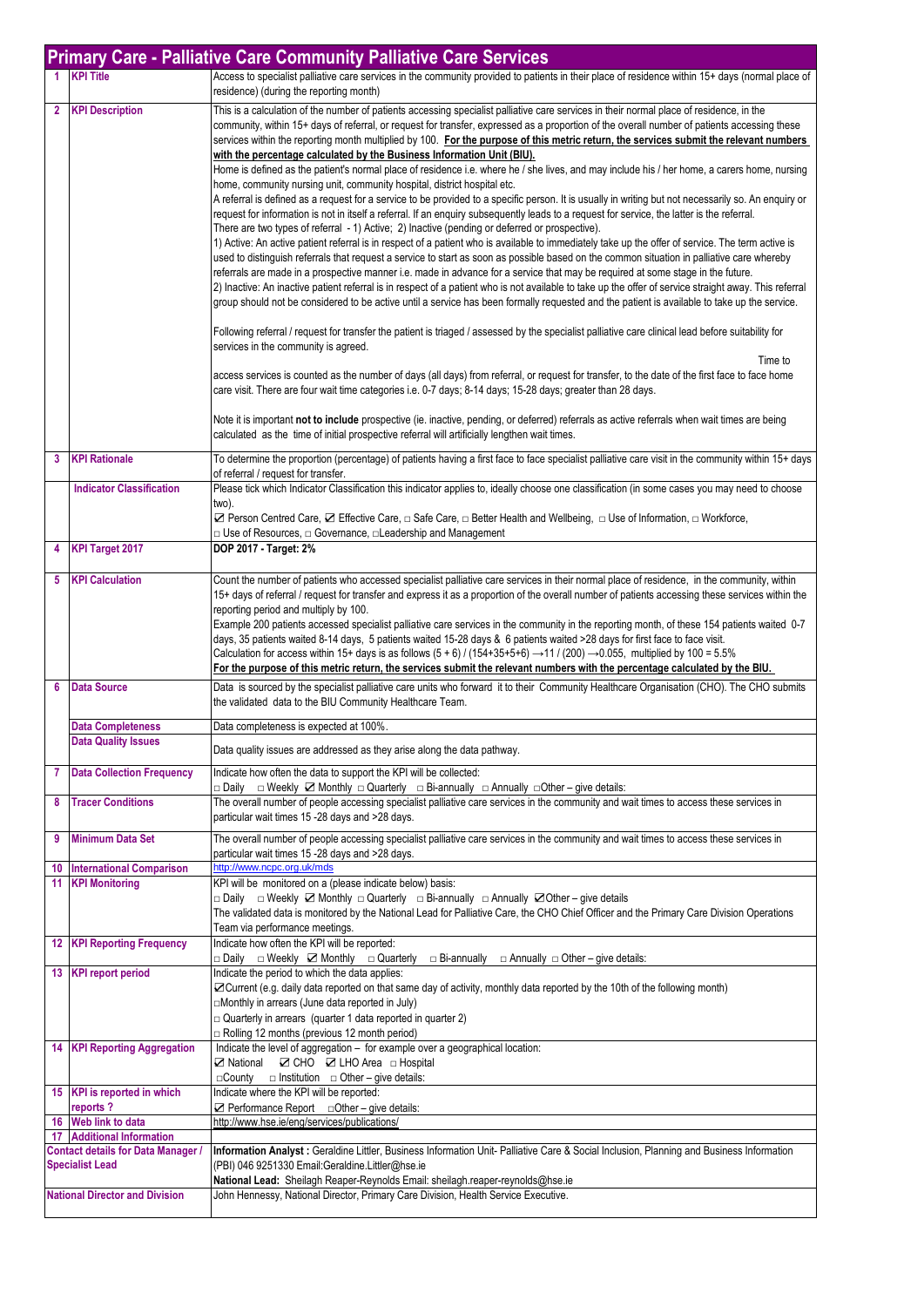|                                                                     | <b>Primary Care - Palliative Care Community Palliative Care Services</b> |                                                                                                                                                                                                                                                                                                                                                                                                                                                                                                                                                                                                                                                                                                                                                                                                                                                                                                                                                                                                                                                                                                                                                                                                                                                                                                                                                                                                                                                                                                                                                                                                                                                                                                                                                                                                                     |  |  |
|---------------------------------------------------------------------|--------------------------------------------------------------------------|---------------------------------------------------------------------------------------------------------------------------------------------------------------------------------------------------------------------------------------------------------------------------------------------------------------------------------------------------------------------------------------------------------------------------------------------------------------------------------------------------------------------------------------------------------------------------------------------------------------------------------------------------------------------------------------------------------------------------------------------------------------------------------------------------------------------------------------------------------------------------------------------------------------------------------------------------------------------------------------------------------------------------------------------------------------------------------------------------------------------------------------------------------------------------------------------------------------------------------------------------------------------------------------------------------------------------------------------------------------------------------------------------------------------------------------------------------------------------------------------------------------------------------------------------------------------------------------------------------------------------------------------------------------------------------------------------------------------------------------------------------------------------------------------------------------------|--|--|
|                                                                     | <b>KPI Title</b>                                                         | Percentage of patients triaged within one working day of referral (Community)                                                                                                                                                                                                                                                                                                                                                                                                                                                                                                                                                                                                                                                                                                                                                                                                                                                                                                                                                                                                                                                                                                                                                                                                                                                                                                                                                                                                                                                                                                                                                                                                                                                                                                                                       |  |  |
| $\overline{2}$                                                      | <b>KPI Description</b>                                                   | This is a calculation of the number of patients triaged within one working day of referral or request for patient transfer to service expressed as<br>a proportion of all patients referred / requesting transfer in the reporting month multiplied by 100.<br>A referral is defined as a request for a service to be provided to a specific person. It is usually in writing but not necessarily so. An enquiry or<br>request for information is not in itself a referral. If an enquiry subsequently leads to a request for service, the latter is the referral.<br>Triage is defined as the examination of the patient referral form, patient notes, scans and reports to ascertain the appropriate timeframe for<br>delivery of specialist palliative care in the community. All patients are triaged. The triage categories are as follows:<br>Category 1: This is an urgent referral where the patient is in severe physical, psychosocial or spiritual distress and not responding to current<br>management or standard protocols of care or rapidly deteriorating or imminently dying<br>Category 2: This is an early referral where the patient has poorly controlled symptoms or a prognosis of only short weeks or acute<br>psychosocial stressors<br>Category 3: This is a routine referral where the patient's current symptoms and available supports or care are such that the situation is<br>reasonably stable. The patient triaged to Category 3 should be visited within 2 weeks from receipt of referral.<br>Time to triage is calculated by counting the number of days (working days i.e. Monday to Friday excluding week ends and bank holidays i.e.<br>based on 5 / 7 days of service provision) from receipt of referral, or request for patient transfer into service, to date of triage. |  |  |
| 3                                                                   | <b>KPI Rationale</b>                                                     | To determine the proportion (percentage) of referred patients triaged within the specific and appropriate timeframe of one working day.                                                                                                                                                                                                                                                                                                                                                                                                                                                                                                                                                                                                                                                                                                                                                                                                                                                                                                                                                                                                                                                                                                                                                                                                                                                                                                                                                                                                                                                                                                                                                                                                                                                                             |  |  |
|                                                                     | <b>Indicator Classification</b>                                          | Please tick which Indicator Classification this indicator applies to, ideally choose one classification (in some cases you may need to choose<br>two).<br>⊠ Person Centred Care, ⊠ Effective Care, □ Safe Care, □ Better Health and Wellbeing, □ Use of Information, □ Workforce,                                                                                                                                                                                                                                                                                                                                                                                                                                                                                                                                                                                                                                                                                                                                                                                                                                                                                                                                                                                                                                                                                                                                                                                                                                                                                                                                                                                                                                                                                                                                   |  |  |
| 4                                                                   | <b>KPI Target 2017</b>                                                   | □ Use of Resources, □ Governance, □ Leadership and Management<br><b>NSP 2017 Target - 90%</b>                                                                                                                                                                                                                                                                                                                                                                                                                                                                                                                                                                                                                                                                                                                                                                                                                                                                                                                                                                                                                                                                                                                                                                                                                                                                                                                                                                                                                                                                                                                                                                                                                                                                                                                       |  |  |
| 5                                                                   | <b>KPI Calculation</b>                                                   | Count the number of patients triaged within one working day of referral / request for transfer, and express it as a proportion of all patients<br>referred / requesting transfer in the reporting month.<br>Example: Total number of referrals / requests for transfer received = 90<br>Total number of these referrals triaged within 1 working day= 78<br>Calculation: (78 / 90) x 100 = 86.7%<br>For the purpose of this metric return, the services submit the relevant numbers with the percentage calculated by the BIU.                                                                                                                                                                                                                                                                                                                                                                                                                                                                                                                                                                                                                                                                                                                                                                                                                                                                                                                                                                                                                                                                                                                                                                                                                                                                                      |  |  |
| 6                                                                   | <b>Data Source</b>                                                       | Data is sourced by the specialist palliative care units who forward it to their Community Healthcare Organisation (CHO). The CHO submits<br>the validated data to the BIU Community Healthcare Team.                                                                                                                                                                                                                                                                                                                                                                                                                                                                                                                                                                                                                                                                                                                                                                                                                                                                                                                                                                                                                                                                                                                                                                                                                                                                                                                                                                                                                                                                                                                                                                                                                |  |  |
|                                                                     | <b>Data Completeness</b><br><b>Data Quality Issues</b>                   | Data completeness is expected at 100%.<br>Data quality issues are addressed as they arise along the data pathway.                                                                                                                                                                                                                                                                                                                                                                                                                                                                                                                                                                                                                                                                                                                                                                                                                                                                                                                                                                                                                                                                                                                                                                                                                                                                                                                                                                                                                                                                                                                                                                                                                                                                                                   |  |  |
| $\overline{7}$                                                      | <b>Data Collection Frequency</b>                                         |                                                                                                                                                                                                                                                                                                                                                                                                                                                                                                                                                                                                                                                                                                                                                                                                                                                                                                                                                                                                                                                                                                                                                                                                                                                                                                                                                                                                                                                                                                                                                                                                                                                                                                                                                                                                                     |  |  |
| 8                                                                   | <b>Tracer Conditions</b>                                                 | Indicate how often the data to support the KPI will be collected:<br>□ Daily □ Weekly ☑ Monthly □ Quarterly □ Bi-annually □ Annually □ Other – give details:<br>The number of people triaged within one working day of referral / request for transfer and the total number of partients referred / requesting<br>transfer in the reporting month.                                                                                                                                                                                                                                                                                                                                                                                                                                                                                                                                                                                                                                                                                                                                                                                                                                                                                                                                                                                                                                                                                                                                                                                                                                                                                                                                                                                                                                                                  |  |  |
| 9                                                                   | <b>Minimum Data Set</b>                                                  | The number of people triaged within one working day of referral / request for transfer and the total number of partients referred / requesting<br>transfer in the reporting month.                                                                                                                                                                                                                                                                                                                                                                                                                                                                                                                                                                                                                                                                                                                                                                                                                                                                                                                                                                                                                                                                                                                                                                                                                                                                                                                                                                                                                                                                                                                                                                                                                                  |  |  |
| 10                                                                  | <b>International Comparison</b>                                          | http://www.ncpc.org.uk/mds-annual-questionnaires                                                                                                                                                                                                                                                                                                                                                                                                                                                                                                                                                                                                                                                                                                                                                                                                                                                                                                                                                                                                                                                                                                                                                                                                                                                                                                                                                                                                                                                                                                                                                                                                                                                                                                                                                                    |  |  |
|                                                                     | 11 KPI Monitoring                                                        | KPI will be monitored on a (please indicate below) basis:<br>$\Box$ Daily $\Box$ Weekly $\Box$ Monthly $\Box$ Quarterly $\Box$ Bi-annually $\Box$ Annually $\Box$ Other – give details<br>The validated data is monitored by the National Lead for Palliative Care, the CHO Chief Officer and the Primary Care Division Operations<br>Team via performance meetings.                                                                                                                                                                                                                                                                                                                                                                                                                                                                                                                                                                                                                                                                                                                                                                                                                                                                                                                                                                                                                                                                                                                                                                                                                                                                                                                                                                                                                                                |  |  |
|                                                                     | <b>12 KPI Reporting Frequency</b>                                        | Indicate how often the KPI will be reported:<br>□ Daily □ Weekly ☑ Monthly □ Quarterly<br>$\Box$ Annually $\Box$ Other – give details:<br>$\Box$ Bi-annually                                                                                                                                                                                                                                                                                                                                                                                                                                                                                                                                                                                                                                                                                                                                                                                                                                                                                                                                                                                                                                                                                                                                                                                                                                                                                                                                                                                                                                                                                                                                                                                                                                                        |  |  |
|                                                                     | 13 KPI report period                                                     | Indicate the period to which the data applies:<br>☑ Current (e.g. daily data reported on that same day of activity, monthly data reported by the 10th of the following month)<br>Monthly in arrears (June data reported in July)<br>$\Box$ Quarterly in arrears (quarter 1 data reported in quarter 2)<br>Rolling 12 months (previous 12 month period)                                                                                                                                                                                                                                                                                                                                                                                                                                                                                                                                                                                                                                                                                                                                                                                                                                                                                                                                                                                                                                                                                                                                                                                                                                                                                                                                                                                                                                                              |  |  |
| 14                                                                  | <b>KPI Reporting Aggregation</b>                                         | Indicate the level of aggregation - for example over a geographical location:<br>⊠ National ⊠ CHO ⊠ LHO Area □ Hospital<br>$\Box$ County $\Box$ Institution $\Box$ Other – give details:                                                                                                                                                                                                                                                                                                                                                                                                                                                                                                                                                                                                                                                                                                                                                                                                                                                                                                                                                                                                                                                                                                                                                                                                                                                                                                                                                                                                                                                                                                                                                                                                                            |  |  |
|                                                                     | 15 KPI is reported in which<br>reports?                                  | Indicate where the KPI will be reported:<br>$\Box$ Performance Report $\Box$ Other – give details:                                                                                                                                                                                                                                                                                                                                                                                                                                                                                                                                                                                                                                                                                                                                                                                                                                                                                                                                                                                                                                                                                                                                                                                                                                                                                                                                                                                                                                                                                                                                                                                                                                                                                                                  |  |  |
| 16                                                                  | Web link to data                                                         | http://www.hse.ie/eng/services/publications/                                                                                                                                                                                                                                                                                                                                                                                                                                                                                                                                                                                                                                                                                                                                                                                                                                                                                                                                                                                                                                                                                                                                                                                                                                                                                                                                                                                                                                                                                                                                                                                                                                                                                                                                                                        |  |  |
| 17                                                                  | <b>Additional Information</b>                                            |                                                                                                                                                                                                                                                                                                                                                                                                                                                                                                                                                                                                                                                                                                                                                                                                                                                                                                                                                                                                                                                                                                                                                                                                                                                                                                                                                                                                                                                                                                                                                                                                                                                                                                                                                                                                                     |  |  |
| <b>Contact details for Data Manager /</b><br><b>Specialist Lead</b> |                                                                          | Information Analyst: Geraldine Littler, Business Information Unit- Palliative Care & Social Inclusion, Planning and Business Information<br>(PBI) 046 9251330 Email:Geraldine.Littler@hse.ie<br>National Lead: Sheilagh Reaper-Reynolds Email: sheilagh.reaper-reynolds@hse.ie                                                                                                                                                                                                                                                                                                                                                                                                                                                                                                                                                                                                                                                                                                                                                                                                                                                                                                                                                                                                                                                                                                                                                                                                                                                                                                                                                                                                                                                                                                                                      |  |  |
| <b>National Director and Division</b>                               |                                                                          | John Hennessy, National Director, Primary Care Division, Health Service Executive.                                                                                                                                                                                                                                                                                                                                                                                                                                                                                                                                                                                                                                                                                                                                                                                                                                                                                                                                                                                                                                                                                                                                                                                                                                                                                                                                                                                                                                                                                                                                                                                                                                                                                                                                  |  |  |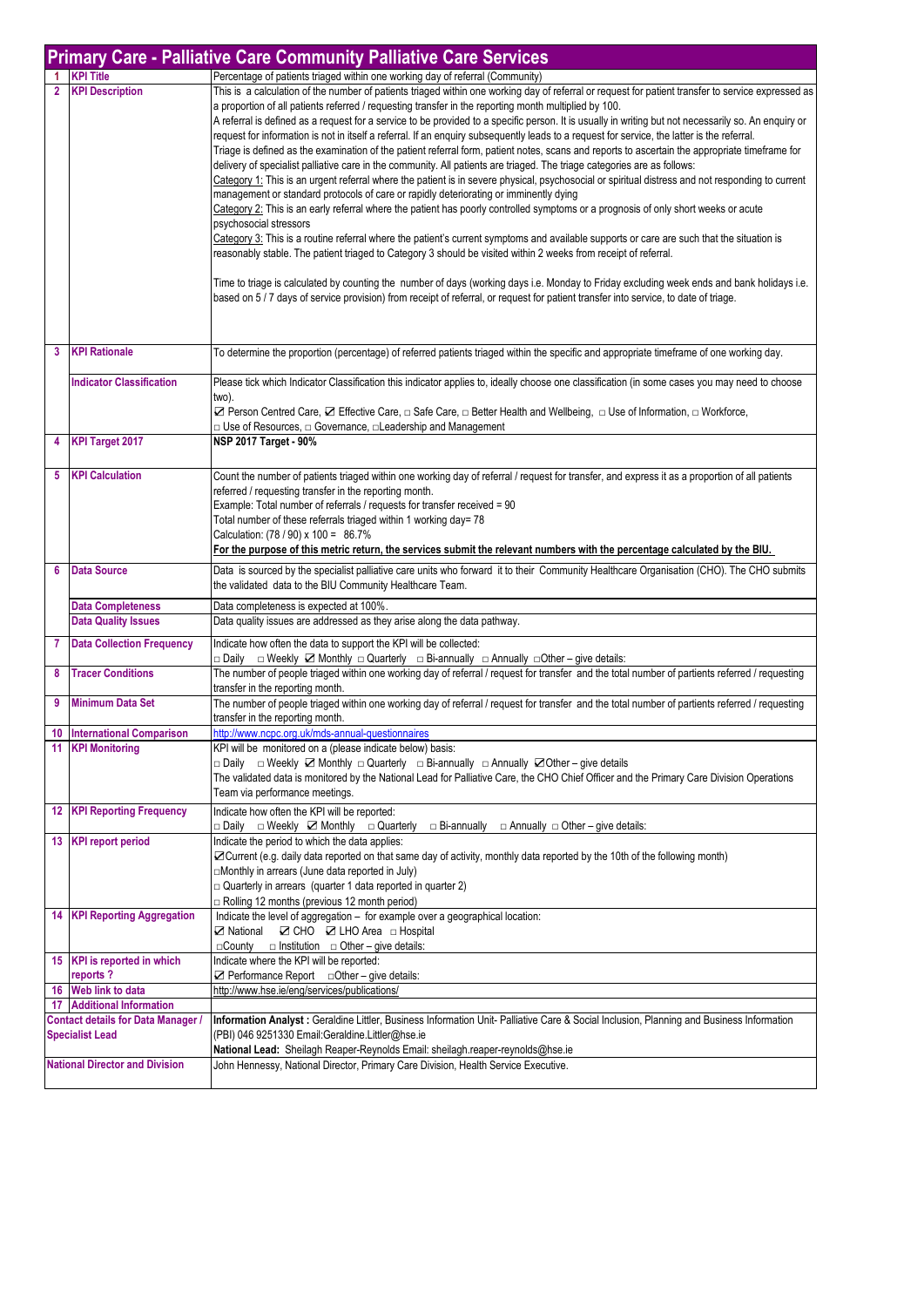|                                                                     | <b>Primary Care - Palliative Care Community Palliative Care Services</b> |                                                                                                                                                                                                                                                                                                                                                                                                                                                                                                                                                                                                                                                     |  |
|---------------------------------------------------------------------|--------------------------------------------------------------------------|-----------------------------------------------------------------------------------------------------------------------------------------------------------------------------------------------------------------------------------------------------------------------------------------------------------------------------------------------------------------------------------------------------------------------------------------------------------------------------------------------------------------------------------------------------------------------------------------------------------------------------------------------------|--|
|                                                                     | 1 KPI Title                                                              | No. of patients who received treatment in their normal place of residence                                                                                                                                                                                                                                                                                                                                                                                                                                                                                                                                                                           |  |
| $\overline{2}$                                                      | <b>KPI Description</b>                                                   | This is a count of the total number of patients who received specialist palliative care in the community during the reporting month. Specialist<br>palliative care in the community is care provided to patients in their normal place of residence i.e. their home, carers home, nursing home,<br>community nursing unit, community hospital, district hospital etc. All patients in receipt of specialist palliative care in the community (home<br>care) on the first day of the month and all new patients who received a first face to face visit during the month are included with each patient<br>counted once only in the reporting month. |  |
| 3                                                                   | <b>KPI Rationale</b>                                                     | To determine the total number of patients who received specialist palliative care in the community (home care) during the reporting month.                                                                                                                                                                                                                                                                                                                                                                                                                                                                                                          |  |
|                                                                     | <b>Indicator Classification</b>                                          | Please tick which Indicator Classification this indicator applies to, ideally choose one classification (in some cases you may need to choose<br>two).<br>Z Person Centred Care, Z Effective Care, □ Safe Care, □ Better Health and Wellbeing, □ Use of Information, □ Workforce, □ Use of<br>Resources, $\Box$ Governance, $\Box$ Leadership and Management                                                                                                                                                                                                                                                                                        |  |
| 4                                                                   | <b>KPI Target 2017</b>                                                   | NSP 2017 Target National - 3,620<br>CHO 1 - 410, CHO 2 - 410, CHO 3 - 485, CHO 4 - 600, CHO 5 - 450, CHO 6 - 260, CHO 7 - 275, CHO 8 - 430, CHO 9 - 300                                                                                                                                                                                                                                                                                                                                                                                                                                                                                             |  |
| 5                                                                   | <b>KPI Calculation</b>                                                   | Count the total number of patients who received specialist palliative care in the community (home care) during the reporting month.                                                                                                                                                                                                                                                                                                                                                                                                                                                                                                                 |  |
| 6                                                                   | <b>Data Source</b>                                                       | Data is sourced by the specialist palliative care units who forward it to their Community Healthcare Organisation (CHO). The CHO submits<br>the validated data to the Business Information Unit (BIU) Community Healthcare Team.                                                                                                                                                                                                                                                                                                                                                                                                                    |  |
|                                                                     | <b>Data Completeness</b>                                                 | Data completeness is expected at 100%.                                                                                                                                                                                                                                                                                                                                                                                                                                                                                                                                                                                                              |  |
|                                                                     | <b>Data Quality Issues</b>                                               | Data quality issues are addressed as they arise along the data pathway.                                                                                                                                                                                                                                                                                                                                                                                                                                                                                                                                                                             |  |
| 7                                                                   | <b>Data Collection Frequency</b>                                         | Indicate how often the data to support the KPI will be collected:<br>□ Daily □ Weekly ☑ Monthly □ Quarterly □ Bi-annually □ Annually □ Other – give details:                                                                                                                                                                                                                                                                                                                                                                                                                                                                                        |  |
| 8                                                                   | <b>Tracer Conditions</b>                                                 | The number of people who received specialist palliative care services (home care) in the community in the reporting month.                                                                                                                                                                                                                                                                                                                                                                                                                                                                                                                          |  |
| 9                                                                   | <b>Minimum Data Set</b>                                                  | The number of people who received specialist palliative care services (home care) in the community in the reporting month.                                                                                                                                                                                                                                                                                                                                                                                                                                                                                                                          |  |
| 10                                                                  | <b>International Comparison</b>                                          | http://www.ncpc.org.uk/mds                                                                                                                                                                                                                                                                                                                                                                                                                                                                                                                                                                                                                          |  |
| 11                                                                  | <b>KPI Monitoring</b>                                                    | KPI will be monitored on a (please indicate below) basis:<br>□ Daily □ Weekly Z Monthly □ Quarterly □ Bi-annually □ Annually ZOther – give details<br>The validated data is monitored by the National Lead for Palliative Care, the CHO Chief Officer and the Primary Care Division Operations<br>Team via performance meetings.                                                                                                                                                                                                                                                                                                                    |  |
|                                                                     | <b>12 KPI Reporting Frequency</b>                                        | Indicate how often the KPI will be reported:<br>$\Box$ Daily $\Box$ Weekly $\Box$ Monthly $\Box$ Quarterly $\Box$ Bi-annually $\Box$ Annually $\Box$ Other – give details:                                                                                                                                                                                                                                                                                                                                                                                                                                                                          |  |
|                                                                     | 13 KPI report period                                                     | Indicate the period to which the data applies:<br>⊠ Current (e.g. daily data reported on that same day of activity, monthly data reported by the 10th of the following month)<br>□Monthly in arrears (June data reported in July)<br>$\Box$ Quarterly in arrears (quarter 1 data reported in quarter 2)<br>Rolling 12 months (previous 12 month period)                                                                                                                                                                                                                                                                                             |  |
|                                                                     | <b>14 KPI Reporting Aggregation</b>                                      | Indicate the level of aggregation - for example over a geographical location:<br>⊠ National ⊠ CHO ⊠ LHO Area □ Hospital<br>$\Box$ County $\Box$ Institution $\Box$ Other – give details:                                                                                                                                                                                                                                                                                                                                                                                                                                                            |  |
|                                                                     | 15 KPI is reported in which                                              | Indicate where the KPI will be reported:                                                                                                                                                                                                                                                                                                                                                                                                                                                                                                                                                                                                            |  |
|                                                                     | reports?                                                                 | $\Box$ Performance Report $\Box$ Other – give details:                                                                                                                                                                                                                                                                                                                                                                                                                                                                                                                                                                                              |  |
| 16                                                                  | Web link to data                                                         | http://www.hse.ie/eng/services/publications/                                                                                                                                                                                                                                                                                                                                                                                                                                                                                                                                                                                                        |  |
|                                                                     | 17 Additional Information                                                |                                                                                                                                                                                                                                                                                                                                                                                                                                                                                                                                                                                                                                                     |  |
| <b>Contact details for Data Manager /</b><br><b>Specialist Lead</b> |                                                                          | Information Analyst : Geraldine Littler, Business Information Unit- Palliative Care & Social Inclusion, Planning and Business Information<br>(PBI) 046 9251330 Email:Geraldine.Littler@hse.ie<br>National Lead: Sheilagh Reaper-Reynolds Email: sheilagh.reaper-reynolds@hse.ie                                                                                                                                                                                                                                                                                                                                                                     |  |
| <b>National Director and Division</b>                               |                                                                          | John Hennessy, National Director, Primary Care Division, Health Service Executive.                                                                                                                                                                                                                                                                                                                                                                                                                                                                                                                                                                  |  |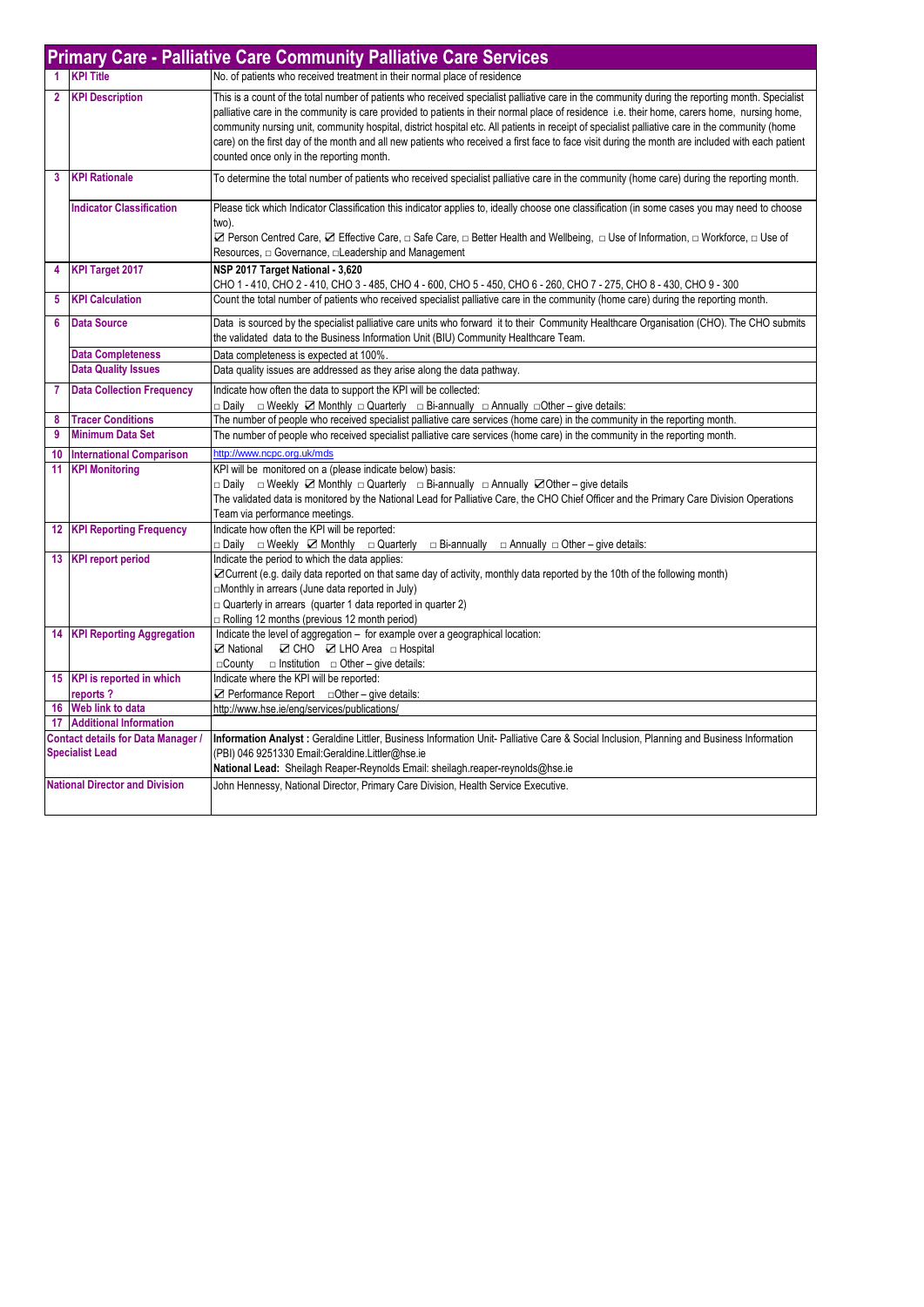|                | <b>Primary Care - Palliative Care Community Palliative Care Services</b> |                                                                                                                                                                                                                                                                                                                                                                                                                                                                                                                                                                                                                              |  |
|----------------|--------------------------------------------------------------------------|------------------------------------------------------------------------------------------------------------------------------------------------------------------------------------------------------------------------------------------------------------------------------------------------------------------------------------------------------------------------------------------------------------------------------------------------------------------------------------------------------------------------------------------------------------------------------------------------------------------------------|--|
|                | <b>KPI Title</b>                                                         | Number of new patients seen by specialist palliative care services in their normal place of residence.                                                                                                                                                                                                                                                                                                                                                                                                                                                                                                                       |  |
| $\overline{2}$ | <b>KPI Description</b>                                                   | This is a count of the number of new (first time ever) patients seen by the specialist palliative care (home care) team in the community during<br>the reporting month A patient can only be 'new' on the first time referred. Each patient is counted once only. Patients discharged and then re-<br>referred, regardless of timeframe, are not to be considered a new patient but a re-referral. Home is defined as the patient's normal place of<br>residence i.e. where he / she lives, and may include his / her home, carers home, nursing home, community nursing unit, community hospital,<br>district hospital etc. |  |
| 3              | <b>KPI Rationale</b>                                                     | To determine the number of new patients in receipt of specialist palliative care in the community during the reporting month. This will inform<br>service delivery and decisions with regard to service provision / prediction of service provision.                                                                                                                                                                                                                                                                                                                                                                         |  |
|                | <b>Indicator Classification</b>                                          | Please tick which Indicator Classification this indicator applies to, ideally choose one classification (in some cases you may need to choose<br>two).<br><b>⊠</b> Person Centred Care, ⊠ Effective Care, □ Safe Care, □ Better Health and Wellbeing, □ Use of Information, □ Workforce,<br>$\Box$ Use of<br>Resources, □ Governance, □Leadership and Management                                                                                                                                                                                                                                                             |  |
| 4              | <b>KPI Target 2017</b>                                                   | DOP 2017 Target National - 9,610<br>CHO 1 - 900, CHO 2 - 1,120, CHO 3 - 910, CHO 4 - 1,550, CHO 5 - 1,050, CHO 6 - 830, CHO 7 - 940, CHO 8 - 1,360, CHO 9 - 950                                                                                                                                                                                                                                                                                                                                                                                                                                                              |  |
| 5              | <b>KPI Calculation</b>                                                   | Count all new people who were seen by the specialist palliative care team for the first time ever in their normal place of residence in the<br>community in the reporting month.                                                                                                                                                                                                                                                                                                                                                                                                                                             |  |
| 6              | <b>Data Source</b>                                                       | Data is sourced by the specialist palliative care units who forward it to their Community Healthcare Organisation (CHO). The CHO submits<br>the validated data to the Business Information Unit (BIU) Community Healthcare Team.                                                                                                                                                                                                                                                                                                                                                                                             |  |
|                | <b>Data Completeness</b>                                                 | Data completeness is expected at 100%.                                                                                                                                                                                                                                                                                                                                                                                                                                                                                                                                                                                       |  |
|                | <b>Data Quality Issues</b>                                               | Data quality issues are addressed as they arise along the data pathway.                                                                                                                                                                                                                                                                                                                                                                                                                                                                                                                                                      |  |
| $\overline{7}$ | <b>Data Collection Frequency</b>                                         | Indicate how often the data to support the KPI will be collected:<br>□ Daily □ Weekly ☑ Monthly □ Quarterly □ Bi-annually □ Annually □ Other – give details:                                                                                                                                                                                                                                                                                                                                                                                                                                                                 |  |
| 8              | <b>Tracer Conditions</b>                                                 | New patients seen for the first time ever in their normal place of residence by the specialist palliative care team.                                                                                                                                                                                                                                                                                                                                                                                                                                                                                                         |  |
| 9              | <b>Minimum Data Set</b>                                                  | New patients seen for the first time ever in their normal place of residence by the specialist palliative care team.                                                                                                                                                                                                                                                                                                                                                                                                                                                                                                         |  |
| 10             | <b>International Comparison</b>                                          | http://www.ncpc.org.uk/mds                                                                                                                                                                                                                                                                                                                                                                                                                                                                                                                                                                                                   |  |
| 11             | <b>KPI Monitoring</b>                                                    | KPI will be monitored on a (please indicate below) basis:<br>□ Daily □ Weekly ☑ Monthly □ Quarterly □ Bi-annually □ Annually ☑ Other – give details<br>The validated data is monitored by the National Lead for Palliative Care, the CHO Chief Officer and the Primary Care Division Operations<br>Team via performance meetings.                                                                                                                                                                                                                                                                                            |  |
|                | <b>12 KPI Reporting Frequency</b>                                        | Indicate how often the KPI will be reported:<br>□ Daily □ Weekly ☑ Monthly □ Quarterly □ Bi-annually □ Annually □ Other – give details:                                                                                                                                                                                                                                                                                                                                                                                                                                                                                      |  |
| 13             | <b>KPI report period</b>                                                 | Indicate the period to which the data applies:<br>⊠ Current (e.g. daily data reported on that same day of activity, monthly data reported by the 10th of the following month)<br>Monthly in arrears (June data reported in July)<br>$\Box$ Quarterly in arrears (quarter 1 data reported in quarter 2)<br>$\Box$ Rolling 12 months (previous 12 month period)                                                                                                                                                                                                                                                                |  |
|                | <b>14 KPI Reporting Aggregation</b>                                      | Indicate the level of aggregation - for example over a geographical location:<br>⊠ National ⊠ CHO ⊠ LHO Area □ Hospital<br>$\Box$ County $\Box$ Institution $\Box$ Other – give details:                                                                                                                                                                                                                                                                                                                                                                                                                                     |  |
|                | 15 KPI is reported in which                                              | Indicate where the KPI will be reported:                                                                                                                                                                                                                                                                                                                                                                                                                                                                                                                                                                                     |  |
|                | reports?                                                                 | $\Box$ Performance Report $\Box$ Other – give details:                                                                                                                                                                                                                                                                                                                                                                                                                                                                                                                                                                       |  |
|                | 16 Web link to data                                                      | http://www.hse.ie/eng/services/publications/                                                                                                                                                                                                                                                                                                                                                                                                                                                                                                                                                                                 |  |
|                | 17 Additional Information                                                |                                                                                                                                                                                                                                                                                                                                                                                                                                                                                                                                                                                                                              |  |
|                | <b>Contact details for Data Manager /</b><br><b>Specialist Lead</b>      | Information Analyst: Geraldine Littler, Business Information Unit- Palliative Care & Social Inclusion, Planning and Business Information<br>(PBI) 046 9251330 Email:Geraldine.Littler@hse.ie<br>National Lead: Sheilagh Reaper-Reynolds Email: sheilagh.reaper-reynolds@hse.ie                                                                                                                                                                                                                                                                                                                                               |  |
|                | <b>National Director and Division</b>                                    | John Hennessy, National Director, Primary Care Division, Health Service Executive.                                                                                                                                                                                                                                                                                                                                                                                                                                                                                                                                           |  |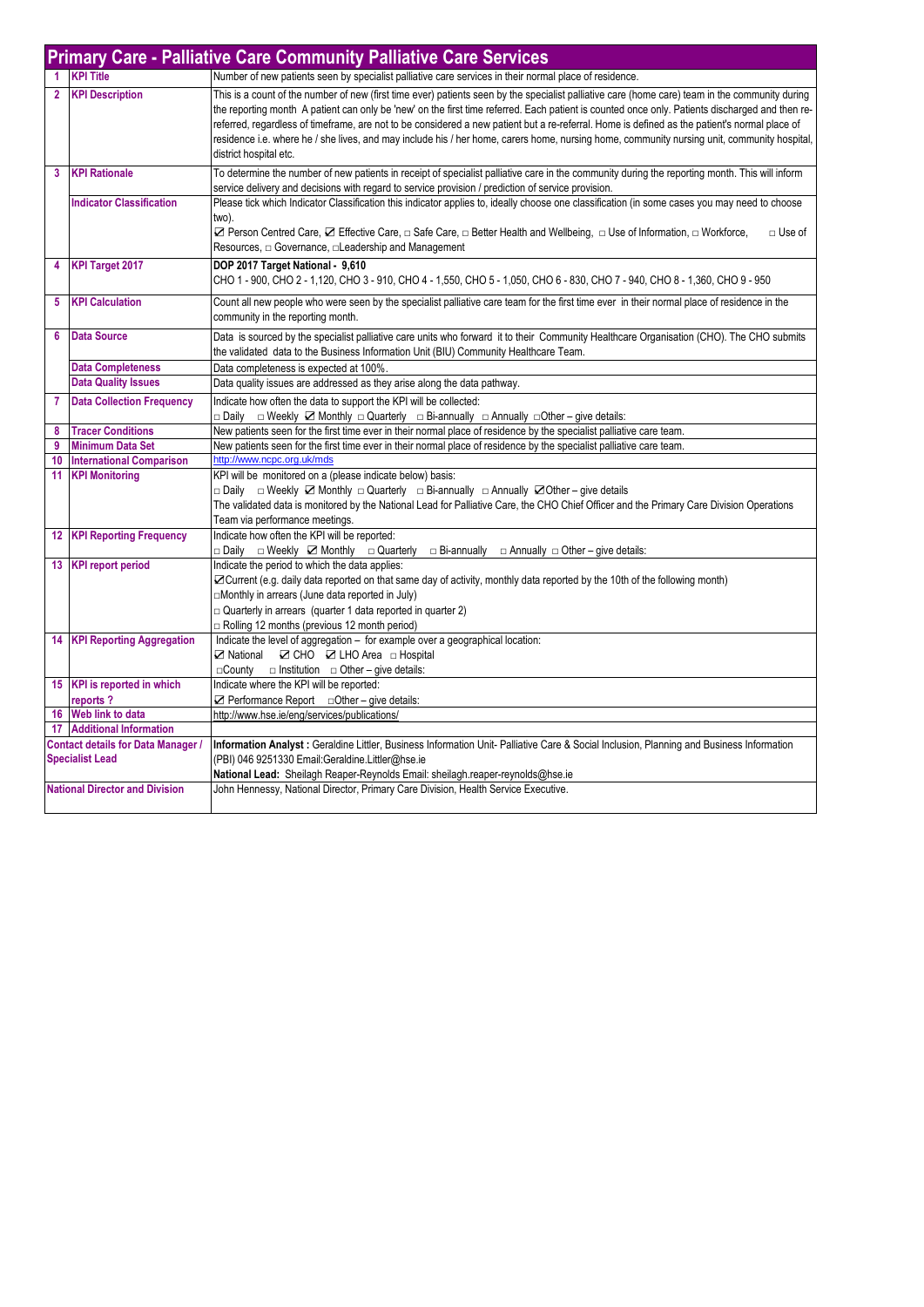|                                                                     | <b>Primary Care - Palliative Care Children's Palliative Care Services</b> |                                                                                                                                                                                                                                                                                                                                                                  |  |
|---------------------------------------------------------------------|---------------------------------------------------------------------------|------------------------------------------------------------------------------------------------------------------------------------------------------------------------------------------------------------------------------------------------------------------------------------------------------------------------------------------------------------------|--|
| 1                                                                   | <b>KPI Title</b>                                                          | No, of children in the care of the children's outreach nurse                                                                                                                                                                                                                                                                                                     |  |
| $\mathbf{2}$                                                        | <b>KPI Description</b>                                                    | This is a count of the total number of children who were on the active patient list of the children's outreach nurse (clinical nurse co-ordinator) in<br>the reporting month. It includes children on the list on the first day of the month plus new children plus transfers accepted and receiving active<br>care during the reporting month.                  |  |
| 3                                                                   | <b>KPI Rationale</b>                                                      | To determine the number of children / families being supported by the service and to assist in service planning.                                                                                                                                                                                                                                                 |  |
|                                                                     | <b>Indicator Classification</b>                                           | Please tick which Indicator Classification this indicator applies to, ideally choose one classification (in some cases you may need to choose two).<br>⊠ Person Centred Care, ⊠ Effective Care  □ Safe Care,  □ Better Health and Wellbeing,  □ Use of Information, □ Workforce,<br>$\Box$ Use of Resources, $\Box$ Governance, $\Box$ Leadership and Management |  |
| 4                                                                   | <b>KPI Target 2017</b>                                                    | NSP 2017 Target National - 269<br>CHO 1 - 25, CHO 2 - 29, CHO 3 - 32, CHO 4 - 29, CHO 5 - 41, CHO 6 - 15, CHO 7 - 33, CHO 8 - 35, CHO 9 - 30                                                                                                                                                                                                                     |  |
| 5                                                                   | <b>KPI Calculation</b>                                                    | Count the total number of children in the active care of the children's outreach nurse (clinical nurse co-ordinator) during the reporting month.                                                                                                                                                                                                                 |  |
| 6                                                                   | <b>Data Source</b>                                                        | Data is sourced by the children's outreach nurse (clinical nurse co-ordinator) who submits it to the Business Information Unit (BIU) Community<br>Healthcare Team.                                                                                                                                                                                               |  |
|                                                                     | <b>Data Completeness</b>                                                  | Data completeness is expected at 100%.                                                                                                                                                                                                                                                                                                                           |  |
|                                                                     | <b>Data Quality Issues</b>                                                | Data quality issues are addressed as they arise along the data pathway.                                                                                                                                                                                                                                                                                          |  |
| $\overline{7}$                                                      | <b>Data Collection Frequency</b>                                          | Indicate how often the data to support the KPI will be collected:<br>□ Daily □ Weekly ☑ Monthly □ Quarterly □ Bi-annually □ Annually □ Other – give details:                                                                                                                                                                                                     |  |
| 8                                                                   | <b>Tracer Conditions</b>                                                  | The number of children in the active care of the childrens outreach nurse (clinical nurse co-ordinator) in the reporting month.                                                                                                                                                                                                                                  |  |
| 9                                                                   | <b>Minimum Data Set</b>                                                   | The number of children in the active care of the childrens outreach nurse (clinical nurse co-ordinator) in the reporting month.                                                                                                                                                                                                                                  |  |
| 10                                                                  | <b>International Comparison</b>                                           | N <sub>o</sub>                                                                                                                                                                                                                                                                                                                                                   |  |
| 11                                                                  | <b>KPI Monitoring</b>                                                     | KPI will be monitored on a (please indicate below) basis:<br>oDaily oWeekly <b>⊠Monthly oQuarterly oBi-annually oAnnually oOther</b> – give details:<br>Data is monitored by the children's outreach nurse (clinical nurse co-ordinator) and the National Lead for Palliative Care.                                                                              |  |
| 12 <sup>°</sup>                                                     | <b>KPI Reporting Frequency</b>                                            | Indicate how often the KPI will be reported:<br>$\Box$ Daily $\Box$ Weekly $\Box$ Monthly $\Box$ Quarterly $\Box$ Bi-annually $\Box$ Annually $\Box$ Other – give details:                                                                                                                                                                                       |  |
| 13 <sup>°</sup>                                                     | <b>KPI</b> report period                                                  | Indicate the period to which the data applies:<br>☑ Current (e.g. daily data reported on that same day of activity, monthly data reported by the 10th of the following month)<br>Monthly in arrears (June data reported in July)<br>$\Box$ Quarterly in arrears (quarter 1 data reported in quarter 2)<br>Rolling 12 months (previous 12 month period)           |  |
| 14                                                                  | <b>KPI Reporting Aggregation</b>                                          | Indicate the level of aggregation - for example over a geographical location:<br>☑ National ☑ CHO ☑ LHO Area □ Hospital<br>$\Box$ County $\Box$ Institution $\Box$ Other – give details:                                                                                                                                                                         |  |
|                                                                     | 15 KPI is reported in which reports                                       | Indicate where the KPI will be reported:                                                                                                                                                                                                                                                                                                                         |  |
|                                                                     |                                                                           | $\boxtimes$ Performance Report $\Box$ Other – give details:                                                                                                                                                                                                                                                                                                      |  |
| 16                                                                  | Web link to data                                                          | http://www.hse.ie/eng/services/publications/                                                                                                                                                                                                                                                                                                                     |  |
| 17                                                                  | <b>Additional Information</b>                                             |                                                                                                                                                                                                                                                                                                                                                                  |  |
| <b>Contact details for Data Manager /</b><br><b>Specialist Lead</b> |                                                                           | Information Analyst: Geraldine Littler, Business Information Unit- Palliative Care & Social Inclusion, Planning and Business Information (PBI)<br>046 9251330 Email:Geraldine.Littler@hse.ie                                                                                                                                                                     |  |
|                                                                     |                                                                           | National Lead: Sheilagh Reaper-Reynolds Email: sheilagh.reaper-reynolds@hse.ie                                                                                                                                                                                                                                                                                   |  |
|                                                                     | <b>National Director and Division</b>                                     | John Hennessy, National Director, Primary Care Division, Health Service Executive.                                                                                                                                                                                                                                                                               |  |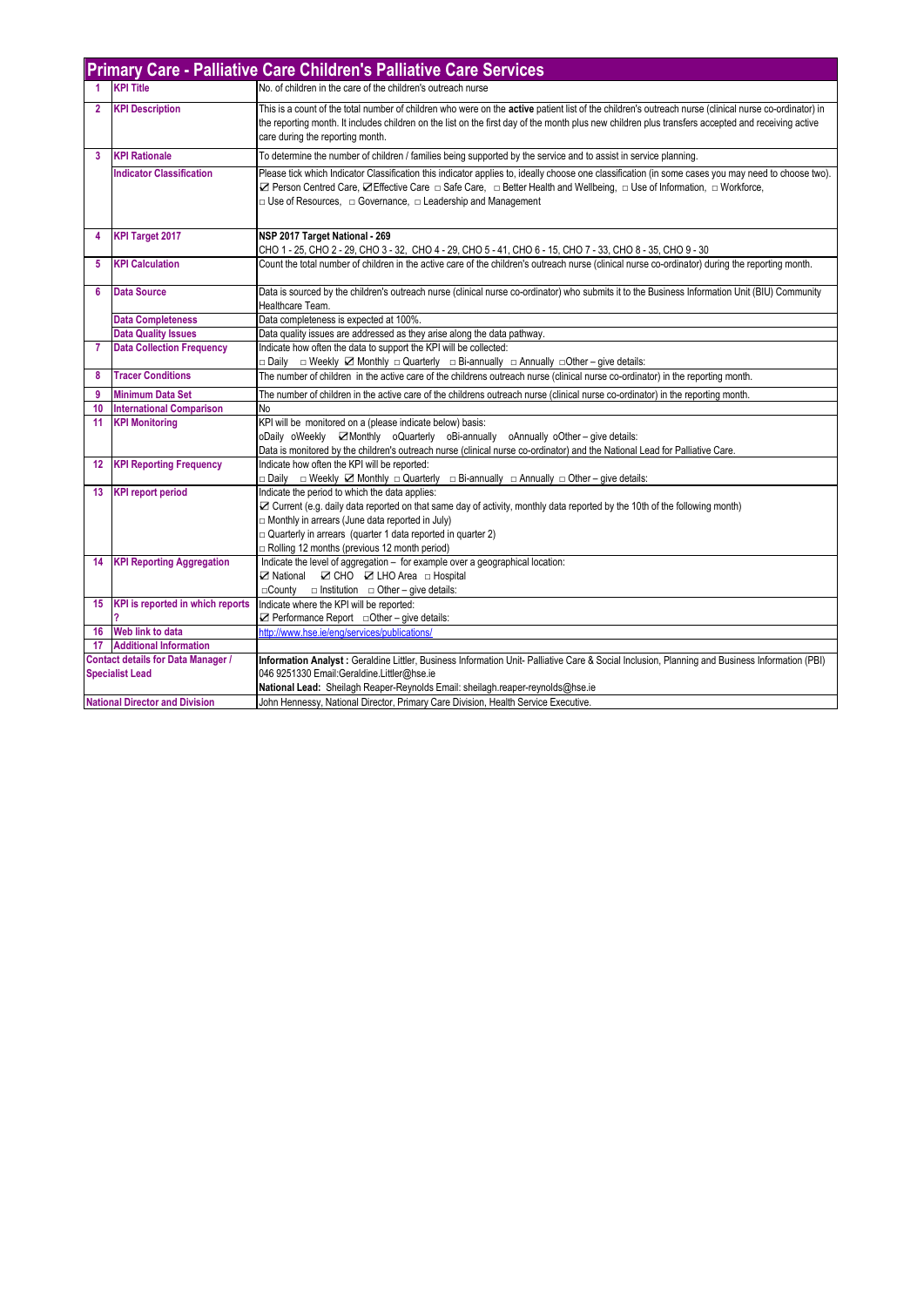|                      | <b>Primary Care - Palliative Care Children's Palliative Care Services</b> |                                                                                                                                                                                                                                                                                                                             |  |
|----------------------|---------------------------------------------------------------------------|-----------------------------------------------------------------------------------------------------------------------------------------------------------------------------------------------------------------------------------------------------------------------------------------------------------------------------|--|
| $\blacktriangleleft$ | <b>KPI Title</b>                                                          | No, of new children in the care of the children's outreach nurse                                                                                                                                                                                                                                                            |  |
| $\overline{2}$       | <b>KPI Description</b>                                                    | This is a count of the number of new children seen face to face, for the first time ever, by the childrens outreach nurse (clinical nurse co-<br>ordinator) in an acute hospital setting and in the home, in the reporting month. Each new child is counted once only when initially seen on first<br>face to face contact. |  |
| 3                    | <b>KPI Rationale</b>                                                      | To determine the number of new children / families being supported by the service and to assist in service planning.                                                                                                                                                                                                        |  |
|                      | <b>Indicator Classification</b>                                           | Please tick which Indicator Classification this indicator applies to, ideally choose one classification (in some cases you may need to choose two).<br>☑ Person Centred Care, ØEffective Care, □ Safe Care, □ Better Health and Wellbeing, □ Use of Information, □ Workforce,<br>$\Box$ Use of                              |  |
| 4                    | <b>KPI Target 2017</b>                                                    | NSP 2017 Target - to be set                                                                                                                                                                                                                                                                                                 |  |
| 5                    | <b>KPI Calculation</b>                                                    | Count the total number of children in the care of (seen by) the childrens outreach nurse (clinical nurse co-ordinator) in an acute hospital setting<br>and in the home in the reporting month. For children seen in the home, data is returned by the Local Health Office (LHO) address of the child.                       |  |
| 6                    | <b>Data Source</b>                                                        | Data is sourced by the childrens outreach nurse (clinical nurse co-ordinator) who submits it to the Business Information Unit (BIU) Community<br>Healthcare Team.                                                                                                                                                           |  |
|                      | <b>Data Completeness</b>                                                  | Data completeness is expected at 100%.                                                                                                                                                                                                                                                                                      |  |
|                      | <b>Data Quality Issues</b>                                                | Data quality issues are addressed as they arise along the data pathway.                                                                                                                                                                                                                                                     |  |
| $\overline{7}$       | <b>Data Collection Frequency</b>                                          | Indicate how often the data to support the KPI will be collected:<br>□ Daily □ Weekly ☑ Monthly □ Quarterly □ Bi-annually □ Annually □ Other – give details:                                                                                                                                                                |  |
| 8                    | <b>Tracer Conditions</b>                                                  | The number of new children seen by the childrens outreach nurse for the first time ever during the reporting month.                                                                                                                                                                                                         |  |
| 9                    | <b>Minimum Data Set</b>                                                   | The number of new children seen by the childrens outreach nurse for the first time ever during the reporting month.                                                                                                                                                                                                         |  |
| 10                   | <b>International Comparison</b>                                           | No                                                                                                                                                                                                                                                                                                                          |  |
| 11                   | <b>KPI Monitoring</b>                                                     | KPI will be monitored on a (please indicate below) basis:                                                                                                                                                                                                                                                                   |  |
|                      |                                                                           | oDaily oWeekly <b>⊠Monthly oQuarterly oBi-annually oAnnually oOther</b> – give details:                                                                                                                                                                                                                                     |  |
|                      |                                                                           | Data is monitored by the children's outreach nurse (clinical nurse co-ordinator) and the National Lead for Palliative Care.                                                                                                                                                                                                 |  |
| 12                   | <b>KPI Reporting Frequency</b>                                            | Indicate how often the KPI will be reported:<br>□ Daily □ Weekly ☑ Monthly □ Quarterly □ Bi-annually<br>$\Box$ Annually $\Box$ Other – give details:                                                                                                                                                                        |  |
| 13                   | <b>KPI report period</b>                                                  | Indicate the period to which the data applies:                                                                                                                                                                                                                                                                              |  |
|                      |                                                                           | ☑ Current (e.g. daily data reported on that same day of activity, monthly data reported by the 10th of the following month)                                                                                                                                                                                                 |  |
|                      |                                                                           | □ Monthly in arrears (June data reported in July)                                                                                                                                                                                                                                                                           |  |
|                      |                                                                           | $\Box$ Quarterly in arrears (quarter 1 data reported in quarter 2)                                                                                                                                                                                                                                                          |  |
|                      |                                                                           | $\Box$ Rolling 12 months (previous 12 month period)                                                                                                                                                                                                                                                                         |  |
| 14                   | <b>KPI Reporting Aggregation</b>                                          | Indicate the level of aggregation - for example over a geographical location:                                                                                                                                                                                                                                               |  |
|                      |                                                                           | $\Box$ County $\Box$ Institution $\Box$ Other – give details:                                                                                                                                                                                                                                                               |  |
|                      | 15 KPI is reported in which reports                                       | Indicate where the KPI will be reported:                                                                                                                                                                                                                                                                                    |  |
|                      | 2                                                                         | □ Performance Report (NSP) □ Other - give details:                                                                                                                                                                                                                                                                          |  |
| 16                   | Web link to data                                                          | http://www.hse.ie/eng/services/publications/                                                                                                                                                                                                                                                                                |  |
|                      | 17 Additional Information                                                 |                                                                                                                                                                                                                                                                                                                             |  |
|                      | <b>Contact details for Data Manager /</b>                                 | Information Analyst: Geraldine Littler, Business Information Unit- Palliative Care & Social Inclusion, Planning and Business Information (PBI)                                                                                                                                                                              |  |
|                      | <b>Specialist Lead</b>                                                    | 046 9251330 Email: Geraldine. Littler@hse.ie                                                                                                                                                                                                                                                                                |  |
|                      | <b>National Director and Division</b>                                     | John Hennessy, National Director, Primary Care Division, Health Service Executive.                                                                                                                                                                                                                                          |  |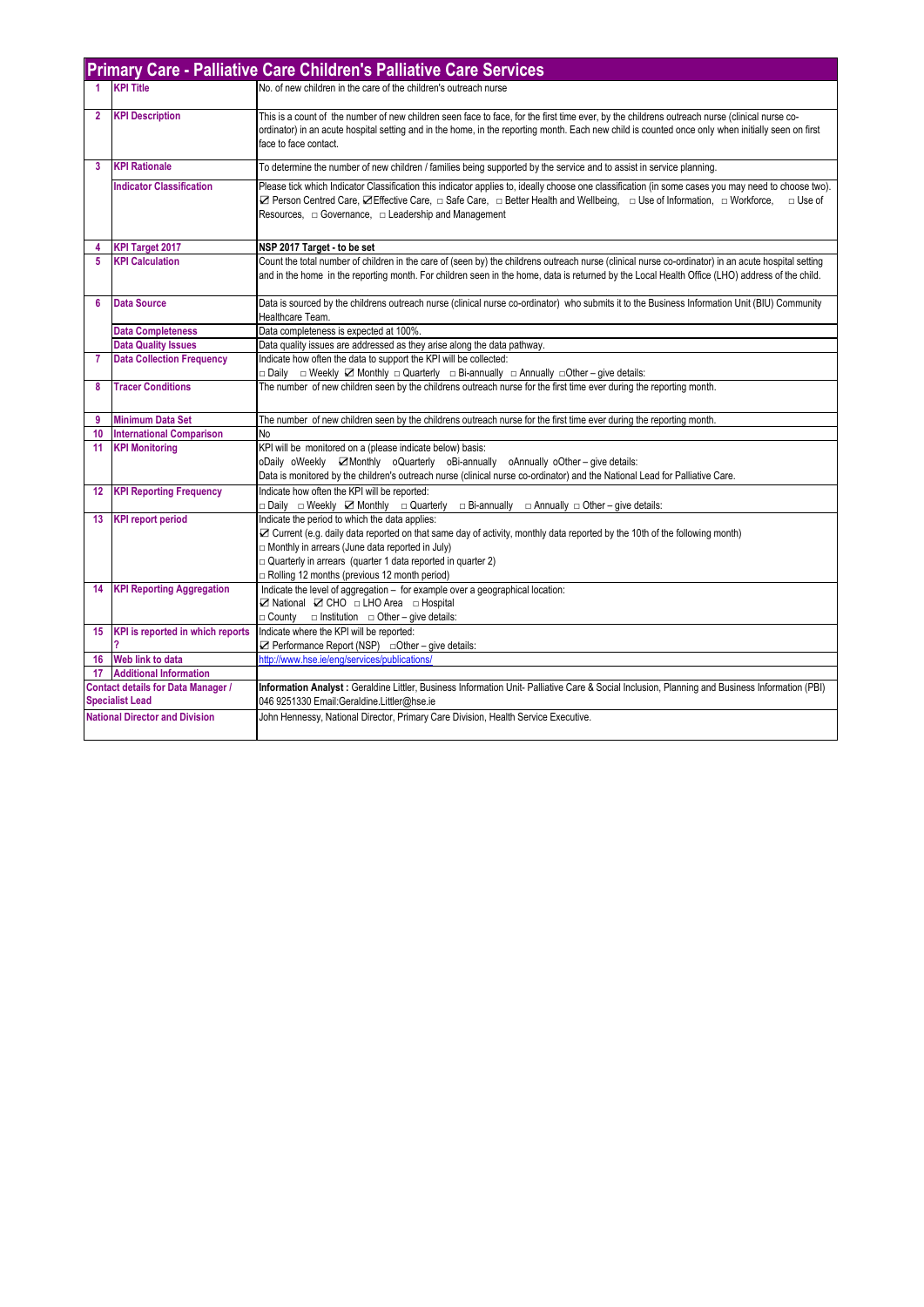|                         | Primary Care - Palliative Care Children's Palliative Care Services |                                                                                                                                                                                                                                                                                                                                                                                                                                                                                                                                                                                                                                                                                                                                                                                                                      |  |
|-------------------------|--------------------------------------------------------------------|----------------------------------------------------------------------------------------------------------------------------------------------------------------------------------------------------------------------------------------------------------------------------------------------------------------------------------------------------------------------------------------------------------------------------------------------------------------------------------------------------------------------------------------------------------------------------------------------------------------------------------------------------------------------------------------------------------------------------------------------------------------------------------------------------------------------|--|
| $\blacktriangleleft$    | <b>KPI Title</b>                                                   | Number of children in the care of the specialist paediatric palliative care team in an acute hospital setting in the month                                                                                                                                                                                                                                                                                                                                                                                                                                                                                                                                                                                                                                                                                           |  |
| $\overline{2}$          | <b>KPI Description</b>                                             | This is a count of the total number of children who received care from the Specialist Paediatric Palliative Care Teams in Our Lady's Children's<br>Hospital Crumlin and Children's University Hospital Temple Street during the reporting month.<br>The Specialist Paediatric Palliative Care Teams in Our Lady's Children's Hospital Crumlin and Children's University Hospital Temple Street<br>provide care to children in the hospital and support to former patients and their families living at home. The total number of children recorded at<br>Our Lady's Children's Hospital, Crumlin and Children's University Hospital Temple Street include all children under the care of the Consultant<br>Paediatrician with a Special Interest in Palliative Medicine and may be resident anywhere in the country. |  |
| $\overline{\mathbf{3}}$ | <b>KPI Rationale</b>                                               | To determine the number of children / families being supported by the service and to assist in service planning.                                                                                                                                                                                                                                                                                                                                                                                                                                                                                                                                                                                                                                                                                                     |  |
|                         | <b>Indicator Classification</b>                                    | Please tick which Indicator Classification this indicator applies to, ideally choose one classification (in some cases you may need to choose two).<br><b>Z</b> Person Centred Care, <b>Z</b> Effective Care, □ Safe Care, □ Better Health and Wellbeing, □ Use of Information, □ Workforce,<br>$\Box$ Use of Resources, $\Box$ Governance, $\Box$ Leadership and Management                                                                                                                                                                                                                                                                                                                                                                                                                                         |  |
| $\overline{\mathbf{4}}$ | <b>KPI Target 2017</b>                                             | <b>NSP 2017 Target - 20</b><br>Our Lady's Children's Hospital, Crumlin - 20<br>Children's University Hospital Temple Street to be set in 2017.                                                                                                                                                                                                                                                                                                                                                                                                                                                                                                                                                                                                                                                                       |  |
| 5                       | <b>KPI Calculation</b>                                             | Count the total number of children in the care of the specialist palliative care teams Our Lady's Children's Hospital Crumlin and Children's<br>University Hospital Temple Street in the reporting month.                                                                                                                                                                                                                                                                                                                                                                                                                                                                                                                                                                                                            |  |
| 6                       | <b>Data Source</b>                                                 | Data is sourced by the Specialist Palliative Care teams who submit it to the Business Information Unit (BIU) Community Healthcare Team.                                                                                                                                                                                                                                                                                                                                                                                                                                                                                                                                                                                                                                                                              |  |
|                         | <b>Data Completeness</b>                                           | Data completeness is expected at 100%.                                                                                                                                                                                                                                                                                                                                                                                                                                                                                                                                                                                                                                                                                                                                                                               |  |
|                         | <b>Data Quality Issues</b>                                         | Data quality issues are addressed as they arise along the data pathway.                                                                                                                                                                                                                                                                                                                                                                                                                                                                                                                                                                                                                                                                                                                                              |  |
| $\overline{7}$          | <b>Data Collection Frequency</b>                                   | Indicate how often the data to support the KPI will be collected:<br><b> <math>\Box</math> Daily <math>\Box</math> Weekly <math>\Box</math> Monthly <math>\Box</math> Quarterly <math>\Box</math> Bi-annually <math>\Box</math> Annually <math>\Box</math> Other – give details:</b>                                                                                                                                                                                                                                                                                                                                                                                                                                                                                                                                 |  |
| 8                       | <b>Tracer Conditions</b>                                           | Children in the care of the specialist palliative care teams Our Lady's Children's Hospital, Crumlin and Children's University Hospital Temple<br>Street in the reporting month.                                                                                                                                                                                                                                                                                                                                                                                                                                                                                                                                                                                                                                     |  |
| 9                       | <b>Minimum Data Set</b>                                            | Children in the care of the specialist palliative care teams Our Lady's Children's Hospital, Crumlin and Children's University Hospital Temple<br>Street in the reporting month.                                                                                                                                                                                                                                                                                                                                                                                                                                                                                                                                                                                                                                     |  |
| 10                      | <b>International Comparison</b>                                    | No+C67                                                                                                                                                                                                                                                                                                                                                                                                                                                                                                                                                                                                                                                                                                                                                                                                               |  |
| 11                      | <b>KPI Monitoring</b>                                              | KPI will be monitored on a (please indicate below) basis:<br>oDaily oWeekly ⊠Monthly oQuarterly oBi-annually oAnnually oOther - give details:<br>Data is monitored by the children's outreach nurse (clinical nurse co-ordinator) and the National Lead for Palliative Care.                                                                                                                                                                                                                                                                                                                                                                                                                                                                                                                                         |  |
| 12                      | <b>KPI Reporting Frequency</b>                                     | Indicate how often the KPI will be reported:<br>$\Box$ Daily $\Box$ Weekly $\Box$ Monthly $\Box$ Quarterly $\Box$ Bi-annually $\Box$ Annually $\Box$ Other – give details:                                                                                                                                                                                                                                                                                                                                                                                                                                                                                                                                                                                                                                           |  |
| 13                      | <b>KPI report period</b>                                           | Indicate the period to which the data applies:<br>☑ Current (e.g. daily data reported on that same day of activity, monthly data reported by the 10th of the following month)<br>Monthly in arrears (June data reported in July)<br>□Quarterly in arrears (quarter 1 data reported in quarter 2)<br>Rolling 12 months (previous 12 month period)                                                                                                                                                                                                                                                                                                                                                                                                                                                                     |  |
| 14                      | <b>KPI Reporting Aggregation</b>                                   | Indicate the level of aggregation - for example over a geographical location:<br>⊠ National □ CHO □ LHO Area ☑ Hospital<br>$\Box$ County $\Box$ Institution $\Box$ Other – give details:                                                                                                                                                                                                                                                                                                                                                                                                                                                                                                                                                                                                                             |  |
| 15 <sub>15</sub>        | <b>KPI</b> is reported in which reports                            | Indicate where the KPI will be reported:<br>$\Box$ Performance Report $\Box$ Other – give details:                                                                                                                                                                                                                                                                                                                                                                                                                                                                                                                                                                                                                                                                                                                   |  |
| 16                      | Web link to data                                                   | http://www.hse.ie/eng/services/publications/                                                                                                                                                                                                                                                                                                                                                                                                                                                                                                                                                                                                                                                                                                                                                                         |  |
|                         | 17 Additional Information                                          |                                                                                                                                                                                                                                                                                                                                                                                                                                                                                                                                                                                                                                                                                                                                                                                                                      |  |
|                         | <b>Contact details for Data Manager /</b>                          | Information Analyst: Geraldine Littler, Business Information Unit- Palliative Care & Social Inclusion, Planning and Business Information (PBI)                                                                                                                                                                                                                                                                                                                                                                                                                                                                                                                                                                                                                                                                       |  |
|                         | <b>Specialist Lead</b>                                             | 046 9251330 Email:Geraldine.Littler@hse.ie<br>National Lead: Sheilagh Reaper-Reynolds Email: sheilagh.reaper-reynolds@hse.ie                                                                                                                                                                                                                                                                                                                                                                                                                                                                                                                                                                                                                                                                                         |  |
|                         | <b>National Director and Division</b>                              | John Hennessy, National Director, Primary Care Division, Health Service Executive.                                                                                                                                                                                                                                                                                                                                                                                                                                                                                                                                                                                                                                                                                                                                   |  |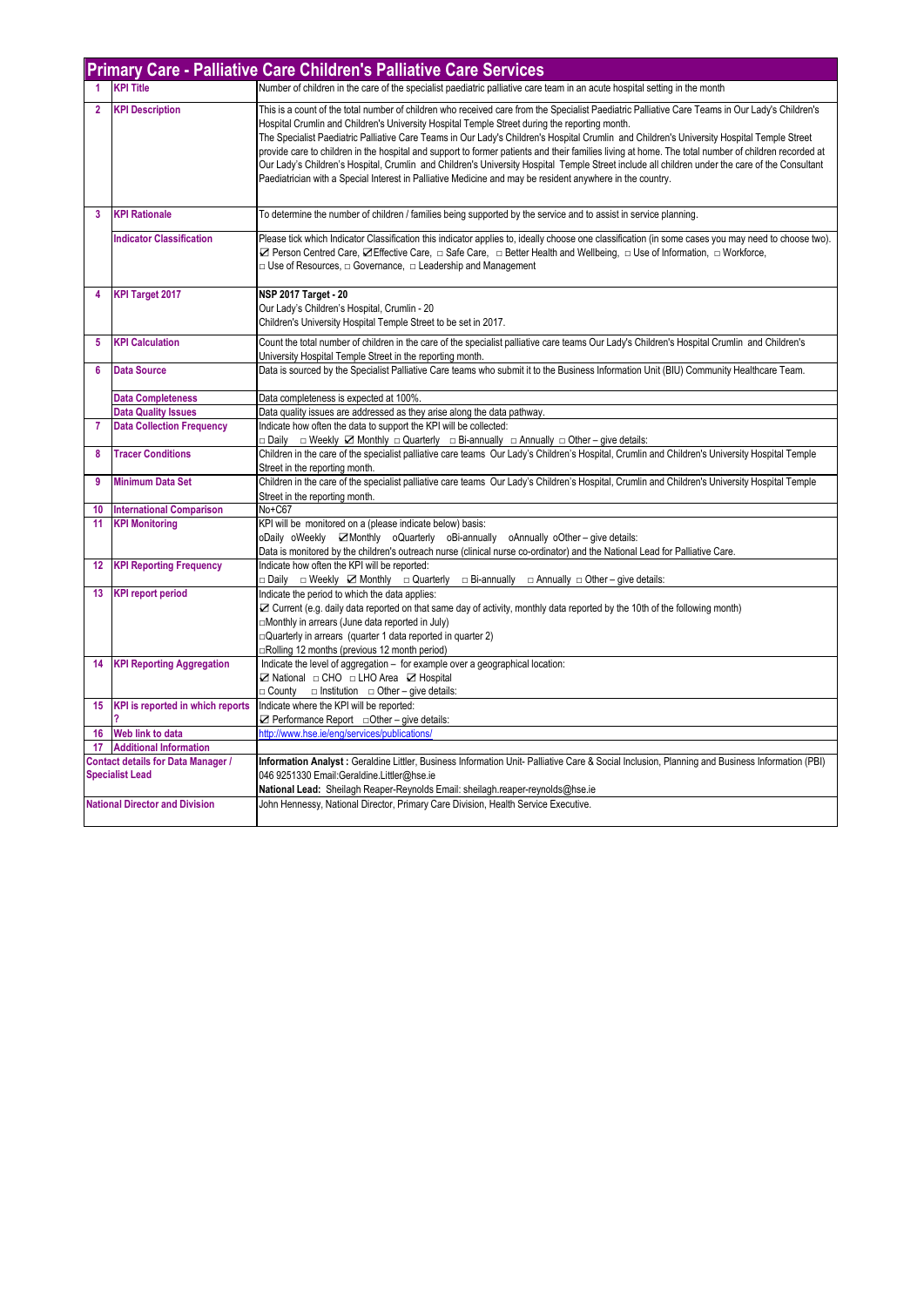|                         | <b>Primary Care - Palliative Care Children's Palliative Care Services</b> |                                                                                                                                                                                                                                                                                                                                                          |  |  |
|-------------------------|---------------------------------------------------------------------------|----------------------------------------------------------------------------------------------------------------------------------------------------------------------------------------------------------------------------------------------------------------------------------------------------------------------------------------------------------|--|--|
|                         | <b>KPI Title</b>                                                          | Number of children in the care of the specialist paediatric palliative care team in an acute hospital setting                                                                                                                                                                                                                                            |  |  |
| $\mathbf{2}$            | <b>KPI Description</b>                                                    | This is a count of the total number of new children seen for the first time ever by the Specialist Paediatric Palliative Care team during the<br>reporting month. Each new child is counted once only when initially seen on a first face to face contact.                                                                                               |  |  |
| $\overline{\mathbf{3}}$ | <b>KPI Rationale</b>                                                      | To determine the number of new children / families being supported by the service and to assist in service planning.                                                                                                                                                                                                                                     |  |  |
|                         | <b>Indicator Classification</b>                                           | Please tick which Indicator Classification this indicator applies to, ideally choose one classification (in some cases you may need to choose two).<br>⊠ Person Centred Care, ⊠ Effective Care, □Safe Care, □ Better Health and Wellbeing, □ Use of Information, □ Workforce, □ Use of<br>Resources, $\Box$ Governance, $\Box$ Leadership and Management |  |  |
| 4                       | <b>KPI Target 2017</b>                                                    | NSP 2017 Target - 63<br>Our Lady's Children's Hospital, Crumlin - 63<br>Children's University Hospital Temple Street to be set in 2017.                                                                                                                                                                                                                  |  |  |
| 5                       | <b>KPI Calculation</b>                                                    | Count the total number of new children in the care of the Specialist Palliative Care Team in Our Lady's Childrens Hospital Crumlin and Children's<br>University Hospital Temple Street seen for the first time ever during the reporting period.                                                                                                         |  |  |
| 6                       | <b>Data Source</b>                                                        | Data is sourced by the specialist palliative care teams who submit it to the Business Information Unit (BIU) Community Healthcare Team.                                                                                                                                                                                                                  |  |  |
|                         | <b>Data Completeness</b>                                                  | Data completeness is expected at 100%.                                                                                                                                                                                                                                                                                                                   |  |  |
|                         | <b>Data Quality Issues</b>                                                | Data quality issues are addressed as they arise along the data pathway.                                                                                                                                                                                                                                                                                  |  |  |
| $\overline{7}$          | <b>Data Collection Frequency</b>                                          | Indicate how often the data to support the KPI will be collected:<br><b>Daily</b> a Weekly <b>Ø</b> Monthly a Quarterly a Bi-annually a Annually a Other – give details:                                                                                                                                                                                 |  |  |
| 8                       | <b>Tracer Conditions</b>                                                  | New children seen for the first time ever by the specialist palliative care teams in Our Lady's Children's Hospital, Crumlin and Children's                                                                                                                                                                                                              |  |  |
|                         |                                                                           | University Hospital Temple Street                                                                                                                                                                                                                                                                                                                        |  |  |
| 9                       | <b>Minimum Data Set</b>                                                   | New children seen for the first time ever by the specialist palliative care teams in Our Lady's Children's Hospital, Crumlin and Children's<br>University Hospital Temple Street                                                                                                                                                                         |  |  |
| 10                      | <b>International Comparison</b>                                           | No                                                                                                                                                                                                                                                                                                                                                       |  |  |
| 11                      | <b>KPI Monitoring</b>                                                     | KPI will be monitored on a (please indicate below) basis:                                                                                                                                                                                                                                                                                                |  |  |
|                         |                                                                           | oDaily oWeekly ☑Monthly oQuarterly oBi-annually oAnnually oOther-give details:                                                                                                                                                                                                                                                                           |  |  |
|                         |                                                                           | Data is monitored by the children's outreach nurse (clinical nurse co-ordinator) and the National Lead for Palliative Care.                                                                                                                                                                                                                              |  |  |
| 12                      | <b>KPI Reporting Frequency</b>                                            | Indicate how often the KPI will be reported:                                                                                                                                                                                                                                                                                                             |  |  |
|                         |                                                                           | □ Daily □ Weekly Z Monthly □ Quarterly<br>$\Box$ Bi-annually<br>$\Box$ Annually $\Box$ Other – give details:                                                                                                                                                                                                                                             |  |  |
| 13                      | <b>KPI</b> report period                                                  | Indicate the period to which the data applies:<br>☑ Current (e.g. daily data reported on that same day of activity, monthly data reported by the 10th of the following month)                                                                                                                                                                            |  |  |
|                         |                                                                           | □ Monthly in arrears (June data reported in July)                                                                                                                                                                                                                                                                                                        |  |  |
|                         |                                                                           | $\Box$ Quarterly in arrears (quarter 1 data reported in quarter 2)                                                                                                                                                                                                                                                                                       |  |  |
|                         |                                                                           | Rolling 12 months (previous 12 month period)                                                                                                                                                                                                                                                                                                             |  |  |
| 14                      | <b>KPI Reporting Aggregation</b>                                          | Indicate the level of aggregation - for example over a geographical location:                                                                                                                                                                                                                                                                            |  |  |
|                         |                                                                           | ⊠ National □ CHO □ LHO Area ⊠ Hospital                                                                                                                                                                                                                                                                                                                   |  |  |
|                         |                                                                           | $\Box$ County $\Box$ Institution $\Box$ Other – give details:                                                                                                                                                                                                                                                                                            |  |  |
|                         | 15 KPI is reported in which reports                                       | Indicate where the KPI will be reported:                                                                                                                                                                                                                                                                                                                 |  |  |
|                         |                                                                           | $\boxtimes$ Performance Report $\Box$ Other – give details:                                                                                                                                                                                                                                                                                              |  |  |
| 16                      | Web link to data                                                          | http://www.hse.ie/eng/services/publications/                                                                                                                                                                                                                                                                                                             |  |  |
| 17                      | <b>Additional Information</b>                                             |                                                                                                                                                                                                                                                                                                                                                          |  |  |
|                         | <b>Contact details for Data Manager /</b>                                 | Information Analyst : Geraldine Littler, Business Information Unit- Palliative Care & Social Inclusion, Planning and Business Information (PBI)                                                                                                                                                                                                          |  |  |
|                         | <b>Specialist Lead</b>                                                    | 046 9251330 Email: Geraldine. Littler@hse.ie                                                                                                                                                                                                                                                                                                             |  |  |
|                         |                                                                           | National Lead: Sheilagh Reaper-Reynolds Email: sheilagh.reaper-reynolds@hse.ie                                                                                                                                                                                                                                                                           |  |  |
|                         | <b>National Director and Division</b>                                     | John Hennessy, National Director, Primary Care Division, Health Service Executive.                                                                                                                                                                                                                                                                       |  |  |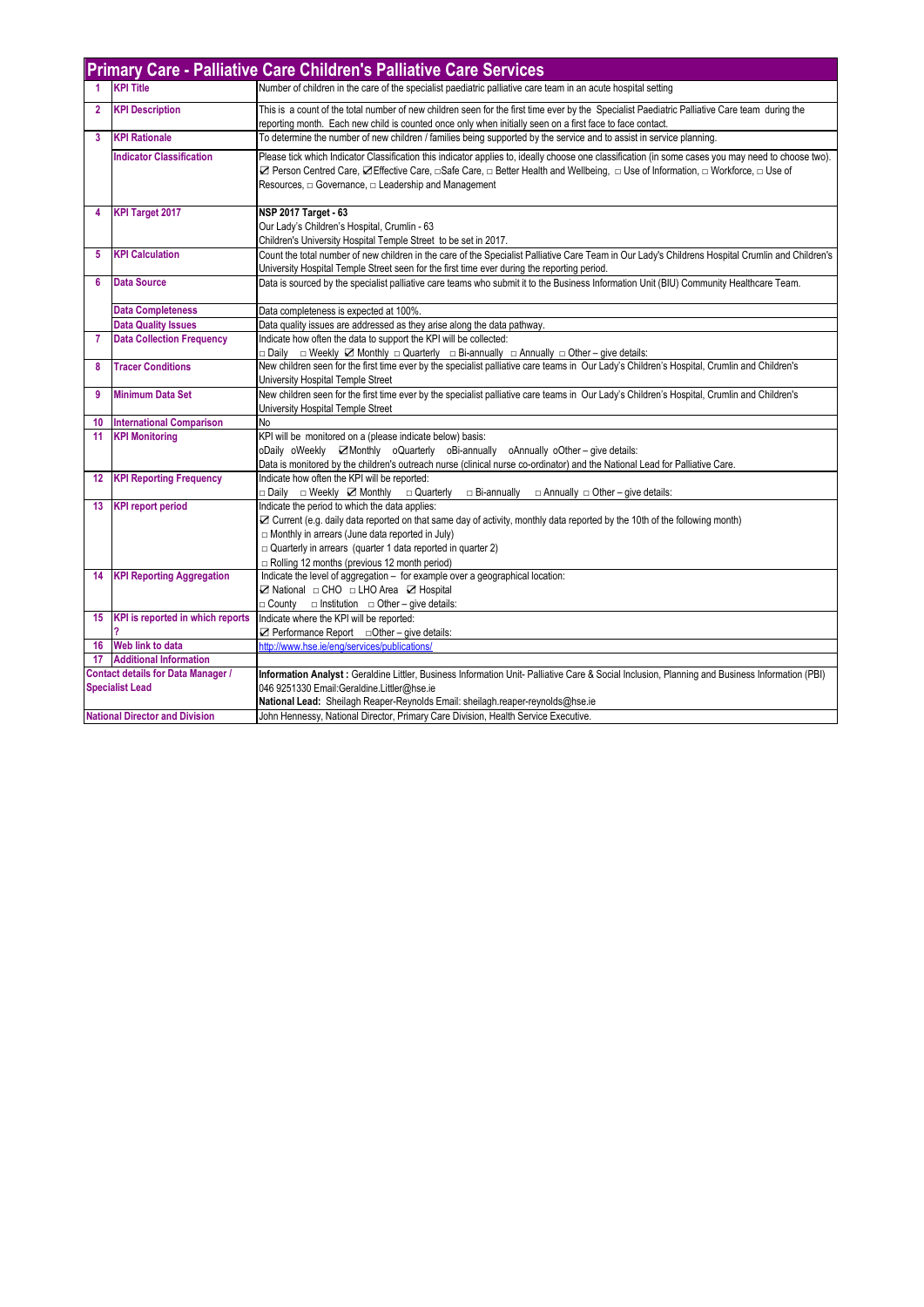|                                                                     | <b>Primary Care - Palliative Care Acute Services Palliative Care</b> |                                                                                                                                                                                                                                                                                                                                                                                                                                                                                                                                                                                            |  |
|---------------------------------------------------------------------|----------------------------------------------------------------------|--------------------------------------------------------------------------------------------------------------------------------------------------------------------------------------------------------------------------------------------------------------------------------------------------------------------------------------------------------------------------------------------------------------------------------------------------------------------------------------------------------------------------------------------------------------------------------------------|--|
|                                                                     | <b>KPI Title</b>                                                     | Number of new referrals for inpatient services seen by the specialist palliative care team                                                                                                                                                                                                                                                                                                                                                                                                                                                                                                 |  |
| $\overline{2}$                                                      | <b>KPI Description</b>                                               | This is a count of the total number of new patients referred for inpatient palliative care services seen for the first time ever (new referrals)<br>by the specialist palliative care team, as an inpatient or an outpatient in an acute hospital setting, during the reporting month. A patient<br>can only be 'new' on the first time referred. Patients discharged and then re-referred, regardless of timeframe, are not to be considered a<br>new patient but a re-referral. Care provided by the specialist palliative home care team who work in an acute hospital is not included. |  |
| 3                                                                   | <b>Rationale</b>                                                     | To determine the total number of patients (new referrals) seen by the specialist palliative care team in the reporting month and demand for<br>these services.                                                                                                                                                                                                                                                                                                                                                                                                                             |  |
|                                                                     | <b>Indicator Classification</b>                                      | Please tick which Indicator Classification this indicator applies to, ideally choose one classification (in some cases you may need to<br>choose two).<br><b>Z</b> Person Centred Care, <b>Z</b> Effective Care, □ Safe Care, □ Better Health and Wellbeing, □ Use of Information, □ Workforce, □ Use<br>of Resources, $\Box$ Governance, $\Box$ Leadership and Management                                                                                                                                                                                                                 |  |
| 4                                                                   | <b>KPI Target 2017</b>                                               | NSP 2017 Target National - 12,300<br>CHO 1 - 874, CHO 2 - 1,564, CHO 3 - 878, CHO 4 - 2,064, CHO 5 - 966, CHO 6 - 984, CHO 7 - 1,976, CHO 8 -1,258, CHO 9 - 1,736                                                                                                                                                                                                                                                                                                                                                                                                                          |  |
| 5                                                                   | <b>KPI Calculation</b>                                               | Count the total number of new patients referred for inpatient palliative care services seen for the first time ever by the specialist palliative<br>care team in an acute hospital setting, in the reporting period.                                                                                                                                                                                                                                                                                                                                                                       |  |
| 6                                                                   | <b>Data Source</b>                                                   | Data is sourced by the specialist palliative care teams in acute hospitals who submit the validated data to the Business Information Unit<br>(BIU) Community Healthcare Team.                                                                                                                                                                                                                                                                                                                                                                                                              |  |
|                                                                     | <b>Data Completeness</b>                                             | Data completeness is expected at 100%.                                                                                                                                                                                                                                                                                                                                                                                                                                                                                                                                                     |  |
|                                                                     | <b>Data Quality Issues</b>                                           | Data quality issues are addressed as they arise along the data pathway.                                                                                                                                                                                                                                                                                                                                                                                                                                                                                                                    |  |
| 7                                                                   | <b>Data Collection Frequency</b>                                     | Indicate how often the data to support the KPI will be collected:<br>□ Daily □ Weekly ☑ Monthly □ Quarterly □ Bi-annually □ Annually □ Other – give details:                                                                                                                                                                                                                                                                                                                                                                                                                               |  |
| 8                                                                   | <b>Tracer Conditions</b>                                             | New patients referred for inpatient palliative care services seen by the Specialist Palliative Care Team in an acute hospital setting in the<br>reporting month.                                                                                                                                                                                                                                                                                                                                                                                                                           |  |
| 9                                                                   | <b>Minimum Data Set</b>                                              | New patients referred for inpatient palliative care services seen by the Specialist Palliative Care Team in an acute hospital setting in the<br>reporting month.                                                                                                                                                                                                                                                                                                                                                                                                                           |  |
| 10                                                                  | <b>International Comparison</b>                                      | No                                                                                                                                                                                                                                                                                                                                                                                                                                                                                                                                                                                         |  |
| 11                                                                  | <b>KPI Monitoring</b>                                                | KPI will be monitored on a (please indicate below) basis:<br>$\Box$ Daily $\Box$ Weekly $\Box$ Monthly $\Box$ Quarterly<br>$\Box$ Bi-annually<br>$\Box$ Annually<br>$\Box$ Other – give details:<br>Data is monitored by the Specialist Palliative Care team, hospital management and the National Lead for Palliative Care.                                                                                                                                                                                                                                                               |  |
| $12 \,$                                                             | <b>KPI Reporting Frequency</b>                                       | Indicate how often the KPI will be reported:<br>$\Box$ Daily<br>$\Box$ Weekly $\Box$ Monthly $\Box$ Quarterly $\Box$ Bi-annually $\Box$ Annually<br>$\Box$ Other – give details:                                                                                                                                                                                                                                                                                                                                                                                                           |  |
| 13                                                                  | <b>KPI report period</b>                                             | Indicate the period to which the data applies:<br>$\boxtimes$ Current (e.g. daily data reported on that same day of activity, monthly data reported by the 10th of the following month)<br>$\Box$ Monthly in arrears (June data reported in July)<br>$\Box$ Quarterly in arrears (quarter 1 data reported in quarter 2)<br>Rolling 12 months (previous 12 month period)                                                                                                                                                                                                                    |  |
| 14                                                                  | <b>KPI Reporting Aggregation</b>                                     | Indicate the level of aggregation - for example over a geographical location:                                                                                                                                                                                                                                                                                                                                                                                                                                                                                                              |  |
| 15                                                                  | KPI is reported in which reports                                     | Indicate where the KPI will be reported:<br>$\Box$ Performance Report $\Box$ Other – give details:                                                                                                                                                                                                                                                                                                                                                                                                                                                                                         |  |
| 16                                                                  | Web link to data                                                     | http://www.hse.je/eng/services/publications/                                                                                                                                                                                                                                                                                                                                                                                                                                                                                                                                               |  |
| 17                                                                  | <b>Additional Information</b>                                        |                                                                                                                                                                                                                                                                                                                                                                                                                                                                                                                                                                                            |  |
| <b>Contact details for Data Manager /</b><br><b>Specialist Lead</b> |                                                                      | Information Analyst: Geraldine Littler, Business Information Unit- Palliative Care & Social Inclusion, Planning and Business Information<br>(PBI) 046 9251330 Email:Geraldine.Littler@hse.ie<br>National Lead: Sheilagh Reaper-Reynolds Email: sheilagh.reaper-reynolds@hse.ie                                                                                                                                                                                                                                                                                                             |  |
| <b>National Director and Division</b>                               |                                                                      | John Hennessy, National Director, Primary Care Division, Health Service Executive.                                                                                                                                                                                                                                                                                                                                                                                                                                                                                                         |  |